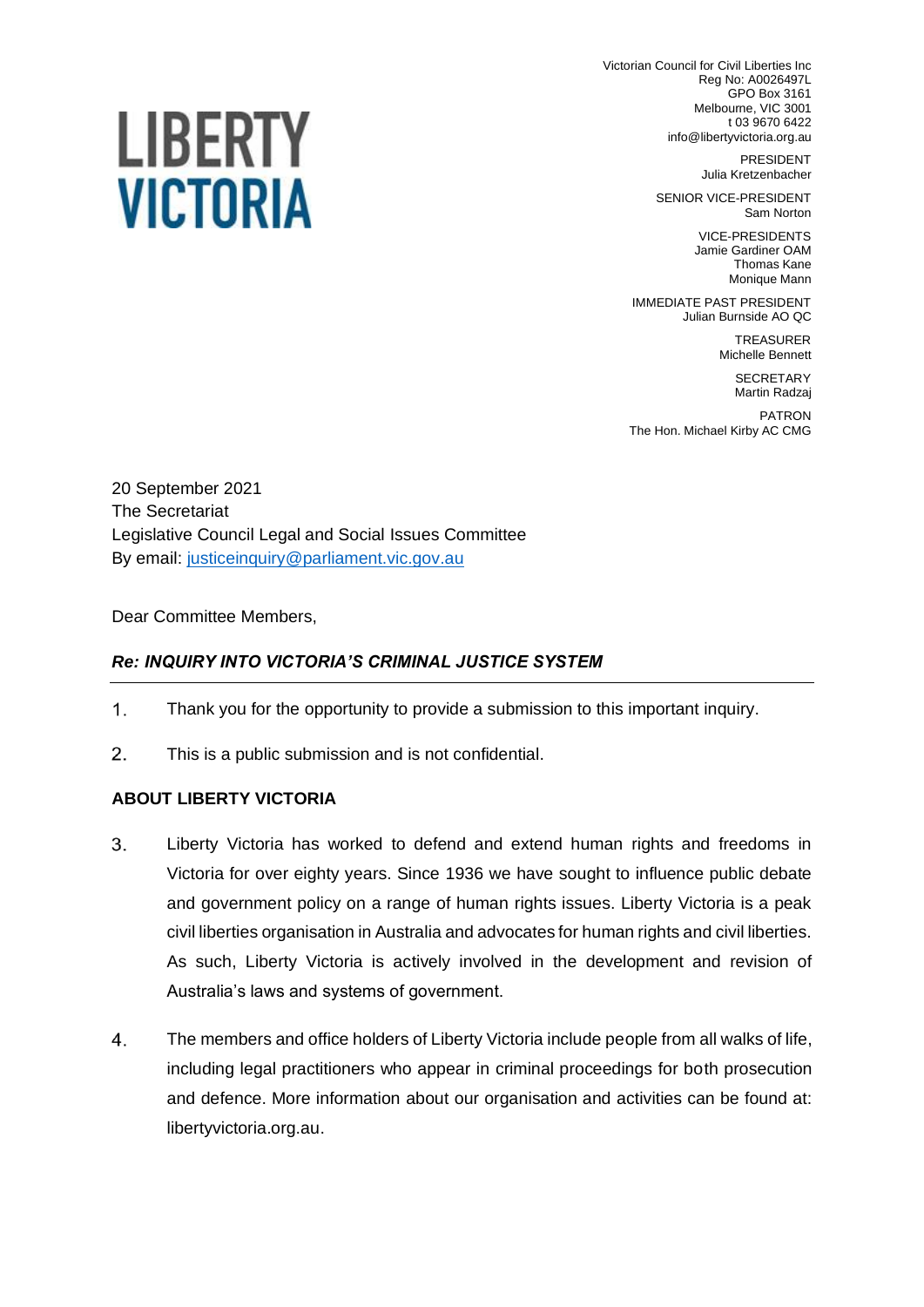5. We thank the volunteers who have helped research and draft these submissions. Some of the following submission adopts previous submissions made by Liberty Victoria. Where that occurs, we have provided hyperlinks to those submissions.

### **TERMS OF REFERENCE**

6. On 3 June 2020, the Legislative Council agreed to the following motion:

> *That this House requires the Legal and Social Issues Committee to inquire into, consider and report, by no later than 28 February 2022, on various issues associated with the operation of Victoria's justice system, including, but not limited to —*

- *(1) an analysis of factors influencing Victoria's growing remand and prison populations;*
- *(2) strategies to reduce rates of criminal recidivism;*
- *(3) an examination of how to ensure that judges and magistrates have appropriate knowledge and expertise when sentencing and dealing with offenders, including an understanding of recidivism and the causes of crime; and*
- *(4) the consideration of judicial appointment processes in other jurisdictions, specifically noting the particular skill-set necessary for judges and magistrates overseeing specialist courts.*
- $7.$ This submission will focus on issues (1) and (2) before the Committee.
- 8. This Inquiry represents a critical opportunity for Victoria to make long-lasting, meaningful changes to the administration of criminal justice in this State with a view to prevent crime and improve community safety. We all have a shared interest in responding to the challenges faced by the criminal justice system in a way that reduces recidivism and accordingly, protects the public.

## **INTRODUCTION**

9. Liberty Victoria is dedicated to the protection, strengthening and promotion of civil liberties and human rights, including those protected by the *Charter of Human Rights and Responsibilities Act 2006* (Vic) ('*Charter*') and recognised under international law. These encompass a range of rights fundamental to living in a free and democratic society.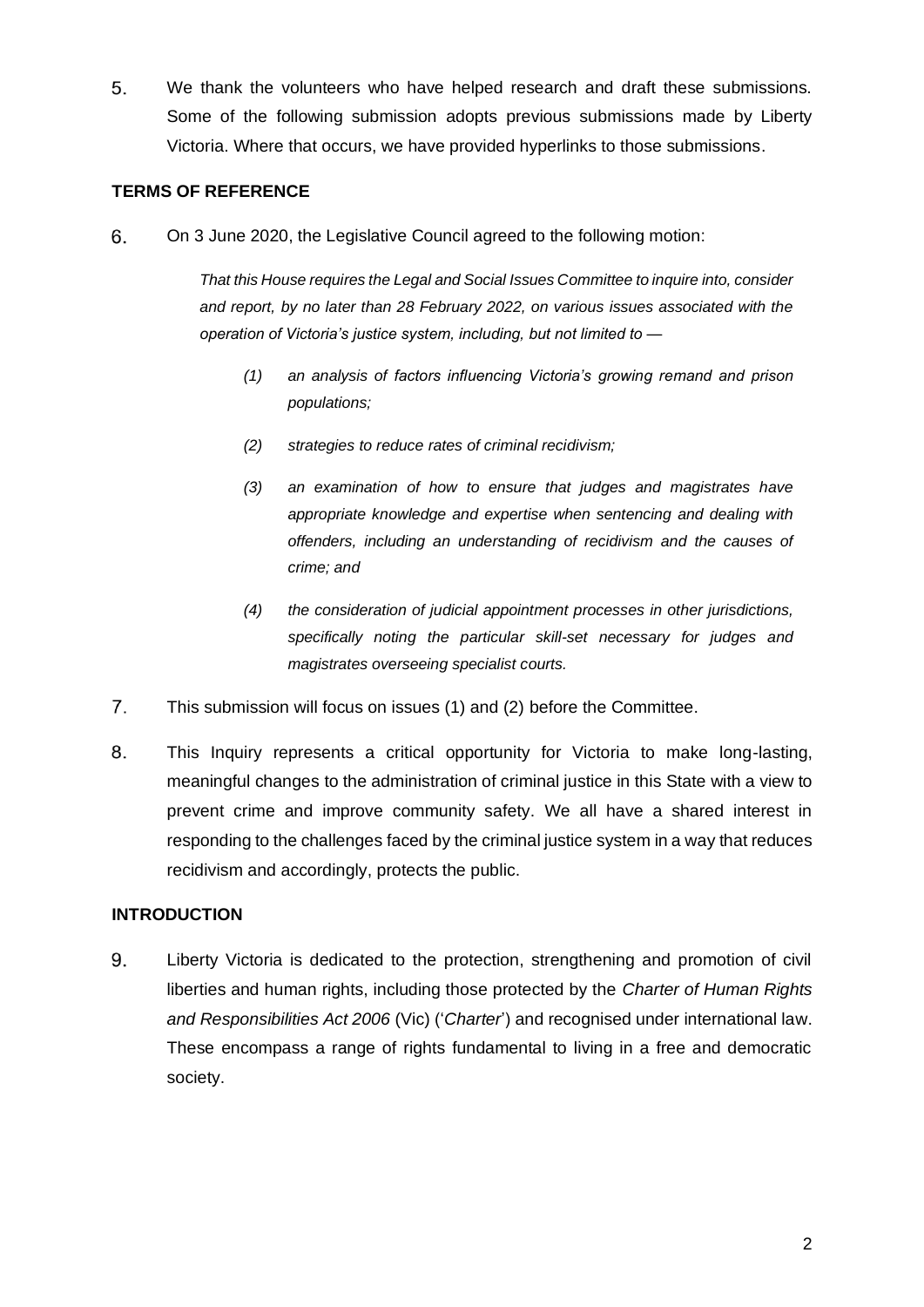- Complainants<sup>1</sup> and victims of crime are entitled to be part of a society that respects  $10.$ and protects their human rights. As we have previously submitted, Liberty Victoria strongly supports the view that complainants and victims of crime should be treated with courtesy, respect and dignity throughout the criminal justice process.<sup>2</sup> We support the governing principles set out in the *Victims' Charter Act 2006* (Vic) in relation to the treatment of persons adversely affected by crime. We have supported measures, such as intermediaries, to ensure that persons with cognitive impairments and children are afforded equal participation in the criminal trial process.<sup>3</sup>
- $11.$ Accused persons, and those who plead or are found guilty of criminal offences, are also entitled to have their human rights respected and protected. That includes bedrock principles such as the presumption of innocence, the right to a fair hearing or trial, the criminal standard of proof, and proportionate sentences.
- $12.$ One of the great challenges of the criminal justice system is determining how to balance competing rights in a manner that will improve community safety.
- $13.$ The focus of this submission is on the ways in which the criminal justice system impacts accused persons and people who offend. By improving their chances of rehabilitation, and by reducing risks of reoffending, each of our proposed reforms directly benefit the wider community.
- $14.$ As Chief Justice French stated in *Hogan v Hinch*, 4 '[r]ehabilitation, if it can be achieved, is likely to be the most durable guarantor of community protection and is clearly in the public interest'.<sup>5</sup>
- $15.$ To the same end, Justice Maxwell, the President of the Court of Appeal has observed:

*In what continues to be a highly punitive debate about sentencing, it seems to me that this Court needs to promote public understanding of the fact that, quite apart from the interest of the individual whom it is sought to rehabilitate, there is a vital community interest in maximising the prospects of rehabilitation of an individual who has been convicted of a serious crime. The prospect of an offender being rehabilitated represents the best hope for the community that the person will never again engage in violent behaviour.<sup>6</sup>*

<sup>1</sup> On occasion Liberty Victoria uses the term 'complainant' in this submission. That means no disrespect to people who are victim-survivors. However, it is important to recognise that when a criminal allegation is made against a person, it is for the finder of fact (be it a jury or judicial officer) to determine whether the evidence of a complainant is accepted and whether an alleged offender is guilty of an offence. It is important not to subvert the proper role of the fact-finder in this regard. This is consistent with the language employed by the Court of Appeal, even in conviction appeals after a person has been convicted of an offence.

<sup>&</sup>lt;sup>2</sup> Liberty Victoria, Submission to the Victorian Law Reform Commission, Improving the Response of the Justice System to Sexual Offences, 25 January 2021, [9] [<https://libertyvictoria.org.au/content/improving](https://libertyvictoria.org.au/content/improving-response-justice-system-sexual-offences)[response-justice-system-sexual-offences>](https://libertyvictoria.org.au/content/improving-response-justice-system-sexual-offences). 3

Ibid [10]. 4 [2011] HCA 4; (2011) 243 CLR 506.

<sup>5</sup> Ibid 537 [32].

<sup>6</sup> *DPP v Malikovski* [2010] VSCA 130, [51].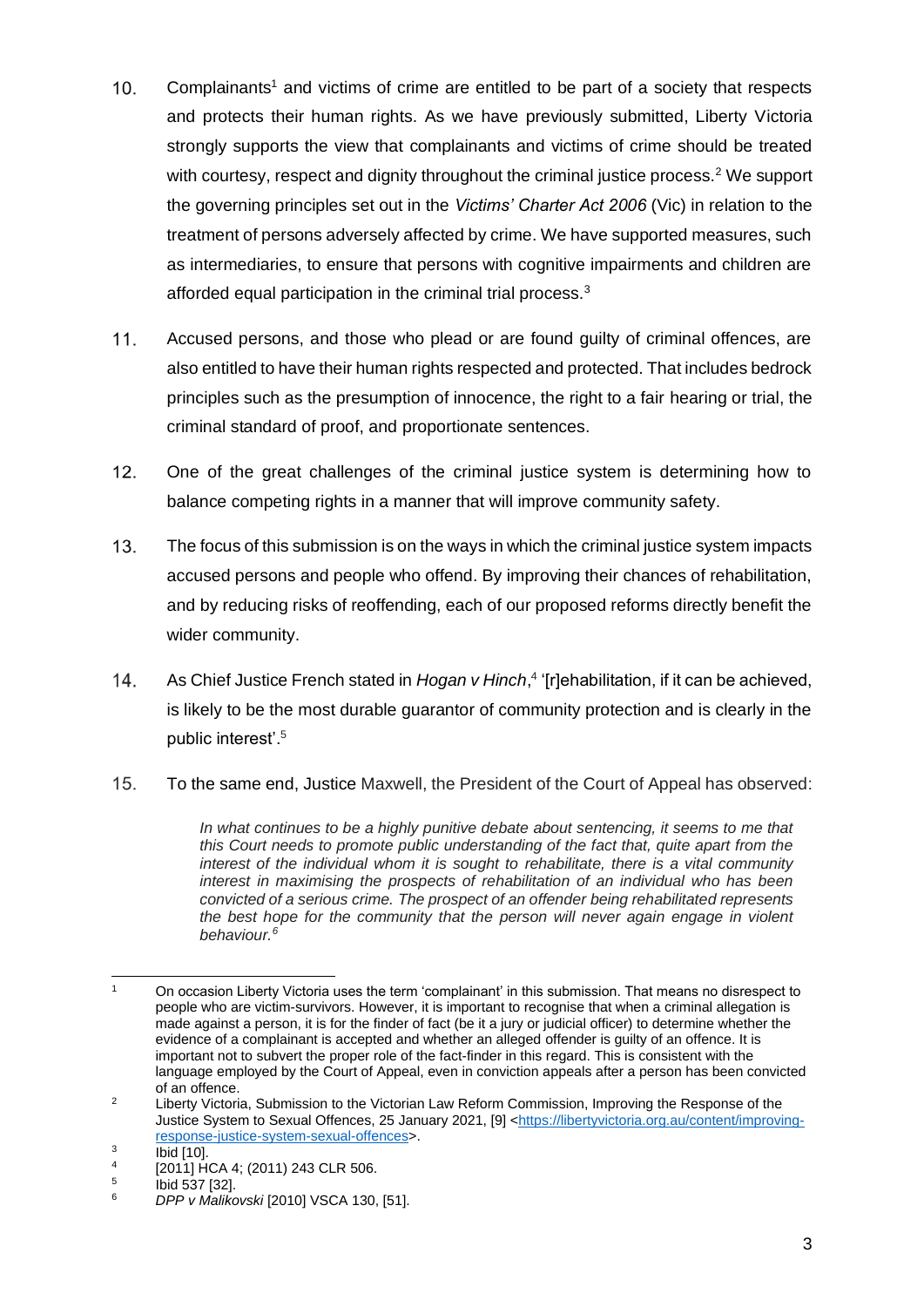In relation to youthful offenders, in *Azzopardi v The Queen*<sup>7</sup> Justice Redlich has stated:  $16.$ 

> *[C]ourts "recognise the potential for young offenders to be redeemed and rehabilitated". This potential exists because young offenders are typically still in a stage of mental and emotional development and may be more open to influences designed to positively change their behaviour than adults who have established patterns of anti-social behaviour. No doubt because of this potential, it has been stated that the rehabilitation of young offenders, "is one of the great objectives of the criminal law".<sup>8</sup>*

- $17.$ Over the past two decades there have been many systematic changes to the criminal justice system in Victoria with the enactment, amongst other things, of the *Charter*, the *Evidence Act 2008* (Vic), the *Criminal Procedure Act 2009* (Vic), and the *Jury Directions Act 2015* (Vic). Over this period there have been fourteen pieces of amending legislation that have introduced and then expanded presumptive and mandatory sentencing under the *Sentencing Act 1991* (Vic).<sup>9</sup> Further, there have also been significant reforms to parole and bail laws after the Callinan and Coghlan reviews.
- 18. Over this period Victoria's prison population has expanded dramatically. The Sentencing Advisory Council ('SAC') has published the following graph showing the increase in Victoria's prison population from 1871-2020: 10

<sup>7</sup> (2011) 35 VR 43.

<sup>8</sup> Ibid 54 [35] (citations omitted). Coghlan AJA agreeing at 70 [92], Macaulay AJA agreeing at 70 [93]. <sup>9</sup> *Crimes Amendment (Gross Violence Offences) Act 2013* (Vic); *Sentencing Amendment (Baseline Sentences) Act 2014* (Vic); *Sentencing Amendment (Emergency Workers) Act 2014* (Vic); *Sentencing Amendment (Coward's Punch Manslaughter and Other Matters) Act 2014* (Vic); *Serious Sex Offenders (Detention and Supervision) Amendment (Community Safety) Act 2016* (Vic); *Crimes Legislation Amendment Act 2016* (Vic); *Crimes Amendment (Carjacking and Home Invasion) Act 2016* (Vic); *Sentencing (Community Correction Order) and Other Acts Amendment Act 2016* (Vic); *Sentencing Amendment (Sentencing Standards) Act 2017* (Vic); *Children and Justice Legislation Amendment (Youth Justice Reform) Act 2017* (Vic); *Crimes Legislation Amendment (Protection of Emergency Workers and Others) Act 2017* (Vic); *Justice Legislation Miscellaneous Amendment Act 2018* (Vic); *Justice Legislation Amendment (Police and Other Matters) Act 2019* (Vic); and *Sentencing Amendment (Emergency Worker Harm) Act 2020* (Vic).

<sup>10</sup> Victoria's Prison Population', *Sentencing Advisory Council* ('SAC') (Web Page) [<https://www.sentencingcouncil.vic.gov.au/statistics/sentencing-trends/victoria-prison-population>](https://www.sentencingcouncil.vic.gov.au/statistics/sentencing-trends/victoria-prison-population). See the table 'Number of People in Victoria's Prisons, 1871 to 2020'. As at 30 June 2020, Victoria's prison population was 7,149 (following a 11.8% decrease from 2019-2020 due to the likely impact of the COVID-19 pandemic). As at 31 July 2021 there were 7,194 prisoners in Victorian prisons: 'Monthly Prisoner and Offender Statistics 2020–21', *Corrections Victoria* (Web Page) [<https://www.corrections.vic.gov.au/monthly-prisoner-and-offender-statistics>](https://www.corrections.vic.gov.au/monthly-prisoner-and-offender-statistics).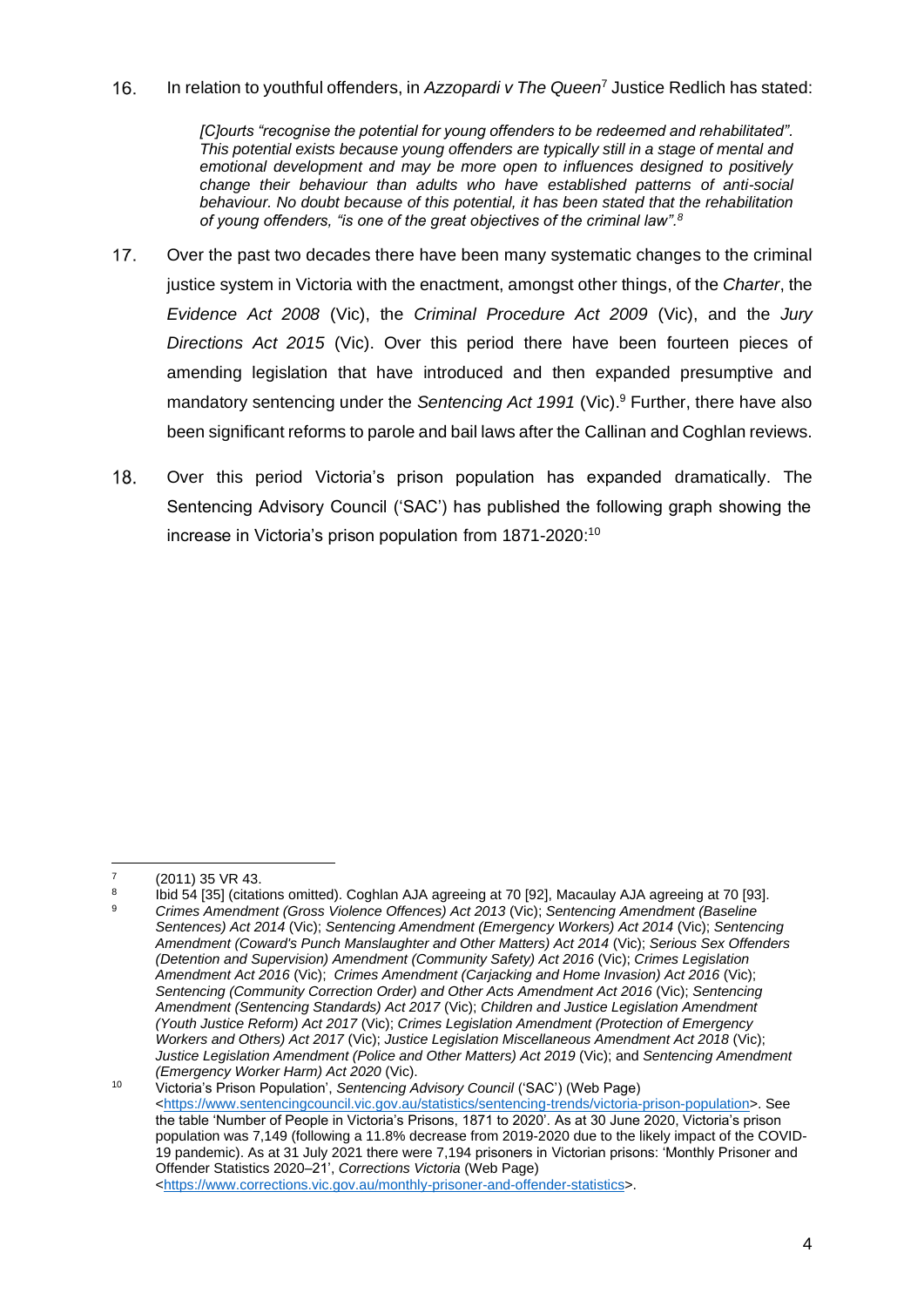#### Number of people in Victoria's prisons, 1871 to 2020



- $19<sub>1</sub>$ Each prisoner costs the public over \$130,000 per annum.<sup>11</sup> Victoria's prison budget is now over \$1.8 billion a year.<sup>12</sup> The Government has committed to expanding Victoria's prison capacity.<sup>13</sup>
- 20. Over one third of prisoners are unsentenced, and accordingly entitled to the presumption of innocence.<sup>14</sup>
- $21.$ Of course, the vast majority of prisoners serving sentences of imprisonment will eventually be released. Former Chief Magistrate the Hon Ian Gray and former Supreme Court Judge the Hon Kevin Bell AM QC have observed that, despite Victoria's imprisonment rate having reached its highest levels since 1895, 'jailing is not working as a deterrent: four out of 10 prisoners in Victoria return to prison within two years of their release, with many entrenched in a relentless cycle of unemployment, homelessness and offending'.<sup>15</sup>

<sup>11</sup> Ian Gray and Kevin Bell, 'Why "Tough on Crime" Attitude Doesn't Make Communities Safer' *Herald Sun* (Web Page, 23 November 2020) [<https://www.heraldsun.com.au/news/opinion/why-tough-on-crime](https://www.heraldsun.com.au/news/opinion/why-tough-on-crime-attitude-doesnt-make-communities-safer/news-story/c899d9398a40979174cc417b49c8c3fa)[attitude-doesnt-make-communities-safer/news-story/c899d9398a40979174cc417b49c8c3fa>](https://www.heraldsun.com.au/news/opinion/why-tough-on-crime-attitude-doesnt-make-communities-safer/news-story/c899d9398a40979174cc417b49c8c3fa).

<sup>12</sup> Corrections Victoria, 'Corrections Budget for 2019-20 released' (Web page) [<https://www.corrections.vic.gov.au/corrections-budget-for-2019-20-released>](https://www.corrections.vic.gov.au/corrections-budget-for-2019-20-released).

 $13$  Ibid.<br> $14$  Viete

<sup>14</sup> Victoria's Prison Population', *Sentencing Advisory Council* ('SAC') (Web Page) [<https://www.sentencingcouncil.vic.gov.au/statistics/sentencing-trends/victoria-prison-population>](https://www.sentencingcouncil.vic.gov.au/statistics/sentencing-trends/victoria-prison-population).

<sup>15</sup> Gray and Bell (n 10). See Corrections Victoria, 'Corrections Statistics: Quick Reference' (Web Page) citing Council of Australian Governments, Report on Government Services 2020 <http://www.corrections.vic.gov.au/prisons/corrections-statistics-quick-reference>.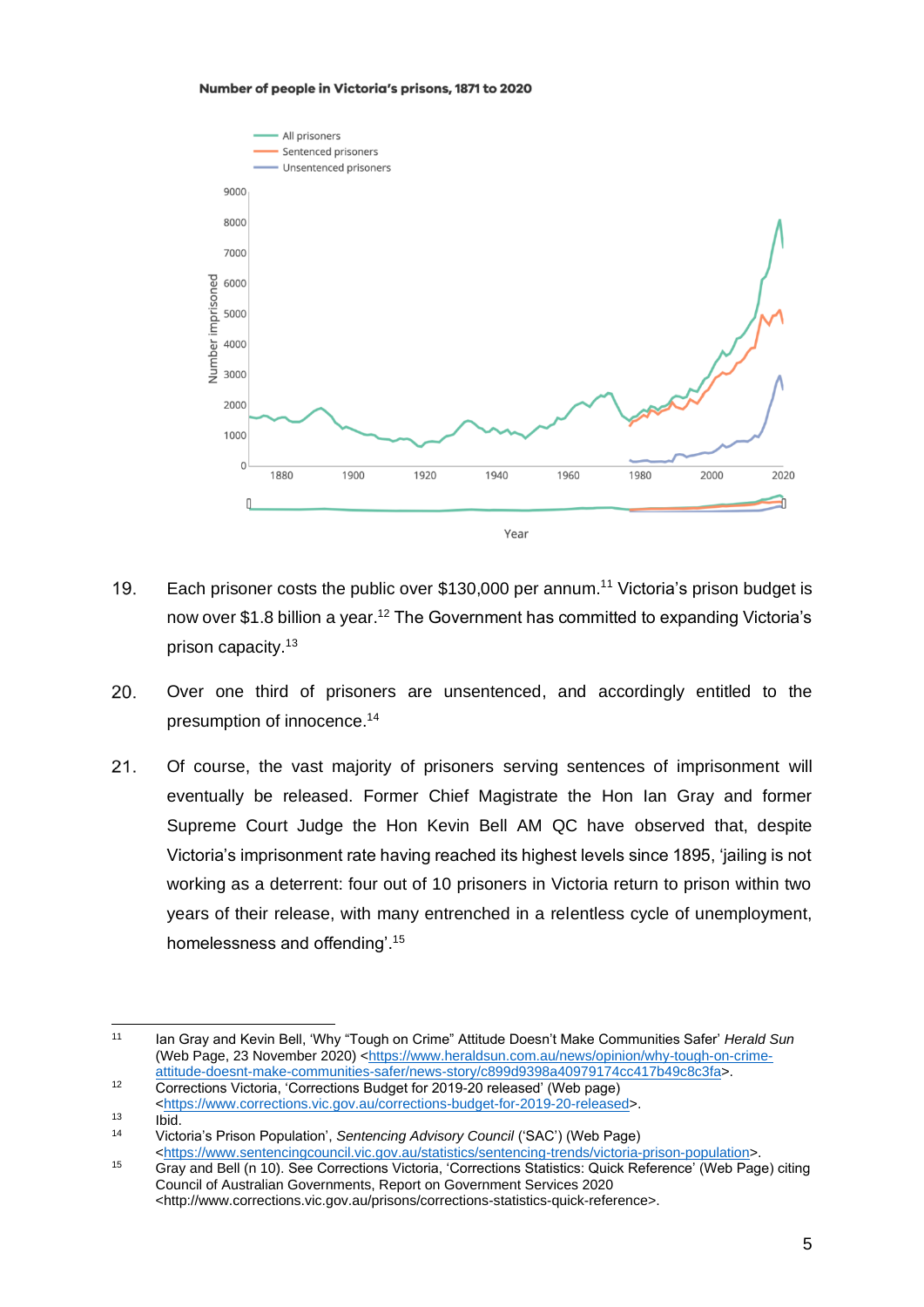In her article 'Why Mandatory Sentencing Fails', Ms Tania Wolff, the current President  $22.$ of the Law Institute of Victoria ('LIV'), states:

> *The Victorian Ombudsman's report into prisons in 2015 provided the following sobering statistics about our prison population:*

- *(i) 75 per cent of male prisoners and 83 per cent of female prisoners report illicit drug use before going to prison*
- *(ii) 40 per cent of prisoners have a mental health condition*
- *(iii) 42 per cent of male prisoners and 33 per cent of female prisoners had a cognitive disability*
- *(iv) 35 per cent of prisoners were homeless before their arrest*
- *(v) More than 50 per cent of prisoners were unemployed*
- *(vi) More than 85 per cent of prisoners had not finished high school.*

*The notion that the unwell, addicted and impaired will stop committing crimes without rehabilitation and therapeutic programs to deal with the underlying causes of offending is fanciful. It is well known that the motivation to satisfy a drug addiction outweighs the threat of punishment and its long-term consequences.*

*In a growing number of jurisdictions internationally, including Texas, governments are directing resources away from prisons and towards rehabilitation programs for offenders and justice reinvestment initiatives.<sup>16</sup>*

- 23. We urge the Committee to move away from the 'tough on crime' rhetoric which often underpins reactionary and deleterious changes to the criminal justice system and prevents proactive, evidence-based reform. While there may be a short-term political gain from taking such an approach, we are all worse off in the long-term. The 'tough on crime' rhetoric has gripped successive governments over the last couple of decades. However, the legal and policy changes that this rhetoric have brought about have not seen a decrease in imprisonment numbers, but a significant increase. There also seems to be no causation between the 'tough on crime' rhetoric and any reduction in offending.
- 24. We acknowledge that the Government has committed to important reforms over recent years, such as introducing a spent convictions regime<sup>17</sup> and the abolition of the offence of public drunkenness. However, much more could be done to provide meaningful, long-lasting reform to Victoria's criminal justice system.

<sup>16</sup> Tania Wolff, 'Why Mandatory Sentencing Fails', *Law Institute Journal* (Web Page, 1 February 2018) [<https://www.liv.asn.au/Staying-Informed/LIJ/LIJ/Jan-Feb-2018/Why-mandatory-sentencing-fails>](https://www.liv.asn.au/Staying-Informed/LIJ/LIJ/Jan-Feb-2018/Why-mandatory-sentencing-fails).

<sup>17</sup> *Spent Convictions Act 2021* (Vic).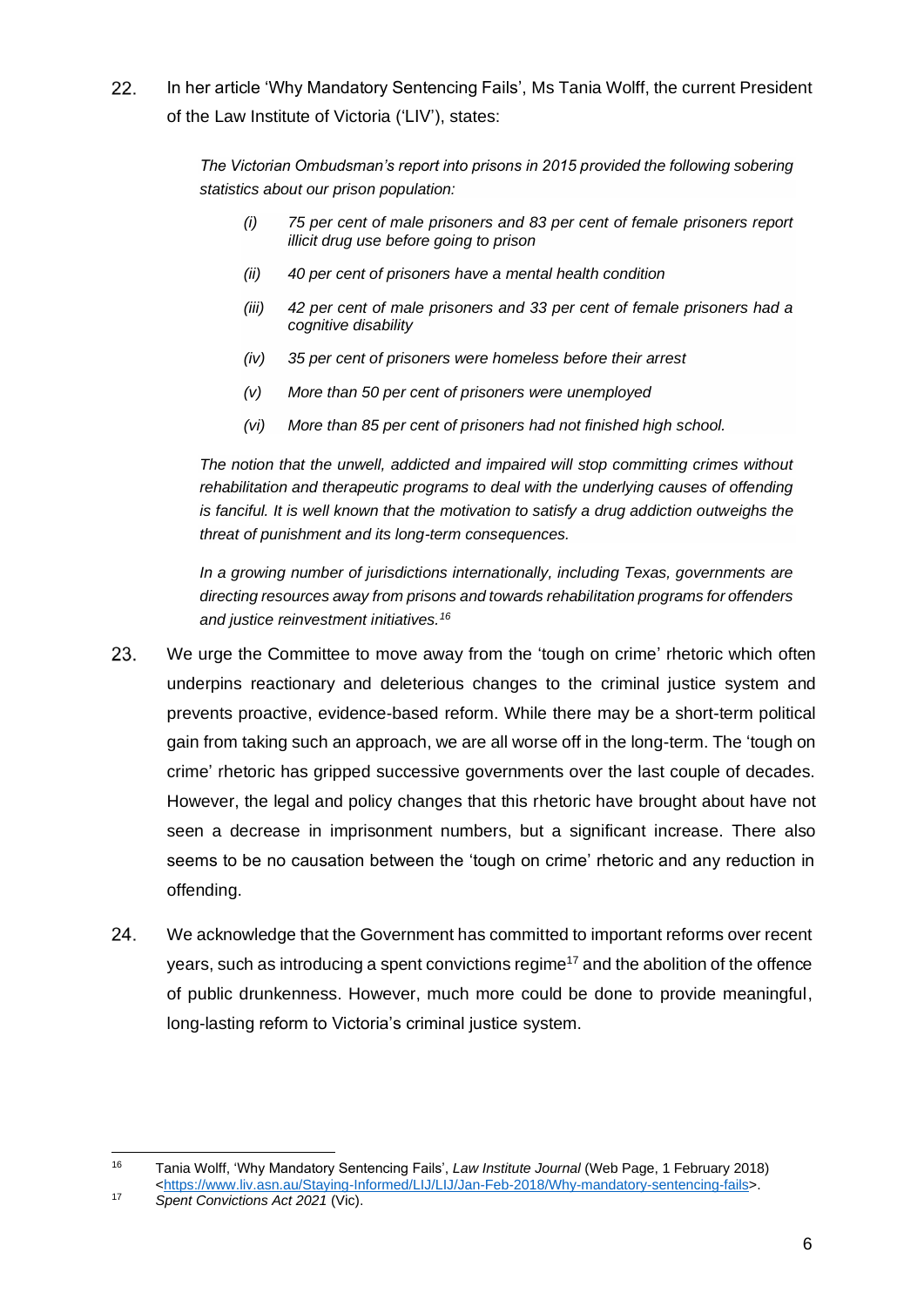- Instead of adopting a 'tough on crime' rhetoric, we need to be smart on crime. This 25. includes considering and addressing the underlying criminogenic factors that lead to offending and re-offending.
- 26. In this submission we have attempted to address several matters relevant to the Inquiry that give rise to particular concern. Our submission and recommendations reflect our experience and expertise.
- It should also be stated at the outset that this year marks the  $20<sup>th</sup>$  anniversary of the 27. Royal Commission into Aboriginal Deaths in Custody. Key recommendations of that Royal Commission remain unimplemented. As recent tragic events demonstrate all too clearly, those recommendations are just as relevant today. First Nations Australians remain greatly overrepresented in Victoria's prisons.
- 28. Liberty Victoria has had the benefit of receiving an advance copy of the submissions made by the Victorian Aboriginal Legal Service ('VALS') to this inquiry. VALS has the experience and expertise to provide specific advice and recommendations in respect of the issues that affect First Nations Victorians. We urge the inquiry to have close regard to the submission and recommendations made by VALS.

## **SUMMARY OF RECOMMENDATIONS**

- 29. We recommend that the Inquiry:
	- (a) Acknowledge that the factors which make it more likely that a person will become involved in the criminal justice system are wide-ranging and cannot be addressed solely by investment or reform within the criminal justice system;
	- (b) Recognise that the criminal justice system impacts First Nations people, people with culturally and linguistically diverse cultural backgrounds, women and LGBTQI+ people in different and unique ways;
	- (c) Recognise the importance of preventing people from becoming entrenched within the criminal justice system. Reform in this regard should include:
		- (i) Acknowledging the harm caused by repressive laws governing whether accused persons are granted bail, and reforming these laws so they are fairer;
		- (ii) Improving the availability of affordable housing and service availability in the community;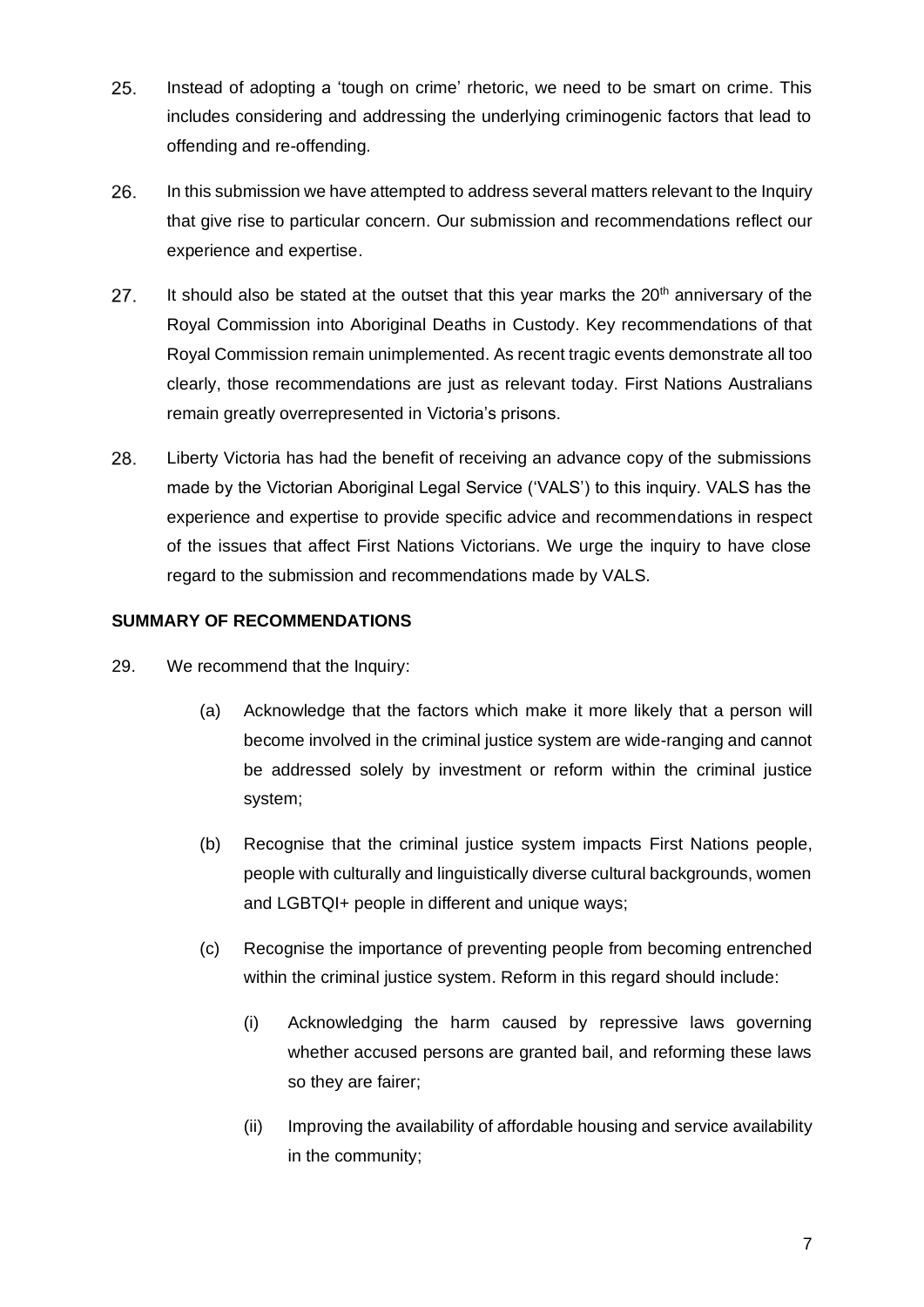- (iii) Raising the age of criminal responsibility to fourteen years;
- (iv) Removing prosecutorial discretion with regard to the availability of the diversion program;
- (v) Adopting a health-based, harm minimisation approach to drug use that promotes human rights and equality. This requires the decriminalisation of personal drug use and possession; and
- (vi) Acknowledging the prevalence of mental illness and intellectual disability in those persons who commit criminal offences, and in particular those who are then incarcerated;
- (d) Recognise the important role played by experienced judicial officers and the substantial benefits of a criminal justice system in which their discretion is protected. Reform should include:
	- (i) Broadening the sentencing options that are available to courts;
	- (ii) Repealing laws that provide for prescriptive and mandatory sentencing which unfairly circumscribe judicial discretion; and
	- (iii) Repealing recently enacted laws that would abolish *de novo* appeals from the Magistrates' Court to the County Court of Victoria;
- (e) Acknowledge the importance of being able to access bail support and supervision programs (such as CISP) and propose the expansion of bail support and supervision programs so that more accused can access such programs;
- (f) Acknowledge the harmful and criminogenic impact of imprisonment and that steps ought to be taken to minimise these harms. This includes:
	- (i) Making prison disciplinary processes fairer and more transparent;
	- (ii) Taking steps to prevent mistreatment in prisons, including banning the use of harmful, unnecessary and degrading practices like routine strip searching and solitary confinement;
	- (iii) Implementing regular and independent oversight of Victoria's prisons;
	- (iv) Improving access to rehabilitative courses and educational programs for those in prison in order to attempt to break the cycle of recidivism, including by providing controlled internet access; and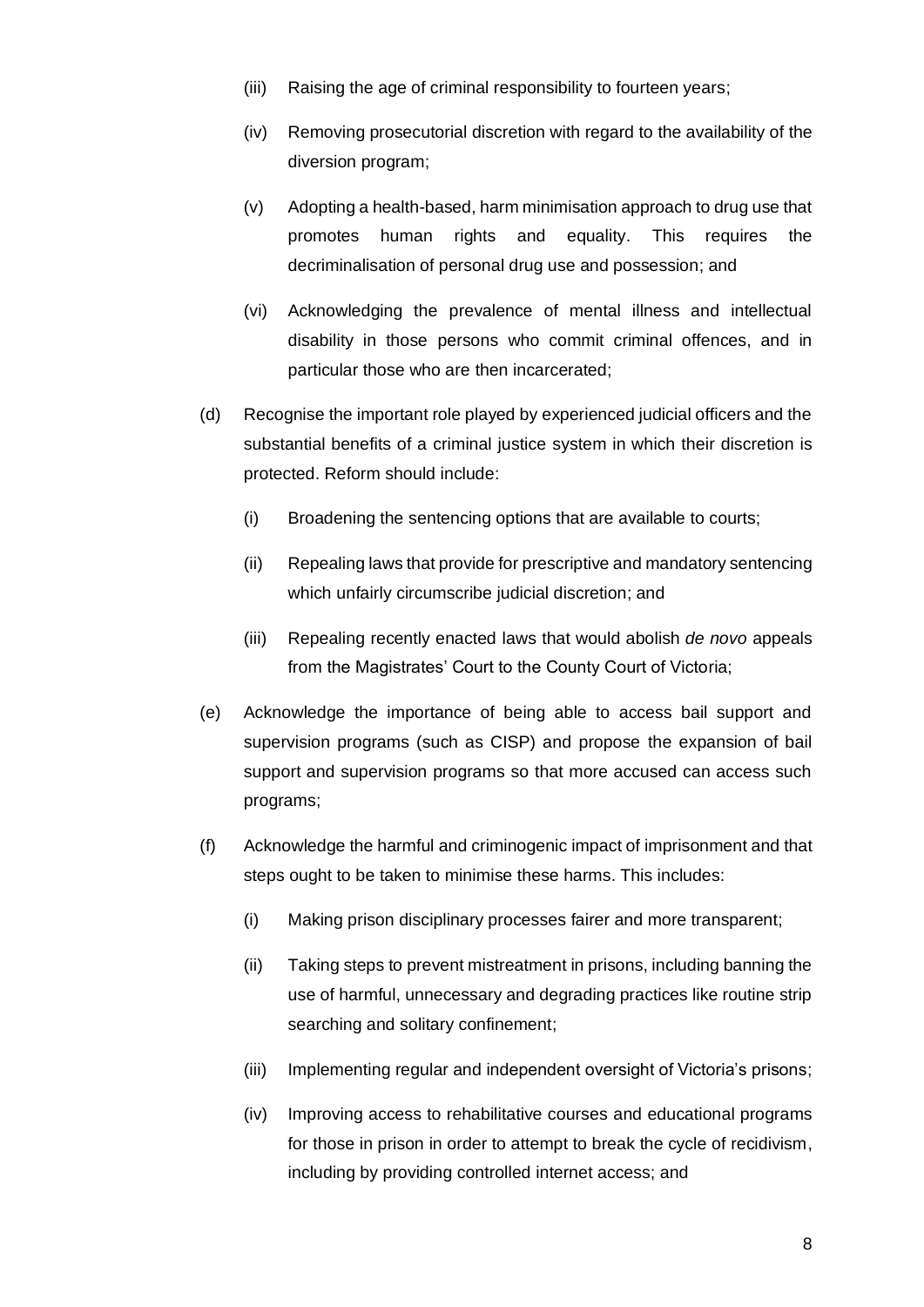- (v) Providing a comprehensive and unified system of supports for released offenders to enable their reintegration in the community;
- (g) Recommend that government-funded representation to be made available for people facing visa cancellation and refusal on character grounds, and that all people in criminal custody receiving visa cancellation or refusal notices be given access to urgent government-funded legal advice and support.

## **I. ADDRESSING THE CAUSES OF CRIME**

- 30. In addition to the statistics above regarding the prevalence of drug addiction, mental illness and intellectual disability in the prison population,<sup>18</sup> we note:
	- (a) Only 4 per cent of Victorian prisoners have completed secondary school. 50 per cent of Victorian prisoners were unemployed prior to being imprisoned;<sup>19</sup>
	- (b) 53 per cent of children in detention or being supervised by Youth Justice are victims of abuse, trauma, or neglect. 42 per cent of children in youth detention or being supervised by Youth Justice have been exposed to family violence; <sup>20</sup> and
	- (c) 66 per cent of children detained in youth detention centres have a history of alcohol or drug misuse. $21$  52 per cent of adult offenders attribute their offending to use of alcohol or drugs.<sup>22</sup>
- 31. Liberty Victoria has previously expressed concern about the conditions that children in detention face, and the increasing number of children being detained on remand. $^{23}$
- 32. Liberty Victoria endorses the comments of Justice Bell in *Woods v Director of Public Prosecutions*: 24

*…detention of young people on remand can have deleterious consequences for them and the community which are out of all proportion to the purpose of ensuring appearance at trial and protecting the community. It separates them from their families and the community, disrupts their education and employment, causes them to associate with other young offenders at a vulnerable time in* 

 $18$  At [22].

<sup>19</sup> Corrections Victoria, August 2020, Annual Prisoner Statistical Profile 2006-07 to 2018-19, Table 1.13 & 1.14.<br>20 Department of Justice and Community Safety (Vic) 2020, Youth Justice Strategic Plan 2020–2030, 9

<sup>&</sup>lt;sup>20</sup> Department of Justice and Community Safety (Vic) 2020, Youth Justice Strategic Plan 2020–2030, 9.<br><sup>21</sup> Neuth Persia Beard, "Appual Pepart 2015, 2016" August 2016, 14

<sup>&</sup>lt;sup>21</sup> Youth Parole Board, "Annual Report 2015-2016" August 2016, 14.<br><sup>22</sup> Payne L& Gaffnov A, "How much crime is drug or alcohol related?

Payne J & Gaffney A, "How much crime is drug or alcohol related? Self-reported attributions of police detainees. Trends & issues in crime and criminal justice no. 439", 2012, Australian Institute of Criminology.

<sup>23</sup> Liberty Victoria, Inquiry into Youth Justice Centres in Victoria (Web Page, 10 March 2017) [<https://libertyvictoria.org.au/content/inquiry-youth-justice-centres-victoria>](https://libertyvictoria.org.au/content/inquiry-youth-justice-centres-victoria).

<sup>24</sup> [2014] VSC 1; (2014) 238 A Crim R 84.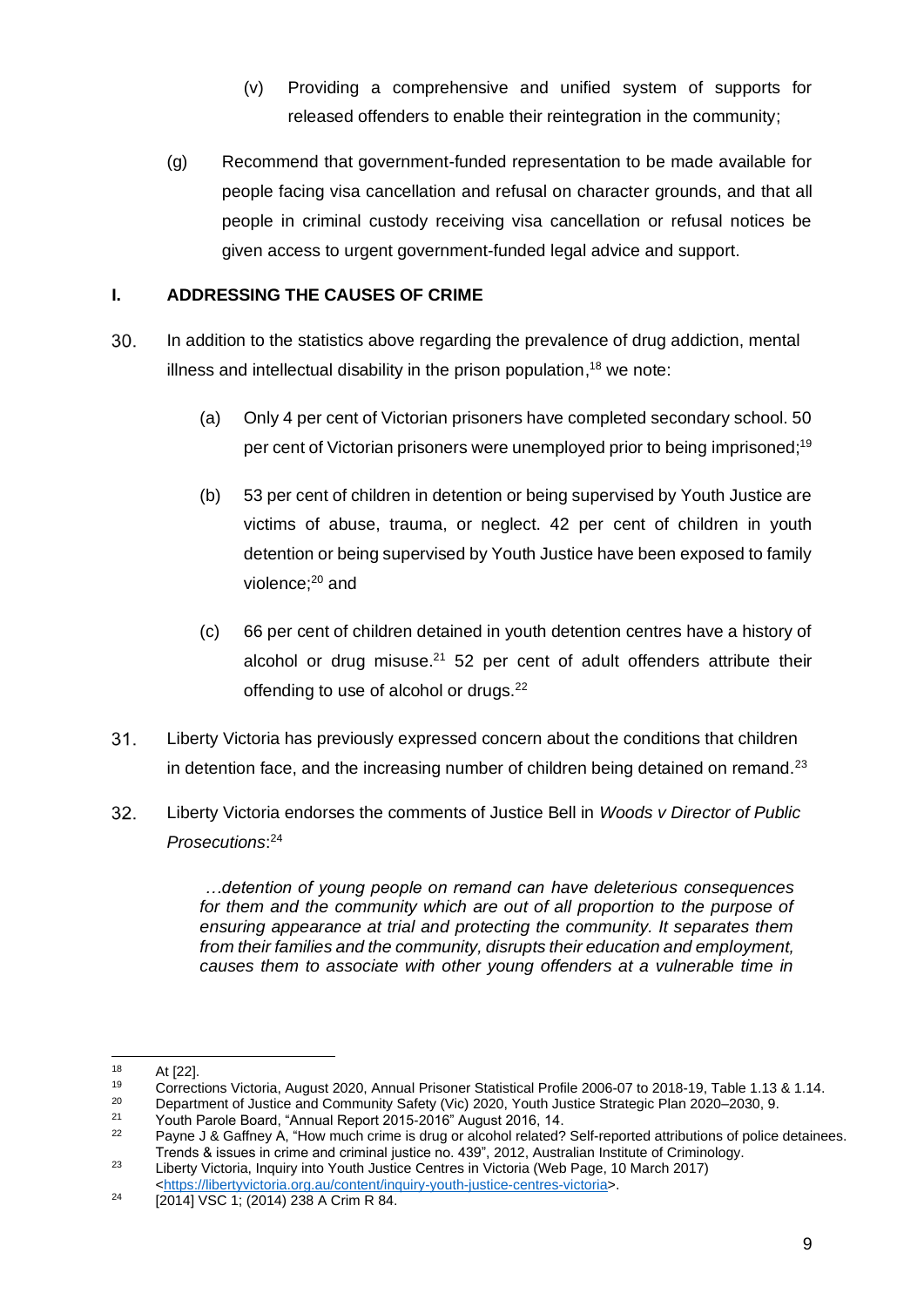*their lives, … deprives them of access to therapeutic programs and increases the risk of them being given a sentence of incarceration…*<sup>25</sup>

33. To avoid children getting caught up in the criminal justice system, early intervention and justice reinvestment programs ought to be prioritised. Alternatives to holding children on remand should be expanded. It is clear that detention and imprisonment is criminogenic, and it is vital to break the cycle of recidivism through early intervention and by providing supports in relation to drug and alcohol addiction and mental illness.

#### *Housing and Community Services*

- 34. There is a clear need to properly resource community services that address the causes of crime, including those directed towards mental health, housing, alcohol and drug rehabilitation, and child protection. These systems markedly reduce the number of people that become involved in the criminal justice system:
	- (a) Individuals with mental health conditions and those who have experienced trauma are overrepresented in the prison population. Improvements in the mental health system are needed so that individuals in need can better access help. As the Royal Commission into Victoria's Mental Health System, and the recent Inquiry into Homelessness in Victoria point out, mental illness can be further compounded by housing instability; $^{26}$
	- (b) Better services to address housing and prevent people experiencing homelessness will reduce the likelihood of contact with the criminal justice system. The causes of homelessness are varied and include financial instability, poor mental health, employment difficulties, and alcohol and drug misuse. Those from disadvantaged or marginalised groups are at greater risk of homelessness;
	- (c) The link between substance abuse and contact with the criminal justice system is well established. The Victorian Ombudsman has previously called for urgent improvement in timely access to rehabilitative services (and also emphasised the importance of stable housing) for released prisoners;<sup>27</sup> and
	- (d) That many children in institutional care become involved in the criminal justice system is a tragic indictment on the state of the child protection system. In October 2020, the Victorian Ombudsman published a report

 $^{25}$  Ibid 109-10 [95].

<sup>26</sup> See Royal Commission into Victoria's Mental Health System – Final Report – summary and recommendations (2021), 13.

<sup>27</sup> Victorian Ombudsman, 'Enquiry into the provision of alcohol and drug rehabilitation services following contact with the criminal justice system' (7 September 2017), 1.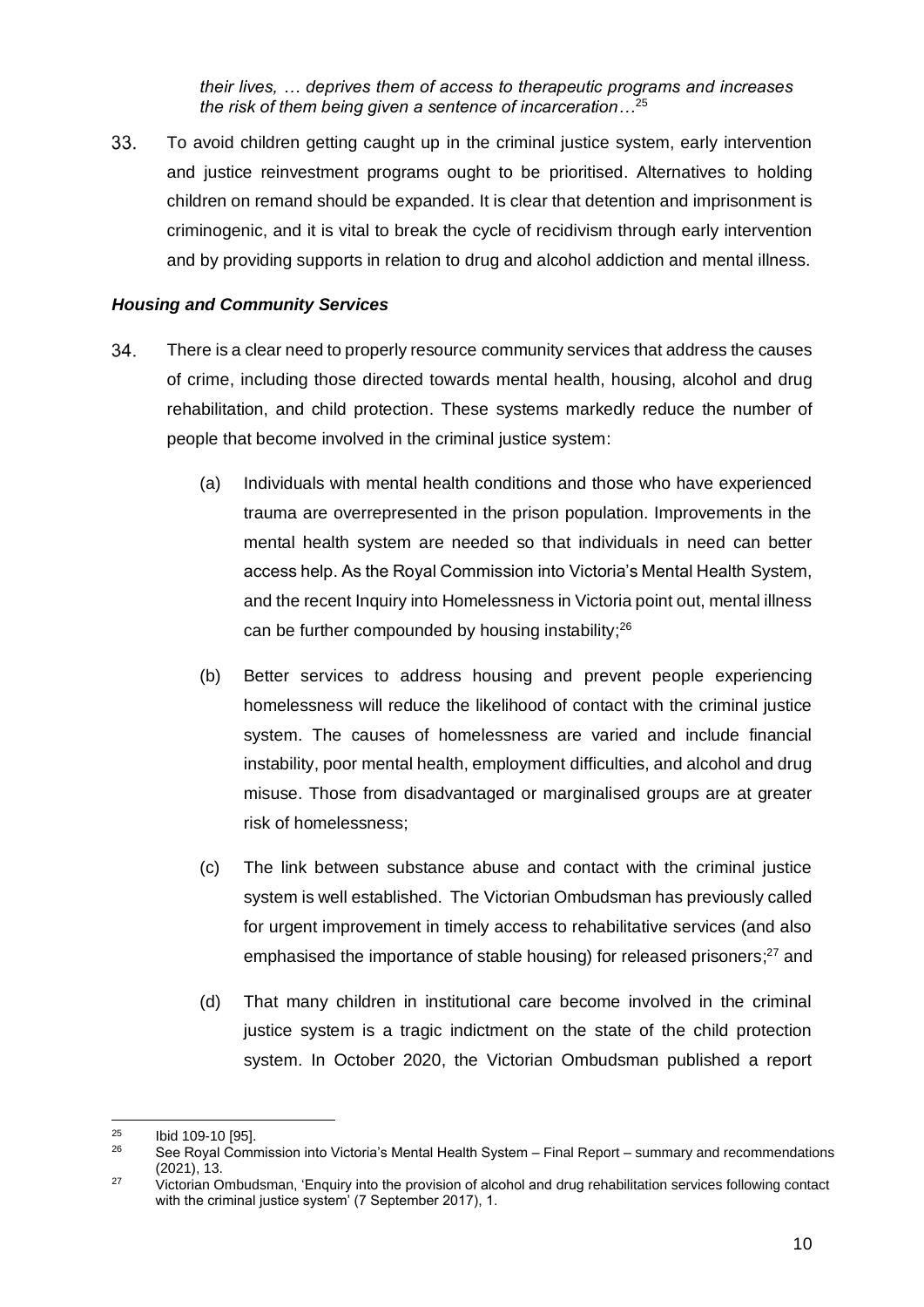regarding an investigation into five young people in State care.<sup>28</sup> Each had reported being sexually and physically abused while in residential care. The report states that each of these children were traumatised by their experience of residential care, and it recognises that their experiences are not new or isolated. Out of home care for children in Victoria is unsafe and places them at risk of harm. One of the sad consequences of failures in this system is the increased likelihood of criminal justice system involvement for these children and young people.

#### **II. RAISING THE AGE**

- 35. The minimum age of criminal responsibility in Victoria is 10 years.<sup>29</sup> For children under the age of 14 the principle of *doli incapax* applies.<sup>30</sup>
- 36. We take this opportunity to continue to advocate for the urgent need to raise the age of criminal responsibility to 14 years.
- 37. In 2019, in General Comment No 24 on 'Children's Rights in Juvenile Justice', the United Nations Committee on the Rights of The Child ('UNCRC') recommended that all State parties increase the minimum age of criminal responsibility to at least 14 years.<sup>31</sup> The UNCRC stated:

*Children differ from adults in their physical and psychological development. Such differences constitute the basis for the recognition of lesser culpability, and for a separate system with a differentiated, individualized approach. Exposure to the criminal justice system has been demonstrated to cause harm to children, limiting their chances of becoming responsible adults.*<sup>32</sup>

- 38. Recently, the United Nations Human Rights Council Universal Periodic Review ('UPR') highlighted the need for Australia to raise the minimum age of criminal responsibility.<sup>33</sup>
- 39. As observed by the UNCRC, there is a strong evidentiary basis to support this reform. We refer to the Raise the Age campaign statement to the Council of Attorneys-General  $(CAG')$  dated 19 May 2021,  $34$  of which Liberty Victoria is a signatory, and the resources referred to there.

<sup>&</sup>lt;sup>28</sup> Victorian Ombudsman, 'Investigation into complaints about assaults of five children living in Child Protection residential care units' (29 October 2020), 1.

<sup>29</sup> *Children, Youth and Families Act 2005* (Vic) s 344.

<sup>30</sup> *RP v The Queen* (2016) 259 CLR 641 ('*RP*'). This is a common law rule by which it is presumed that children under the age of 14 lack the capacity to be criminally responsible for their acts.

<sup>&</sup>lt;sup>31</sup> United Nations Committee on the Rights of the Child, General Comment No 24, 'Children's Rights In Juvenile Justice', [33].

 $rac{32}{33}$  Ibid [2].

<sup>33</sup> Human Rights Council, Forty-seventh session, 21 June–9 July 2021, Agenda item 6, Universal periodic review, Report of the Working Group on the Universal Periodic Review, Australia [<https://undocs.org/A/HRC/47/8>](https://undocs.org/A/HRC/47/8).

<sup>34</sup> See Raise The Age, CAG Statement [<raisetheage.org.au/cag-statement>](http://raisetheage.org.au/cag-statement) and Raise The Age, 'Public statement to accompany the release of submissions to the Council of Attorneys-General on raising the age'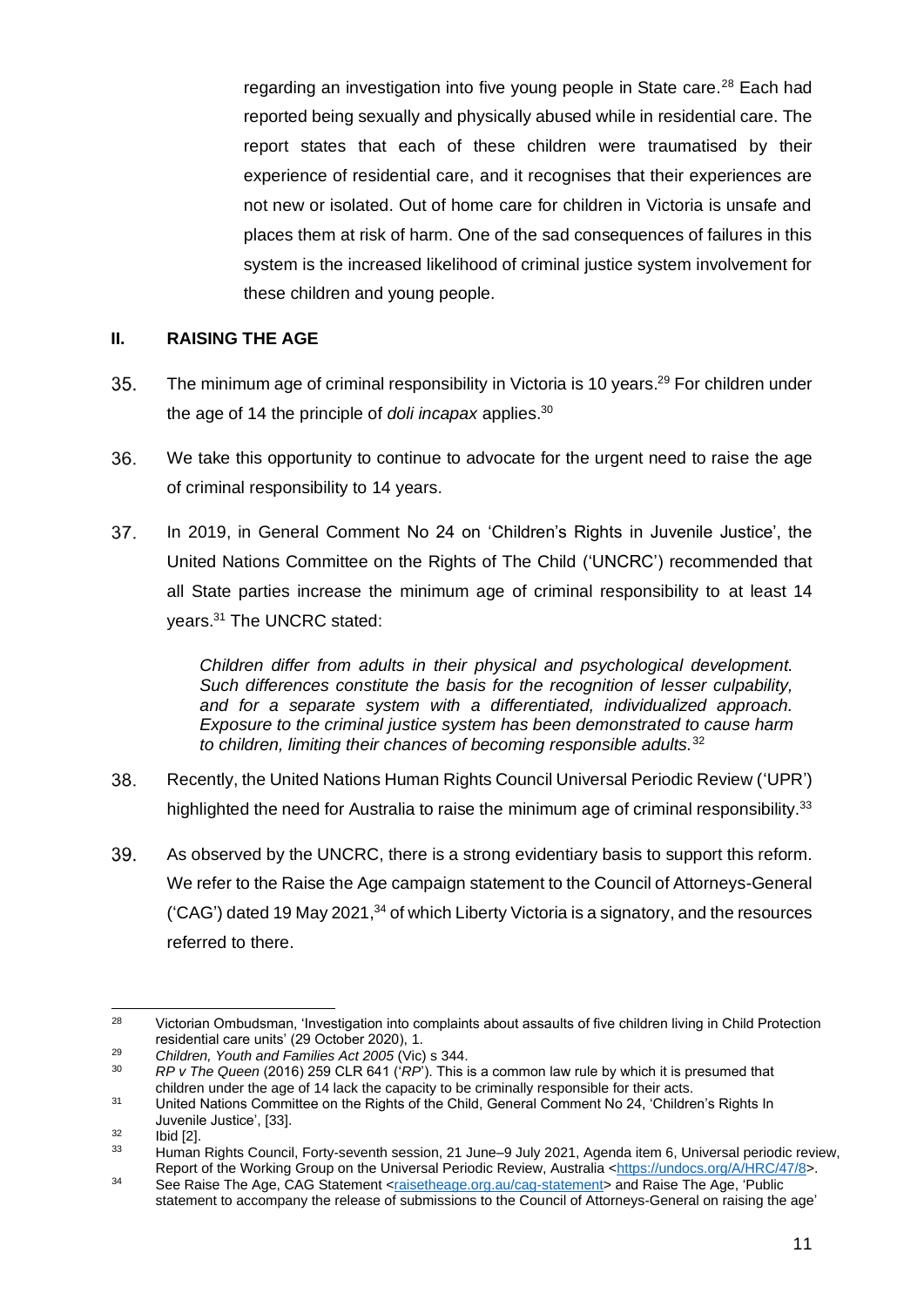- Victoria now has the opportunity to follow the initiative of the Australian Capital Territory 40. on this crucial issue.
- 41. Children under 14 are developmentally immature. Early contact with the criminal justice system and punitive responses to childhood offending are criminogenic; they contribute to higher rates of incarceration and recidivism.
- 42. Such a low age of criminal responsibility disproportionately affects some of the most vulnerable children in the community. Children who enter the criminal justice system far too often are those that have experienced neglect, abuse, and trauma.<sup>35</sup> First Nations children are significantly over-represented in the system, and especially in detention.
- Contact with the criminal justice system does little to address the complex needs of 43. these children, and often exacerbates them.

## **III. DIVERSION**

- 44. Diversion is an important sentencing option available to the courts in dealing with relatively minor criminal charges in a way that minimises the negative impacts on an accused's prospects of rehabilitation. It is usually only available for first-time offenders.
- 45. The grant of diversion currently requires prosecutorial consent.<sup>36</sup> We are concerned that:
	- (a) There is no legislative guidance for the factors that prosecutors consider in deciding whether to consent to diversion. The result is an informal process of decision making, with any internal guidance being ad hoc and opaque;
	- (b) There is no way to appeal against a diversion decision and it is arguable that judicial review is not available;<sup>37</sup>
	- (c) There is an inconsistent approach to the grant of diversion across the State; and
	- (d) These inconsistencies are disproportionately borne by marginalised communities.

[<sup>&</sup>lt;static1.squarespace.com/static/5eed2d72b739c17cb0fd9b2d/t/60a431a0c1675068081a0e5f/1621373344888/](http://static1.squarespace.com/static/5eed2d72b739c17cb0fd9b2d/t/60a431a0c1675068081a0e5f/1621373344888/Public+statement+to+accompany+CAG+submissions+v2.pdf) [Public+statement+to+accompany+CAG+submissions+v2.pdf>](http://static1.squarespace.com/static/5eed2d72b739c17cb0fd9b2d/t/60a431a0c1675068081a0e5f/1621373344888/Public+statement+to+accompany+CAG+submissions+v2.pdf).

<sup>35</sup> Australian Institute of Health and Welfare, *Young People in Child Protection and under Youth Justice Supervision: 1 July 2014 to 30 June 2018* (Report, 2019); Law Council of Australia, 'Children and Young People' (Justice Project: Final Report, August 2018), 8.

<sup>36</sup> *Criminal Procedure Act 2009* (Vic) s 59.

<sup>37</sup> *Likiardopoulos v The Queen* [2012] HCA 37; (2012) 247 CLR 265.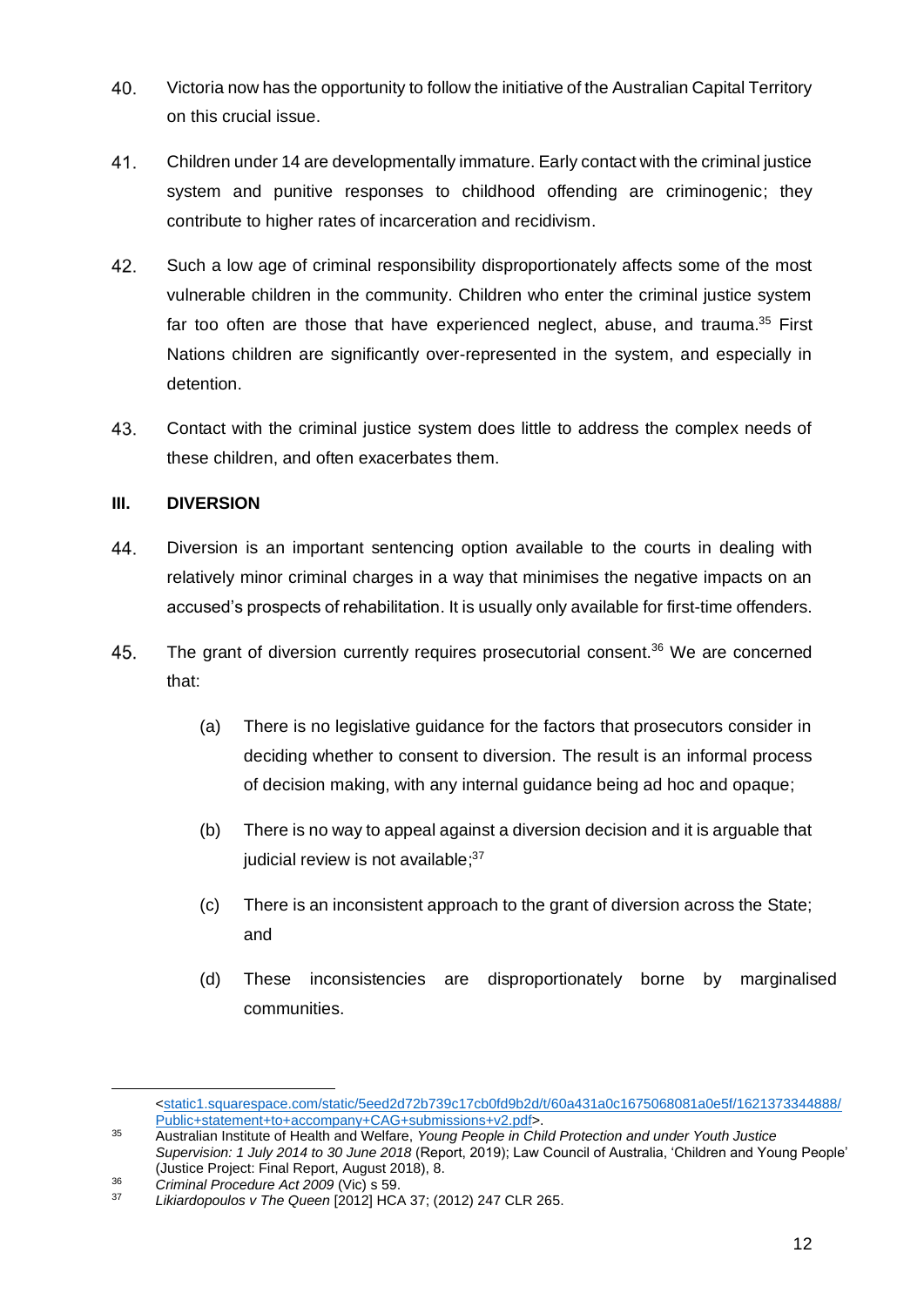- We adopt and refer the Committee to our Rights Advocacy Project report, 'Justice 46. Diverted? Prosecutorial discretion and the use of diversion schemes in Victoria.'<sup>38</sup>
- 47. Diversion should not depend on prosecutorial consent.
- 48. This view has been supported by:
	- (a) The Criminal Bar Association of Victoria ('CBA');<sup>39</sup>
	- (b) The  $LIV;^{40}$
	- $(c)$  VALS;<sup>41</sup>
	- (d) The Magistrates Court Executive Committee, which stated that 'diversion should be available at the instance of a magistrate and not initiated by notice of a member of Victoria Police';<sup>42</sup> and
	- (e) The Criminal Court Users Committee which has held a 'longstanding view that the Chief Magistrate recommend to the Attorney General that the granting of the diversion program should be a matter for the discretion of the magistrate and not be subject to veto by the prosecution'.<sup>43</sup>

## **IV. DRUG DECRIMINALISATION**

- 49. We take this opportunity to reiterate our position in relation to drug-decriminalisation, as outlined in our response to the Enquiry into Drug Law Reform in 2017;<sup>44</sup> and our response to the Inquiry into the Use of Cannabis in Victoria in 2020.<sup>45</sup>
- 50. As we have stated in our previous submissions, four key principles should underpin any policy or law reform:
	- (a) *Health-based prevention*: It is a core tenet of medicine that prevention is better than cure, and drug addiction is a medical problem that requires

<sup>&</sup>lt;sup>38</sup> Liberty Victoria Rights Advocacy Project, 'Justice Diverted? Prosecutorial discretion and the use of diversion schemes in Victoria' (2018) [<libertyvic.rightsadvocacy.org.au/wp-content/uploads/2018/05/Justice-Diverted-](http://libertyvic.rightsadvocacy.org.au/wp-content/uploads/2018/05/Justice-Diverted-Report-FINAL.pdf)[Report-FINAL.pdf>](http://libertyvic.rightsadvocacy.org.au/wp-content/uploads/2018/05/Justice-Diverted-Report-FINAL.pdf).

<sup>&</sup>lt;sup>39</sup> Criminal Bar Association of Victoria, Submission to the Magistrates' Court of Victoria, Review of the Criminal Justice Diversion Program, 5 June 2015.

<sup>40</sup> Law Institute of Victoria, Submission to the Magistrates' Court of Victoria, Review of the Criminal Justice Diversion Program, 26 May 2015.

<sup>41</sup> Victorian Aboriginal Legal Service Co-operative Limited, Submission to the Chief Magistrate of the Magistrates' Court of Victoria, Review of the Diversion Program in the Magistrates' Court, 2015.

<sup>42</sup> Magistrates' Court of Victoria, 'Annual Report 2015-16' (30 September 2016) 12.

 $\begin{array}{ccc} 43 & \text{lbid, 13.} \\ 44 & \text{libortiv.} \end{array}$ 

Liberty Victoria, 'Submission to the Enquiry into Drug Law Reform' (21 March 2017) [<libertyvictoria.org.au/sites/default/files/LibertyVictoria-submission-DrugLawReform20170321-web.pdf>](http://libertyvictoria.org.au/sites/default/files/LibertyVictoria-submission-DrugLawReform20170321-web.pdf).

<sup>45</sup> Liberty Victoria, 'Submission to the Enquiry into the Use of Cannabis in Victoria' (31 August 2020) [<libertyvictoria.org.au/sites/default/files/Inquiry%20Into%20the%20Use%20of%20Cannabis%20in%20Victoria%](http://libertyvictoria.org.au/sites/default/files/Inquiry%20Into%20the%20Use%20of%20Cannabis%20in%20Victoria%20-%20Liberty_Victoria_0.pdf) [20-%20Liberty\\_Victoria\\_0.pdf>](http://libertyvictoria.org.au/sites/default/files/Inquiry%20Into%20the%20Use%20of%20Cannabis%20in%20Victoria%20-%20Liberty_Victoria_0.pdf).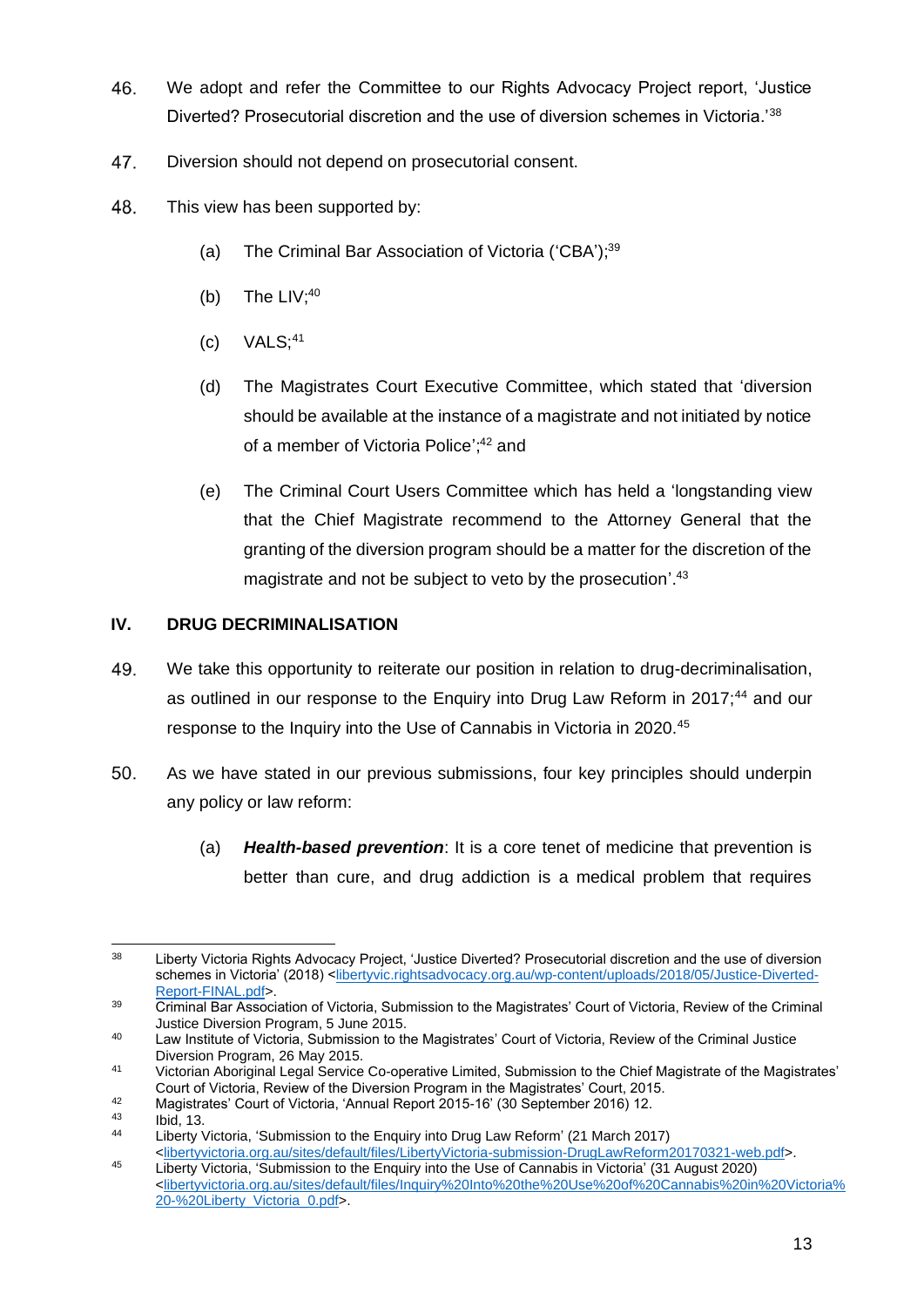health-based solutions. We believe in a focus on prevention and earlyintervention;

- (b) *Harm minimisation and risk mitigation*: It is inevitable that people will continue to use drugs. A key role for drug reform must therefore be to implement policies that reduce the risk involved in drug use and minimise the harmful impacts of drug use at individual and community levels;
- (c) *Human rights*: Under the *Charter* and international human rights law, individuals are entitled to certain rights and freedoms. Respect for these rights benefits both individuals and communities, and makes for better public policy; and
- (d) *Equality*: Related to human rights, reforms must be equal in substance and in effect. Drug laws should not have a disproportionate impact on minority groups and/or groups with lower socio-economic status.
- 51. We support the decriminalisation of personal drug use and possession. A multitude of social and community benefits are achieved by this approach, including a reduced burden on police, legal and support services, and an already stretched court system. Such an approach would also increase the likelihood that people would access health services for support, and divert people away from the criminal justice system.
- 52. As we said in our 2017 submission to the Inquiry into Drug Law Reform:<sup>46</sup>

*In any debate about drug reforms, there is a lot of confusion around what decriminalisation is and how it differs from legalisation. To clarify, in this submission we use the term* decriminalisation *to refer to policies that divert offenders away from the criminal justice system. This differs from* legalisation *in one key way: use and possession is still unlawful; it just doesn't carry the same criminal penalties. …*

*The benefits of decriminalisation have been well documented. They include:*

- *(1) Benefits to those impacted, including improved health, employment and rehabilitation prospects;*
- *(2) A reduced burden on an already stretched criminal justice system and associated positive economic implications; and*
- *(3) The associated social and community benefits that flow from the above.*
- 53. In relation to cannabis laws, we support Victoria adopting the approach of the Australian Capital Territory in *legalising* the possession of small amounts of cannabis, and the cultivation for personal use of a small number of plants. Importantly, such an approach would represent a significant blow to the black market and organised crime groups that profit from the criminalisation of cannabis.

<sup>46</sup> Liberty Victoria, 'Submission to the Enquiry into Drug Law Reform' (21 March 2017) at [7]–[10].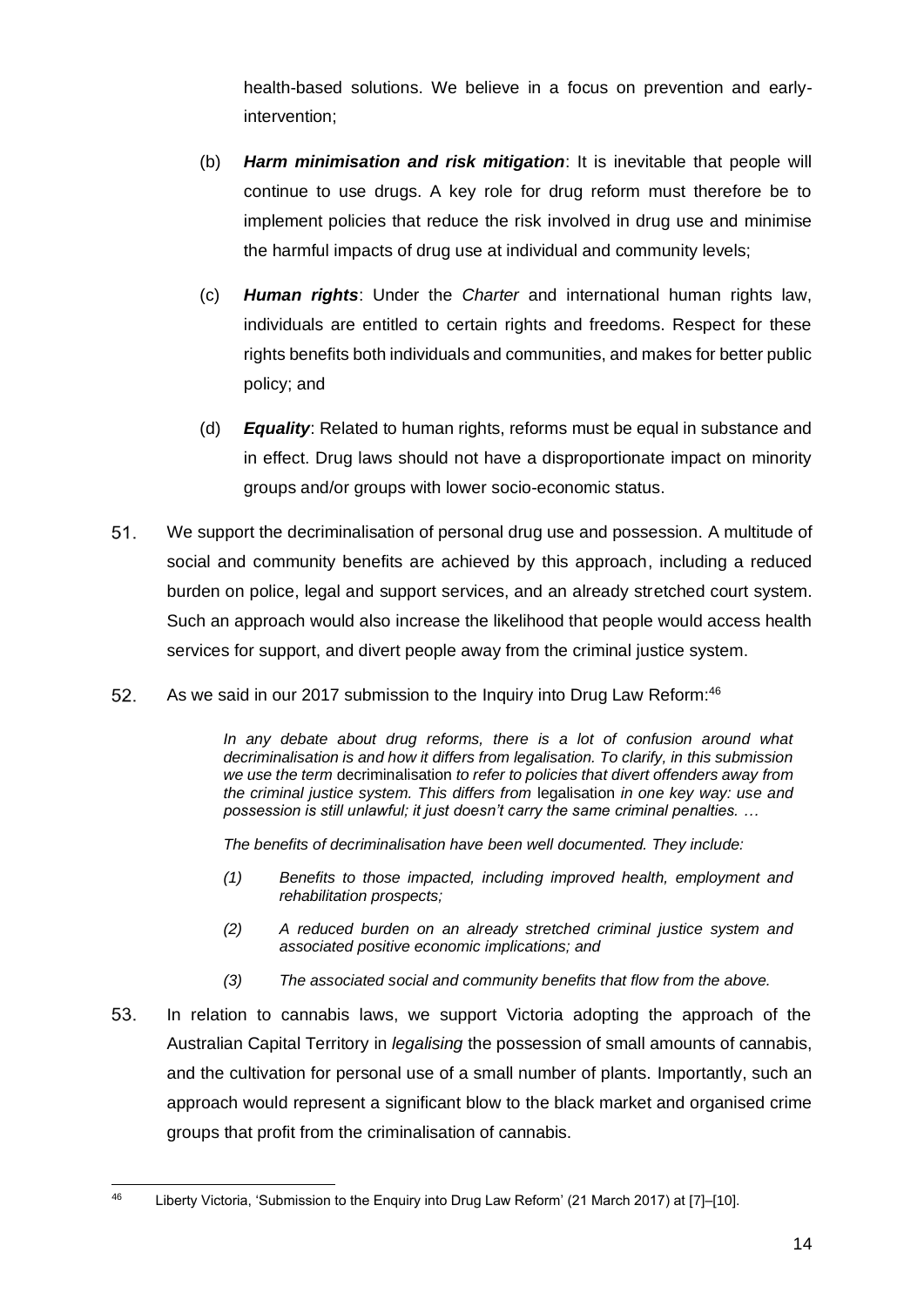- 54. While we accept that drug use can result in addiction and deleterious consequences, this should be dealt with a health and human rights-based approach, which gives primacy to prevention over punishment.
- 55. Victoria currently permits the issuing of drug cautions by police (resulting in no criminal charges) for instances of cannabis possession, and as noted above allows the prosecution to agree that an accused person is eligible for diversion (after criminal charges are laid). However, this approach relies on police discretion and is not properly adapted for repeat offenders affected by drug addiction. We therefore recommend decriminalisation (and for small quantities of cannabis, legalisation) in order to divert offenders away from the criminal justice system. Such an approach should be supported by rehabilitation and education programs.
- 56. One way in which drug and alcohol abuse as a criminogenic factor has been addressed in Victoria is through drug courts. In 2021, a new subdivision of the County Court was introduced so that the County Court could also run a drug court.
- 57. The Magistrates' Court drug courts have been evaluated<sup>47</sup> and that evaluation has shown that there was a significantly lower rate of reoffending for those who participated in Drug Court and a significant reduction in the average seriousness of offences for Drug Court participants who do reoffend.<sup>48</sup> When compared to imprisonment, Drug Court was also considered a more cost-effective sentencing alternative.<sup>49</sup>
- 58. It is positive that there has been an expansion of Drug Court to the County Court and there is a planned expansion to the Shepparton and Ballarat Magistrates' Court. However, access to the Drug Court is limited and participants who have been charged with some offences (e.g sexual offences or offences that involve the infliction of bodily harm, unless the harm is minor in nature) are excluded. This means that many people who would benefit from Drug Court cannot access it.
- 59. Liberty Victoria recommends that Drug Court be expanded to all Magistrates' Courts around Victoria and that the eligibility requirements be broadened, so that even those accused of serious offences can access the rehabilitative benefits of Drug Courts.

## **V. BAIL REFORM**

60. The laws relating to obtaining bail should be reformed urgently so that more people have access to bail. The current bail system frequently puts children, First Nations

<sup>47</sup> Magistrates' Court of Victoria, Evaluation of the Drug Court of Victoria, Final Report (18 December 2014) available at < https://www.mcv.vic.gov.au/sites/default/files/2018-

<sup>10/</sup>Evaluation%20of%20the%20Drug%20Court%20of%20Victoria.pdf>.

 $^{48}$  Ibid at page 4.<br> $^{49}$  Ibid at page 6-

<sup>49</sup> Ibid at page 6–7.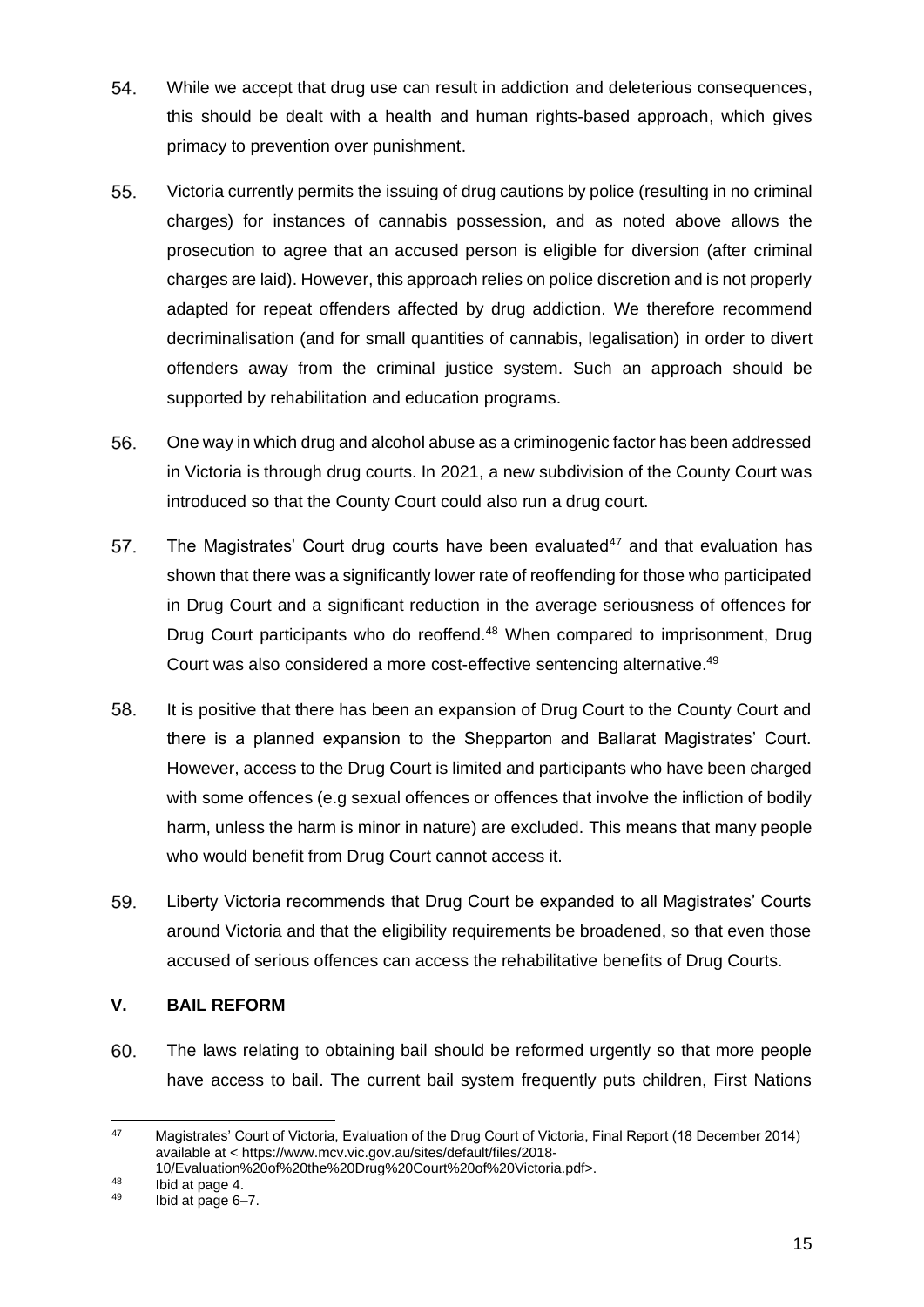people, women, and people with poor mental health in a position where, even for minor offences, they are placed in the same category as those accused of much more serious offences when their bail decisions are made.

- 61. The legislative amendments that followed the Coghlan Review have created a system far stricter than even that which was recommended by the expert advice to the Government. It results in a system where, for example, a person who is charged with a shop-steal offence (as an indictable offence), and is then alleged to commit another shop-steal offence while on bail is placed in a category where they must 'show compelling reasons' why they should be granted bail.<sup>50</sup> If they are bailed and commit another shop-steal, they would then need to show 'exceptional circumstances' in order to be granted bail.
- 62. Successive bail reforms have disproportionately impacted minority and marginalised groups. This includes First Nations people. By 2019, just under half of First Nations prisoners were on remand. We are deeply concerned that the fair and proper administration of justice is adversely affected as a result. Further, the continued tightening of bail laws is contrary to the findings and recommendations made by the Royal Commission into Aboriginal Deaths in Custody.
- 63. Ways in which bail laws should be amended to be fairer and to slow the unacceptable growth of the remand population are set out in the Liberty Victoria Rights Advocacy Project's forthcoming report *Bailing Out a Broken Bail System*. <sup>51</sup> They include:
	- (a) Implementing a single 'unacceptable risk' test for bail;
	- (b) Repeal of laws that impose a reverse onus test when the applicant is accused of having committed offences whilst on bail;
	- (c) Repeal of the offences of committing on offence whilst on bail, failing to answer bail, and breaching bail conditions;
	- (d) Introduction of a 'no real prospect test', the effect of which would be to limit the Court's power to remand an accused where the accused has no real prospect of being sentenced to a term of imprisonment; and
	- (e) Strengthening s 3A of the *Bail Act 1977* (Vic) to provide better protection against the disproportionate denial of bail faced by First Nations bail applicants.

<sup>50</sup> See *Bail Act 1977* (Vic) s 4AA and Schedule 2.

<sup>51</sup> Liberty Victoria, Rights Advocacy Project, *Bailing Out A Broken Bail System*, 2021, pp 23-26.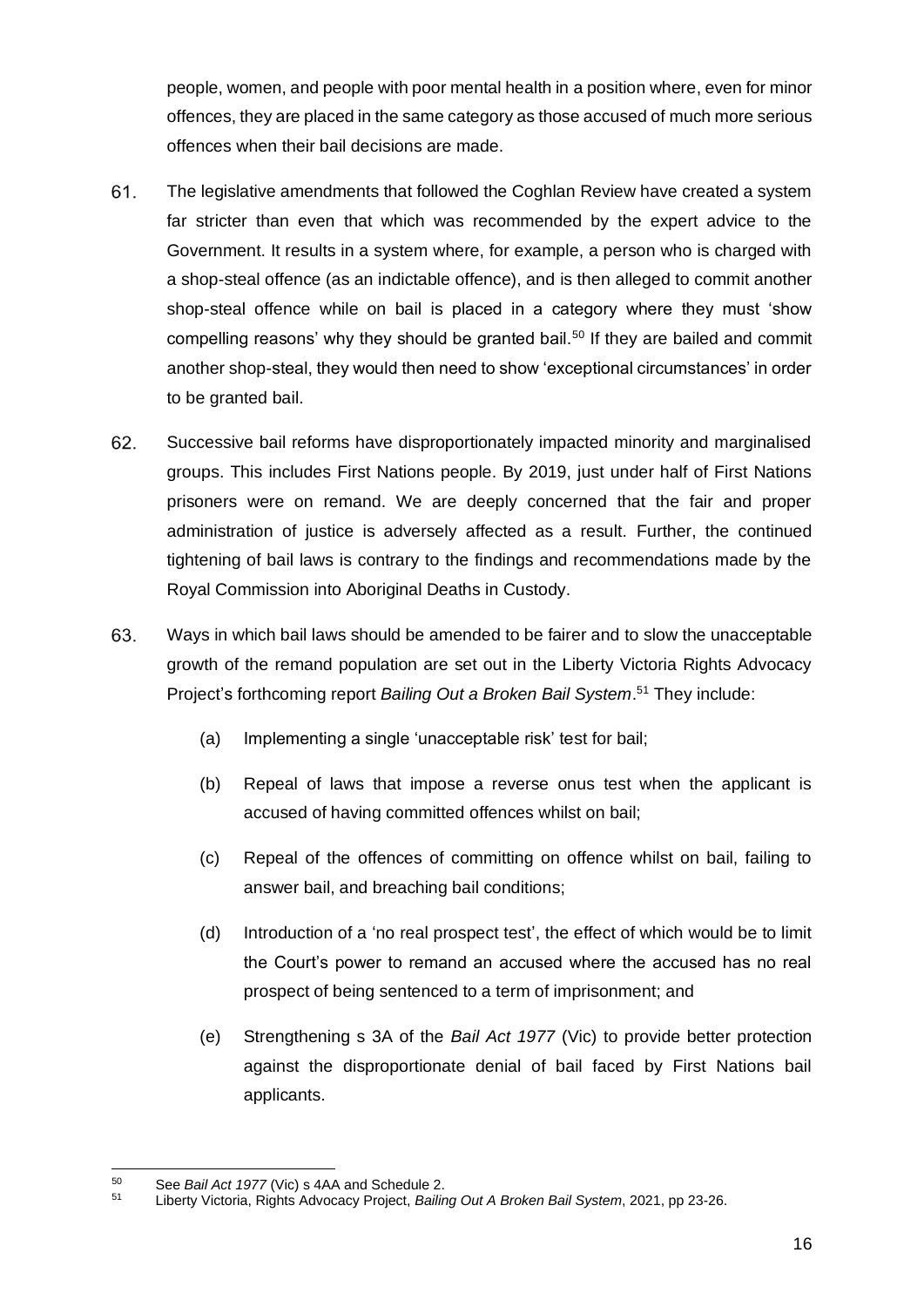64. Liberty Victoria supports the approach suggested by the Victoria Law Reform Commission ('VLRC') in 2007 which was endorsed by the Court of Appeal in *Robinson v The Quee*n ('*Robinson'*) <sup>52</sup> In 2007, the Victorian Law Reform Commission ('VLRC') stated:<sup>53</sup>

> *We recommend the removal of reverse onus tests so all bail decisions are made on the basis of unacceptable risk. We do not believe this will alter the outcome of bail decisions because decision makers have told us unacceptable risk is always the ultimate test. Reverse onuses apply to a small number of offences, many of which do not commonly come before the court. They include: murder and treason; arson causing death; serious drug offences; a violent breach of a family violence or stalking order by a person with a history of violence; aggravated burglary; and indictable offences where a weapon is used.*

> *The commission believes decision makers will continue to treat seriously bail applications for offences that currently attract a reverse onus. There is no suggestion that applications for offences not currently included in the reverse onus categories are treated lightly*

> *... A common criticism of the current Act is that the inclusion of offences in the reverse onus categories is ad hoc. Most serious violence offences are not included, such as attempted murder, rape or serious assault. The same arguments are canvassed in bail applications that do not involve a reverse onus, and the ultimate issue for the decision maker is whether the accused person poses an unacceptable risk. This simplified approach should apply to all offences.*

- 65. The Court in *Robinson* said '[t]his reform would greatly simplify Victorian bail law, without weakening it in any way. The Commission's reasoning is compelling'.<sup>54</sup>
- 66. To refuse bail where alleged offenders are not found to be an unacceptable risk of reoffending represents an unjustifiable limitation to the presumption of innocence. It places massive pressure on accused persons to plead guilty in circumstances where they may have a defence at law to the charges.
- 67. We are concerned that bail laws are increasingly being used as a means of preventative detention in some circumstances where prisoners, even if found to have committed the charged offences, would not receive lengthy sentences of imprisonment. The problem is even more acute in the present circumstances given the delays caused by the COVID-19 pandemic.
- 68. Another way in which bail ought to be reformed is that there need to be more bail support and supervision programs such as the Court Integrated Services Program ('CISP'). CISP is a fundamental tool in supporting more vulnerable people in being granted bail. CISP help to arrange emergency housing, doctor's appointments, alcohol and drug counselling and they link individuals in with other services. They also regularly

<sup>52</sup>  $^{52}$  (2015) 47 VR 226; [2015] VSCA 161

 $53$  Victorian Law Reform Commission, Review of the Bail Act: Final Report (2007), 7. See also 54<br> $54$  Robinson v The Queen (2015) 47 VR 226: [2015] VSCA 161, 239 [47] (Maxwel P and Redlich

<sup>54</sup> *Robinson v The Queen* (2015) 47 VR 226; [2015] VSCA 161, 239 [47] (Maxwel P and Redlich JA).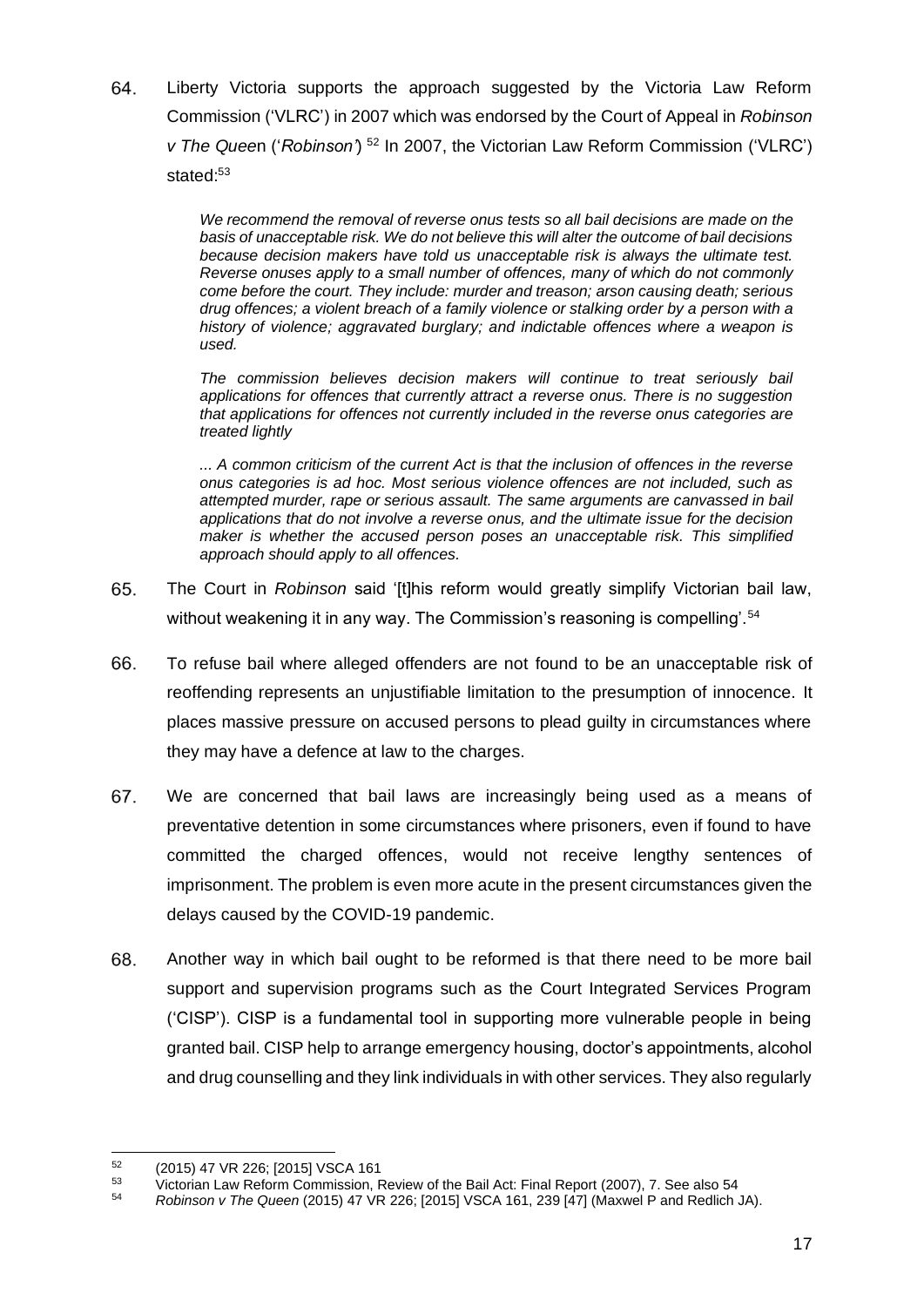meet with the person granted bail and report on their progress to the Court. The CISP program has now been introduced in the County Court, which is a positive step.

- 69. However, the CISP program is not available for all accused and some offences (for example sexual offences) are expressly excluded. This means that there are people who spend a significant time on remand because they do not have the knowledge, means or resources to put together a strong bail plan because they are left without assistance.
- 70. There is also an issue where accused who start off on CISP in the Magistrates' Court for indictable matters are then committed to the County Court, but they cannot continue on CISP whilst on bail in the County Court and are exited from the program.
- 71. Liberty Victoria supports the expansion of CISP to make it available to more people, irrespective of the offence that they are charged with. This will ensure that there are more people who disadvantaged that will be able to put together a strong bail plan. Further, this will mean that there is more supervision and support for individuals on bail.
- 72. Liberty Victoria also recommends that there is more of a connection between the Magistrates' Court and County Court CISP program, so that people are not exited from CISP solely for the reason that their matter has been committed to a higher Court. Liberty Victoria supports the availability of CISP to continue while accused are in the higher courts.

## **VI. JUDICIAL DISCRETION AND MANDATORY SENTENCING**

- 73. We are deeply concerned about the gradual erosion of judicial discretion in sentencing and the move towards presumptive and mandatory models of sentencing.<sup>55</sup> Over the last decade there have been at least fourteen pieces of legislation introducing and then ratcheting up presumptive and mandatory sentencing in Victoria.
- 74. Many bills that restrict judicial discretion have passed into law despite there having been no evidence to support the proposition that a significant number of sentencing outcomes are out of step with community expectations. The evidence demonstrates that, when people are properly informed about the facts of a particular case, there is little or no discrepancy between informed public expectation and actual sentencing

<sup>&</sup>lt;sup>55</sup> 'Presumptive sentencing' refers to criminal offences where there is a statutory presumption of a particular type and/or minimum length of sentence, subject to exceptions. This includes presumptive sentences of imprisonment with minimum non-parole periods subject to 'special reasons' exceptions. 'Mandatory sentencing' refers to criminal offences where a particular type of sentence and/or minimum length of sentence must be imposed and there are no exceptions. See Andrew Dyer, '(Grossly) Disproportionate Sentences: Can Charters of Rights Make a Difference?' (2017) 43(1) *Monash University Law Review* 195, 203 nn 55–6.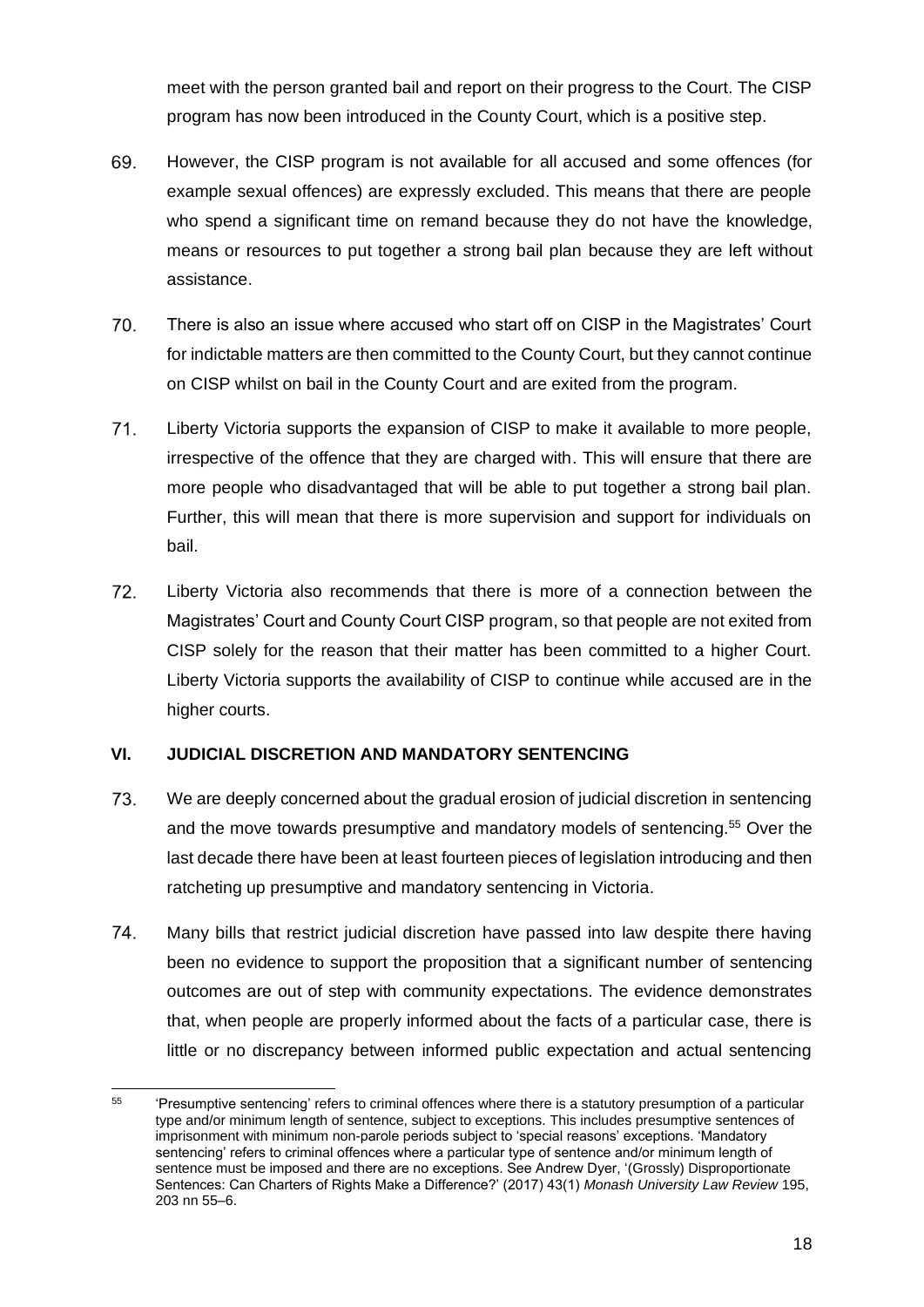outcomes.<sup>56</sup> Further, the evidence supports the proposition that, when fully informed, members of the public support judicial discretion in sentencing.<sup>57</sup>

- 75. We refer to and adopt our submission to the Sentencing Advisory Council's Sentencing Guidance Reference. 58
- 76. The foundational problem caused by mandatory sentencing was well described by Mildren J in *Trenerry v Bradley*: 59

*Prescribed minimum mandatory sentencing provisions are the very antithesis of just sentences. If a Court thinks that a proper just sentence is the prescribed minimum or more, the minimum prescribed penalty is unnecessary. It therefore follows that the sole purpose of a prescribed minimum mandatory sentencing regime is to require sentencers to impose heavier sentences than would be proper according to the justice of the case.*<sup>60</sup>

- 77. We also share the Law Council of Australia's concerns that mandatory sentencing laws: 61
	- (a) Undermine the fundamental principles underpinning the independence of the judiciary and the rule of law;
	- (b) Are inconsistent with Australia's international obligations, particularly Australia's obligations with respect to the prohibition against arbitrary detention as contained in Article 9 of the International Covenant on Civil and Political Rights (ICCPR); and the right to a fair trial and the provision that

<sup>56</sup> Austin Lovegrove, 'Public Opinion, Sentencing and Lenience; an Empirical Study Involving Judges Consulting the Community' (2007) *Criminal Law Review* 769; Karen Gelb, 'More Myths and Misconceptions', *SAC* (Research Paper, 2008); Kate Warner et al, 'Public Judgement on Sentencing: Final Results from the Tasmanian Jury Sentencing Study', Trends & Issues in Crime and Criminal Justice, *Australian Institute of Criminology* (Research Paper, February 2011). See also SAC, *Sentencing Guidance in Victoria* (Report, June 2016) 319–20 [10.44]–[10.45]; 'Is Sentencing in Victoria Lenient? Key Findings of The Victorian Jury Sentencing Study' *SAC* (Web Page, 23 August 2018) <https://www.sentencingcouncil.vic.gov.au/sites/default/files/2019- 08/Is Sentencing in Victoria Lenient.pdf>:

Overall, 62% of jurors would have imposed a sentence that was more lenient than the judge, while 2% would have imposed a sentence of equal severity. The difference was not minor: overall, jurors imposing a prison sentence were more lenient than the judge by an average of 12 months. Jurors (16%) were also more likely than judges (8%) to suggest a non-custodial sentence. After being provided with the judge's sentencing remarks and a booklet of information on sentencing law and practice, the overwhelming majority (87%) of jurors thought the judge's sentence was either 'very appropriate' or 'fairly appropriate'. Only 3% of jurors thought the judge's sentence was 'very inappropriate'.

See also *R v WCB* (2010) 29 VR 483, 490–2 [20]–[29] (Warren CJ and Redlich JA).

<sup>57</sup> Kate Warner et al, 'Mandatory Sentencing? Use [with] discretion' (2018) 43(3) *Alternative Law Journal* 289:

<sup>[</sup>W]hen the public are provided with illustrative cases or are reminded that under mandatory sentencing all offenders guilty of a particular offence will be given the same sentence regardless of the circumstances of the offence or their individual circumstances, the public are largely in favour of sentences being determined on a case-by-case basis. In addition, research has revealed strong public attachment to judicial discretion, even if people feel that sentencing 'in general' is too lenient. (Citations omitted).

<sup>58</sup> Liberty Victoria, Submission to the Sentencing Advisory Council's Sentencing Guidance Reference, (Web Page, 8 February 2016) [<https://libertyvictoria.org.au/content/sentencing-guidance-reference>](https://libertyvictoria.org.au/content/sentencing-guidance-reference).

 $^{59}$  (1997) 6 NTLR 175<br> $^{59}$  (1997) 6 NTLR 175

 $^{60}$  Ibid 187.

Law Council of Australia, Policy Discussion Paper on Mandatory Sentencing (May 2014).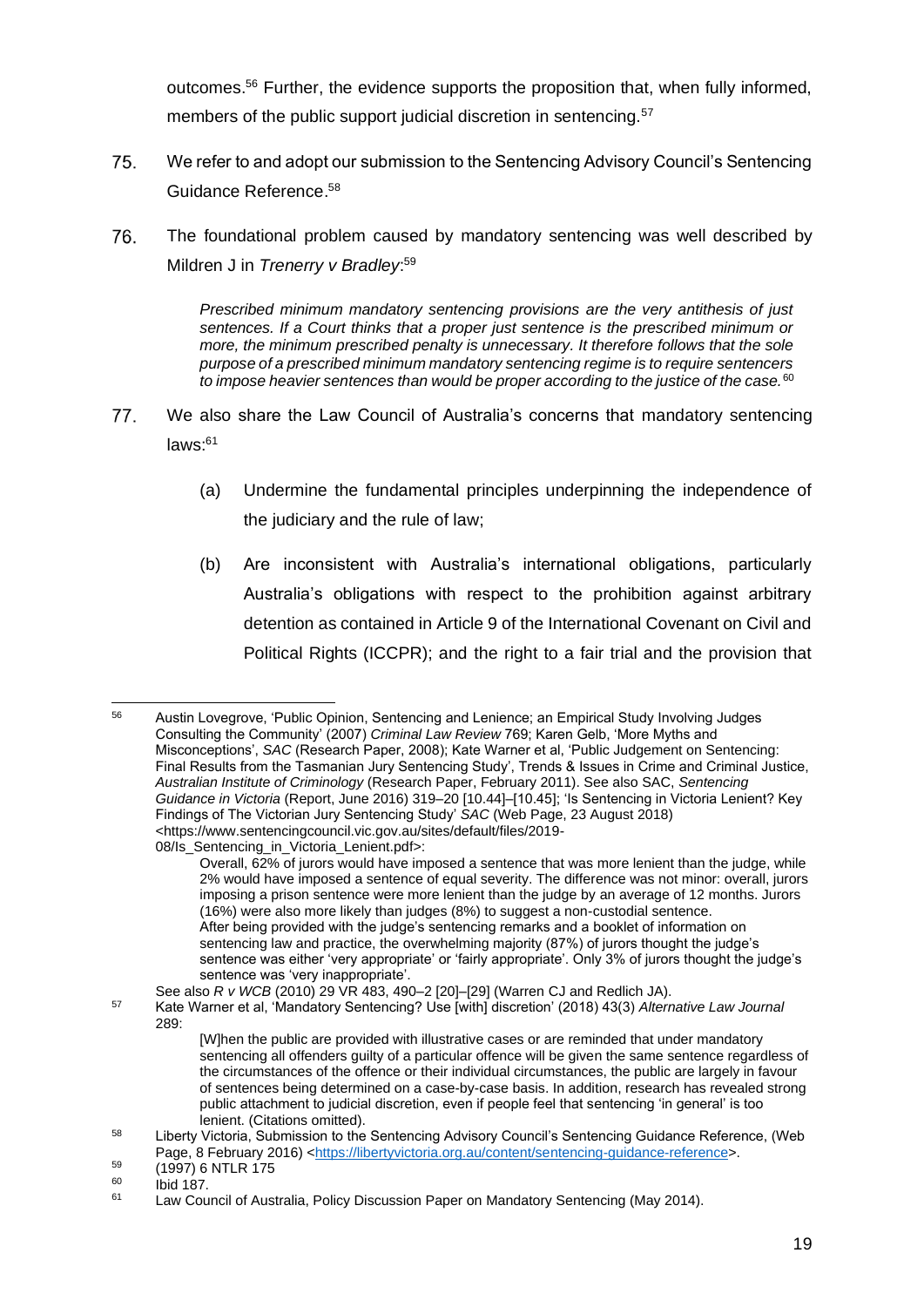prison sentences must in effect be subject to appeal as per Article 14 of the ICCPR;

- (c) Increase costs to the community through higher incarceration rates;
- (d) Disproportionately affect vulnerable groups within the community, including First Nations people and persons with a mental illness or intellectual disability.
- (e) Potentially result in unjust, harsh and disproportionate sentences where the punishment does not fit the crime;
- (f) Fail to deter crime;
- (g) Increase the likelihood of recidivism because prisoners are placed in a learning environment for crime inhibiting rehabilitation prospects;
- (h) Wrongly undermine the community's confidence in the judiciary and the criminal justice system as a whole; and
- (i) Displace discretion to other parts of the criminal justice system, most notably law enforcement and prosecutors, and so fails to eliminate inconsistency in sentencing.
- 78. The abolition of sentencing options has compounded the impact of increasingly restricted judicial discretion. In recent years the Victorian Government has removed the ability of courts to impose suspended sentences $62$  and home detention orders. $63$
- 79. Judicial officers now have four main sentencing dispositions available to them: adjourned undertakings for the offender to be of good behaviour, fines, Community Correction Orders ('CCO'), and gaol.
- 80. CCOs are often not appropriate for offenders as the conditions that attach to these orders can adversely impact a person's ability to maintain employment and care-giving responsibilities. Offenders who are at risk of experiencing homelessness, have mental health issues, or come from culturally and linguistically diverse backgrounds often face greater difficulties maintaining compliance with these orders. Sadly, courts have no option in circumstances where an offence calls for a sentence greater than a fine, but does not warrant imprisonment. Historically, suspended sentences could be used in such circumstances to great effect.

<sup>62</sup> Sentencing Amendment (Abolition of Suspended Sentences and Other Matters) Act 2013 (Vic).<br>63 Sentencing Amendment (Community Correction Reform) Act 2011 (Vic)

Sentencing Amendment (Community Correction Reform) Act 2011 (Vic).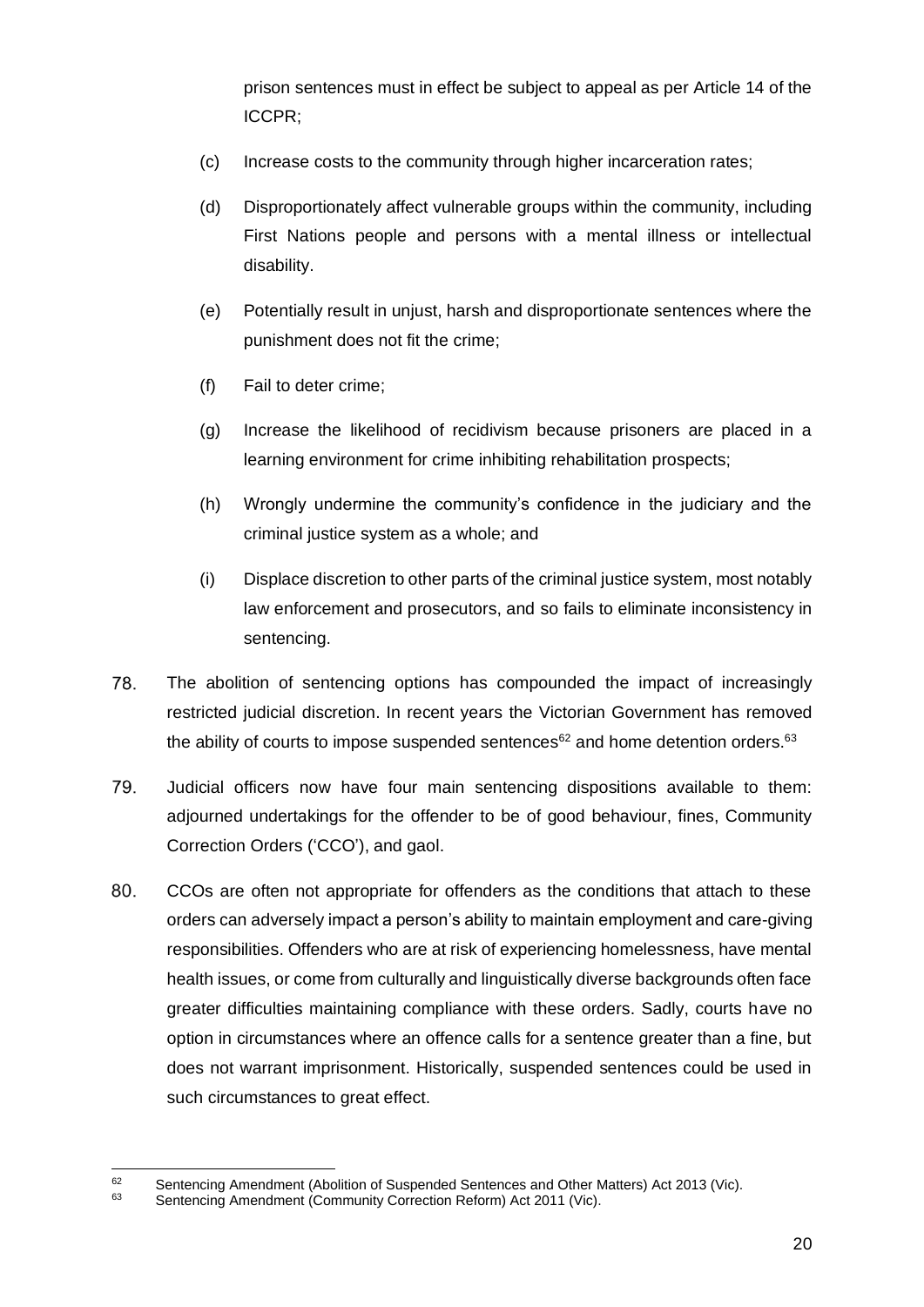- 81. The CCO regime has been reformed so that a CCO now cannot be combined with a sentence of imprisonment of more than 12 months (not including pre-sentence detention). <sup>64</sup> For some offences a CCO is not available as a sentencing option at all, and for other offences only in very restricted circumstances.<sup>65</sup> These reforms have been a serious mistake.
- 82. In Victoria's first guideline judgment, *Boulton v The Queen*, <sup>66</sup> the Court of Appeal observed:

*[I]mprisonment is often seriously detrimental for the prisoner, and hence for the community. The regimented institutional setting induces habits of dependency, which lead over time to institutionalisation and to behaviours which render the prisoner unfit for life in the outside world. Worse still, the forced cohabitation of convicted criminals operates as a catalyst for renewed criminal activity upon release. Self-evidently, such consequences are greatly to the community's disadvantage…* 

*The CCO option offers the court something which no term of imprisonment can offer, namely, the ability to impose a sentence which demands of the offender that he/she take personal responsibility for self-management and self-control and (depending on the conditions) that he/she pursue treatment and rehabilitation, refrain from undesirable activities and associations and/or avoid undesirable persons and places. The CCO also enables the offender to maintain the continuity of personal and family relationships, and to benefit from the support they provide...*<sup>67</sup>

- 83. As we have previously said, judicial officers need more, not fewer, sentencing options. With a greater set of options, judges and magistrates are better equipped to do justice in an individual case.<sup>68</sup>
- 84. Further, it is clear that, when faced with a presumptive or mandatory term of imprisonment (whether with regard to the head sentence or the non-parole period), accused persons are much less likely to plead guilty to offences. Accordingly, presumptive and mandatory sentencing reforms are bound to see an increase in contested hearings, committals and trials which places further pressure on a court system that is already strained and suffering from serious delays only exacerbated by the COVID-19 pandemic. This has obviously deleterious consequences for complainants, victims, witnesses, and investigators.

<sup>64</sup> *Sentencing Act 1991* (Vic) s 44(1).

<sup>65</sup> See *Sentencing Act 1991* (Vic) (Vic) ss 5(2G) and 5(2H).

 $^{66}$  [2014] VSCA 342; (2014) 46 VR 308.<br> $^{67}$  kid 334 [108] 335 [114] [127] [128] (

Ibid 334 [108], 335 [114] [127]-[128] (Maxwell P, Nettle, Neave, Redlich and Osborn JJA) (citations omitted).

<sup>68</sup> Liberty Victoria, 'Submission on the Sentencing (Community Correction Order) and Other Acts Amendment Bill (Web Page, 31 October 2016) [<https://libertyvictoria.org.au/sites/default/files/LibertyVictoria-comment-CCO-bill-](https://libertyvictoria.org.au/sites/default/files/LibertyVictoria-comment-CCO-bill-20161031web.pdf)[20161031web.pdf>](https://libertyvictoria.org.au/sites/default/files/LibertyVictoria-comment-CCO-bill-20161031web.pdf).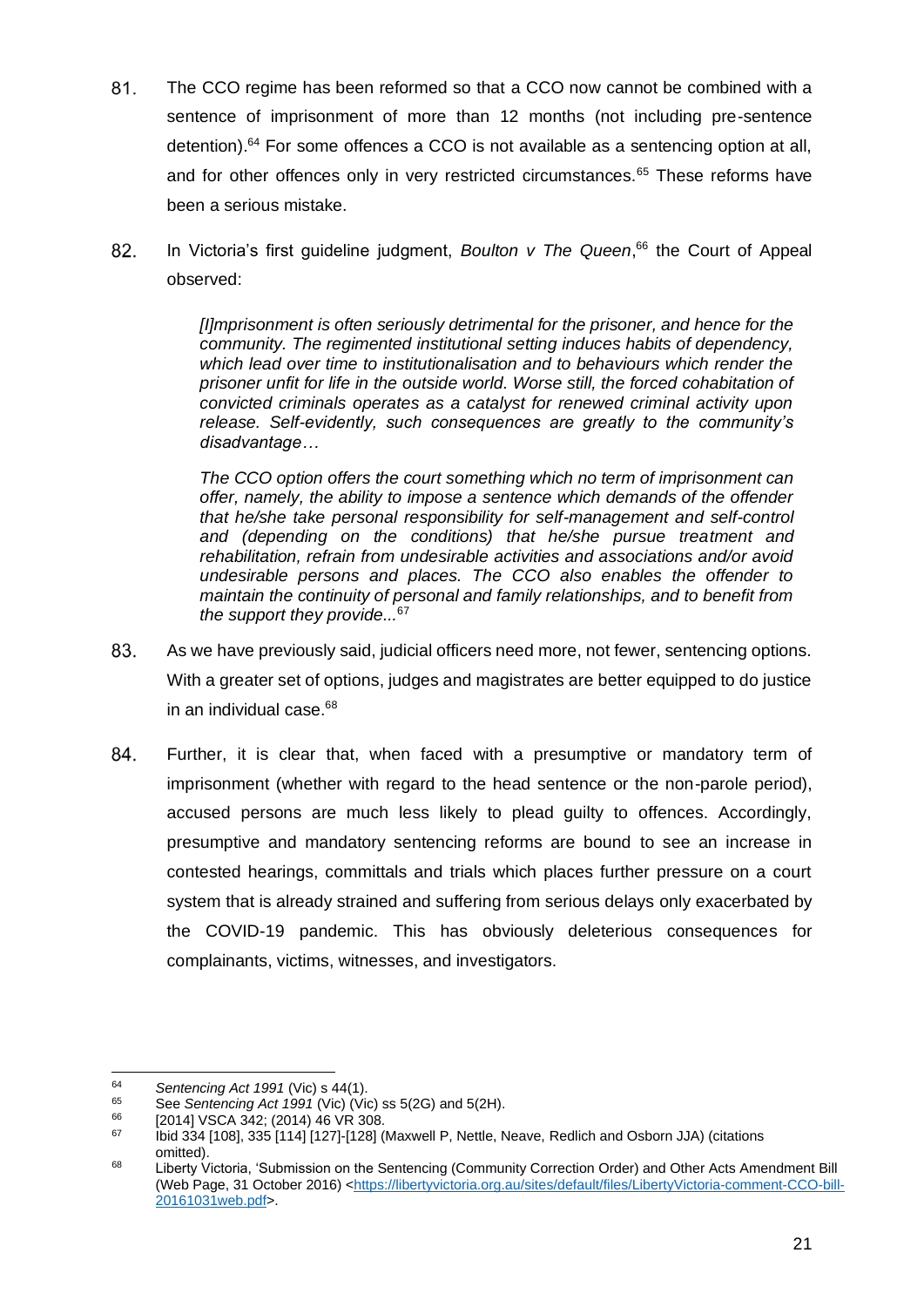- Further, we note that there have been significant judicial warnings about the effects of 85. prescriptive and mandatory sentencing. In *Esmaili v The Queen* ('*Esmaili*'), <sup>69</sup> Justice Croucher stated '[o]ther jurisdictions have tried similar approaches to sentencing and failed. It is a great pity that we are making the same mistakes'. <sup>70</sup> In *Esmaili,* the Court of Appeal warned of the deleterious effects of presumptive and mandatory sentences, noting that the provisions would lead to the compression of sentences and shorter periods of supervision on parole.<sup>71</sup> This must be seen in conjunction with reforms to Victoria's parole system after the Callinan Review, with the consequence that a significant number of prisoners are released with no, or very limited, periods of supervision on parole. That is not in the community's interests.
- 86. We continue to oppose bills that restrict judicial discretion in sentencing and call for evidence-based reforms instead of those based on short-term populist appeal.

## **VII. SEXUAL OFFENCES AND POST SENTENCE ORDERS**

- 87. At the start of this year Liberty Victoria made a comprehensive submission to the VLRC in relation to its inquiry into Improving the Response of the Justice System to Sexual Offences.<sup>72</sup> We adopt those submissions.
- 88. In relation to suitable sexual offences (and with the consent of the victim and the accused), we have supported the introduction of a restorative justice model, observing:

*Often the criminal justice system is ill-equipped, even with the best endeavours of legislators, judicial officers and legal practitioners, to provide just outcomes that are fair to complainants and accused persons. Sexual offences cases are often fraught, regularly considering events having occurred a long time ago, in circumstances where there is often limited if any corroborative evidence, and where there is often a clear conflict in the evidence of the complainant and the accused person in circumstances where the fact-finder needs to be satisfied beyond reasonable doubt of the elements of the offence. In part, that is why other avenues such as restorative justice may provide the best outcome for both complainants and accused persons in some cases.<sup>73</sup> …*

*Restorative justice aims to improve victims' experiences of justice by considering their wellbeing and addressing specific needs, to improve victim access to justice by offering an alternative avenue for addressing harm, to support offenders in nonoffending by increasing their insight into the impact of the harm caused, and to create healthy societies by strengthening social bonds. It provides an opportunity for people who have been sexually harmed to explain the impact in their own words, without the constraints of the rules of evidence. Where restorative justice is 'done well', it can go beyond what traditional responses can achieve… Liberty Victoria has long supported the adoption of a restorative justice model for sexual offences to address and complement the* 

 $^{69}$  [2020] VSCA 63.

 $^{70}$  Ibid [100].

 $^{71}$  Ibid [63] (Priest and Kyrou JJA).

Liberty Victoria, Victorian Law Reform Commission Inquiryinto Improving the Response of the Justice System to Sexual Offences (Web Page, 25 January 2021)

[<sup>&</sup>lt;https://libertyvictoria.org.au/content/improving-response-justice-system-sexual-offences>](https://libertyvictoria.org.au/content/improving-response-justice-system-sexual-offences).

 $^{73}$  Ibid [18].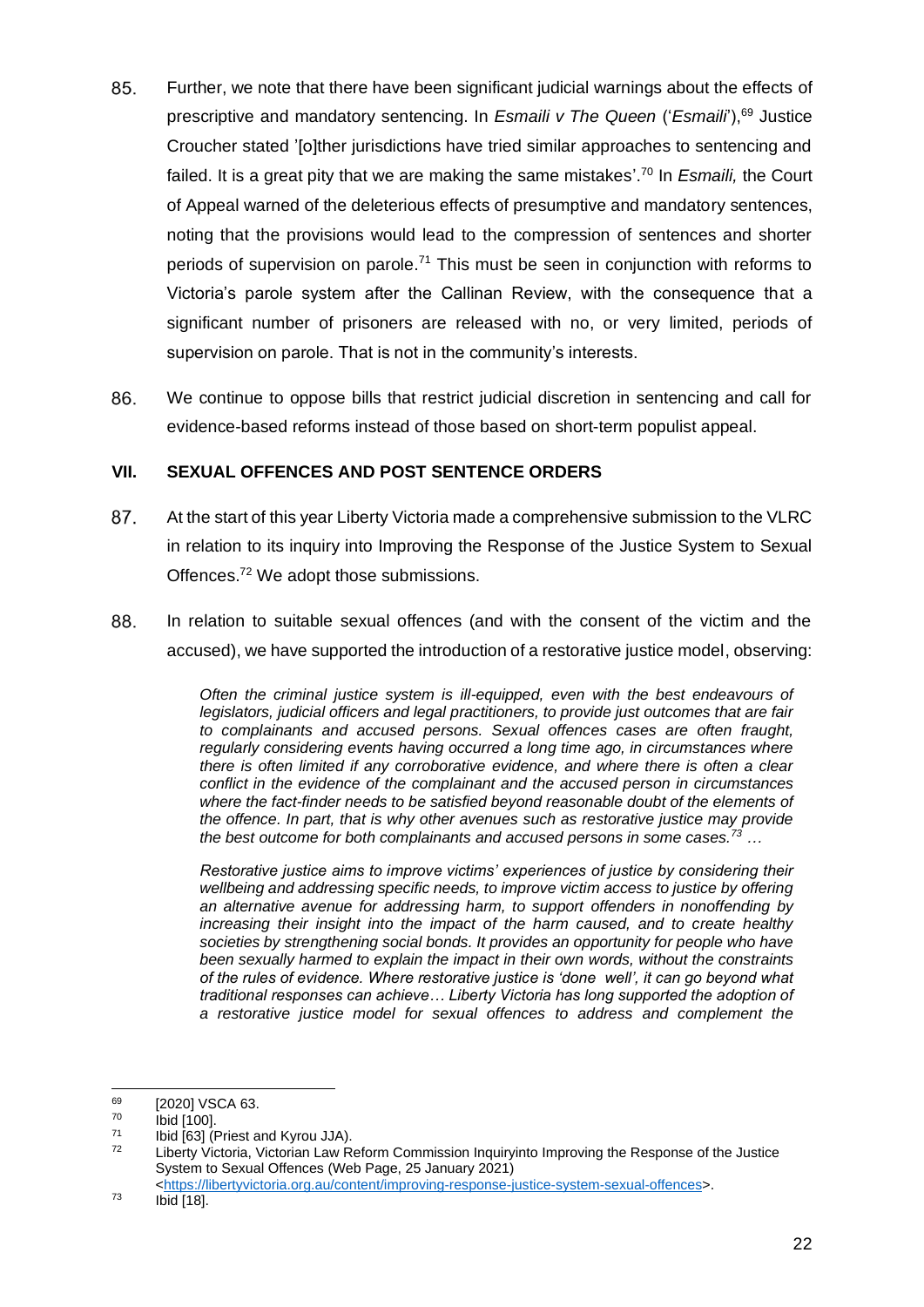*necessary limitations of the adversarial criminal justice system, and to ensure better outcomes for all participants.<sup>74</sup>*

- 89. In that submission we also note the serious problems affecting the sex offender registration regime under the *Sex Offenders Registration Act 2004* (Vic) including: (a) the expanding number of registrants; (b) the absence of judicial discretion as to whether a person should be placed on the register; and (c) the complexity of reporting obligations.<sup>75</sup>
- 90. We also note the serious problems with post-sentence detention or supervision under the *Serious Offenders Act 2018* (Vic), which has been expanded to include serious violence offences.<sup>76</sup> There are significant limitations with the risk assessment methodology underpinning the making of such orders.<sup>77</sup> Further:

*It must be remembered that these forms of detention and supervision orders take effect only after a person has completed a sentence of imprisonment imposed by an independent judicial officer, and where that sentence of imprisonment was found to be proportionate having regard to all sentencing considerations, including the risk of reoffending and the need for community protection. …* 

*It appears that these detention and supervision orders are in part intended to fulfil the function once intended by supervision on parole, including access to rehabilitative programs, but only after a proportionate sentence has expired.*

*Imprisonment has a criminogenic effect, and that needs to be counteracted in the early stages of incarceration, not after a sentence of imprisonment has expired. It would be [a] much better use of public resources if greater funding was allocated to prisoners to undertake rehabilitative programs when they are serving their sentences, as opposed to the creation of an additional layer of post-sentence supervision.*<sup>78</sup>

91. Further, mandatory sentencing provisions for breaches of 'restrictive conditions' under the *SOA* (including for relatively minor offences such as possession of cannabis or 'good order' offences), further entrenches problems as people are moved between stable housing, residential facilities and gaol, disrupting rehabilitation.

#### **VIII. DE NOVO APPEALS**

- 92. Liberty Victoria is strongly opposed to the abolition of de novo appeals in criminal matters from the Magistrates' Court to the County Court of Victoria.<sup>79</sup>
- 93. The abolition of de novo appeals was due to commence on 3 July 2021. On 23 March 2021, *Justice Legislation Amendment (System Enhancements and Other Matters) Act 2021* (Vic) received Royal Assent. Amongst other things, Part 19 of that Act amended

 $^{74}$  Ibid [89].

 $^{75}$  Ibid [54]-[76].

 $^{76}$  Ibid  $\overline{[77]}.[86]$ .

 $^{77}$  Ibid  $[82]$ .

 $\frac{78}{79}$  Ibid [78].

Liberty Victoria, Comment on the Justice Legislation Amendment (Unlawful Association and Criminal Appeals) Bill, (Web Page, 18 August 2018) <https://libertyvictoria.org.au/content/justice-legislationamendment-unlawful-association-and-criminal-appeals-bill>.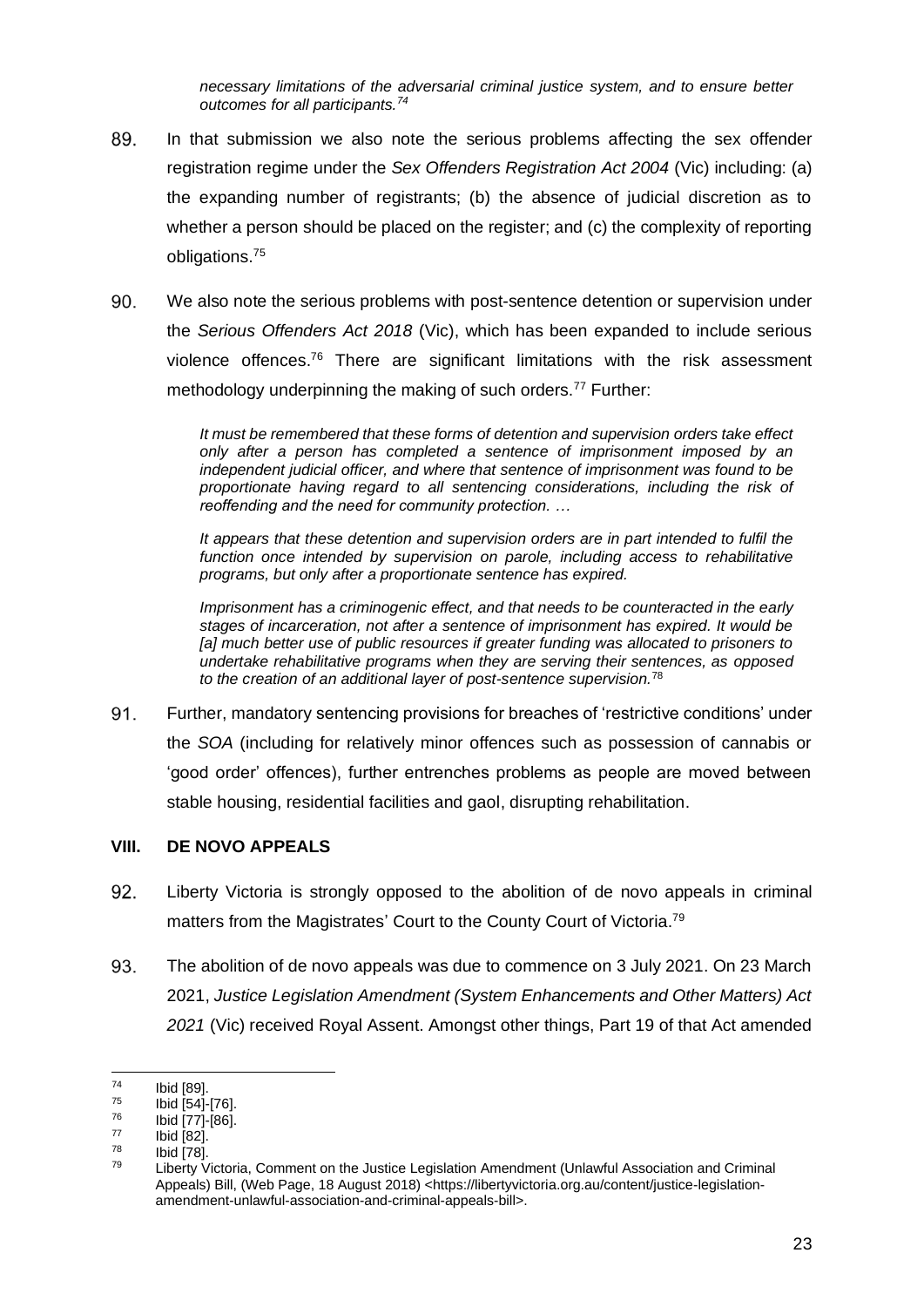the *Justice Legislation Amendment (Criminal Appeals) Act 2019* (Vic) ('the 2019 Act') to push back the abolition of *de novo* appeals until 1 January 2023 ('the reforms').

- 94. The reforms should be reversed.
- 95. We refer to and adopt the article by Michael Stanton and Paul Smallwood, 'Pause for thought? The case for reversing the abolition of De Novo criminal appeals'.<sup>80</sup>
- 96. The last significant investigation into the *de novo* appeals system in Victoria was undertaken by the Law Reform Committee of the Parliament of Victoria in October 2006.<sup>81</sup> The findings of that investigation were published in a 270-page report entitled 'De Novo Appeals to the County Court' which recommended that the *de novo* appeal system be retained.
- 97. The Report also found that the abolition of the *de novo* appeal system would 'almost certainly reduce the efficiency of, and increase costs for, the Magistrates' Court' and would make hearings in the Magistrates' Court longer and more complex.<sup>82</sup> Further the Report warned:

*While the implications of hearing appeals 'afresh' may involve an additional workload for the County Court, the Committee was not convinced that the potential efficiency gains would be realised in the whole justice system. Nor was the Committee convinced that alternative forms of appeal provide the same level of protection against errors made in rulings of the lower court. In addition, the Committee was concerned about issues of access to a fair appeals system.<sup>83</sup>*

98. Magistrates sometimes deal with more than 80 matters in a day. In 2018-9 alone, 151,765 cases were initiated and 67,973 were finalised in the Magistrates' Court.<sup>84</sup> There were 660,262 criminal listings.<sup>85</sup> This vast caseload places great pressure on all involved. Magistrates must make swift decisions that can have lasting consequences for an accused (such as imposing a conviction or a gaol sentence), and the majority of decisions are given *ex tempore*. While a day may be made available for a plea hearing in the County Court, a hearing in the Magistrates' Court may take as little as a few minutes. A large number of summary matters involve unrepresented accused, or legal representation by relatively junior lawyers. Due to changes to legal aid eligibility guidelines in 2015, more work has to be undertaken by duty lawyers, who regularly have to meet multiple accused persons, give advice to unrepresented accused, take

<sup>85</sup> Ibid.

<sup>80 (2021) 169</sup> Victorian Bar News 46-48, [<https://www.vicbar.com.au/sites/default/files/VBN169\\_Web.pdf>](https://www.vicbar.com.au/sites/default/files/VBN169_Web.pdf).<br>81 Declinment of Victoria Law Beform Committee, De Nave Anneals to the County Court (2006)

<sup>81</sup> Parliament of Victoria, Law Reform Committee, De Novo Appeals to the County Court (2006),

 $\begin{array}{cc}\n 82 \quad \text{lbid, 5.} \\
83 \quad \text{lbid, vi}\n \end{array}$ 

 $\begin{array}{cc}\n 83 \text{} & \text{Ibid, xi.} \\
\hline\n 84 \text{} & \text{Meaintn.}\n \end{array}$ 

<sup>84</sup> Magistrates' Court of Victoria, Annual Report 2018-9 (Report, 14 November 2019) 33 <https://www.mcv.vic.gov.au/sites/default/files/2019-11/Annual\_Report\_18-19.pdf>. Given the impact of COVID-19 in 2019-20, this article refers to the 2018-9 statistics.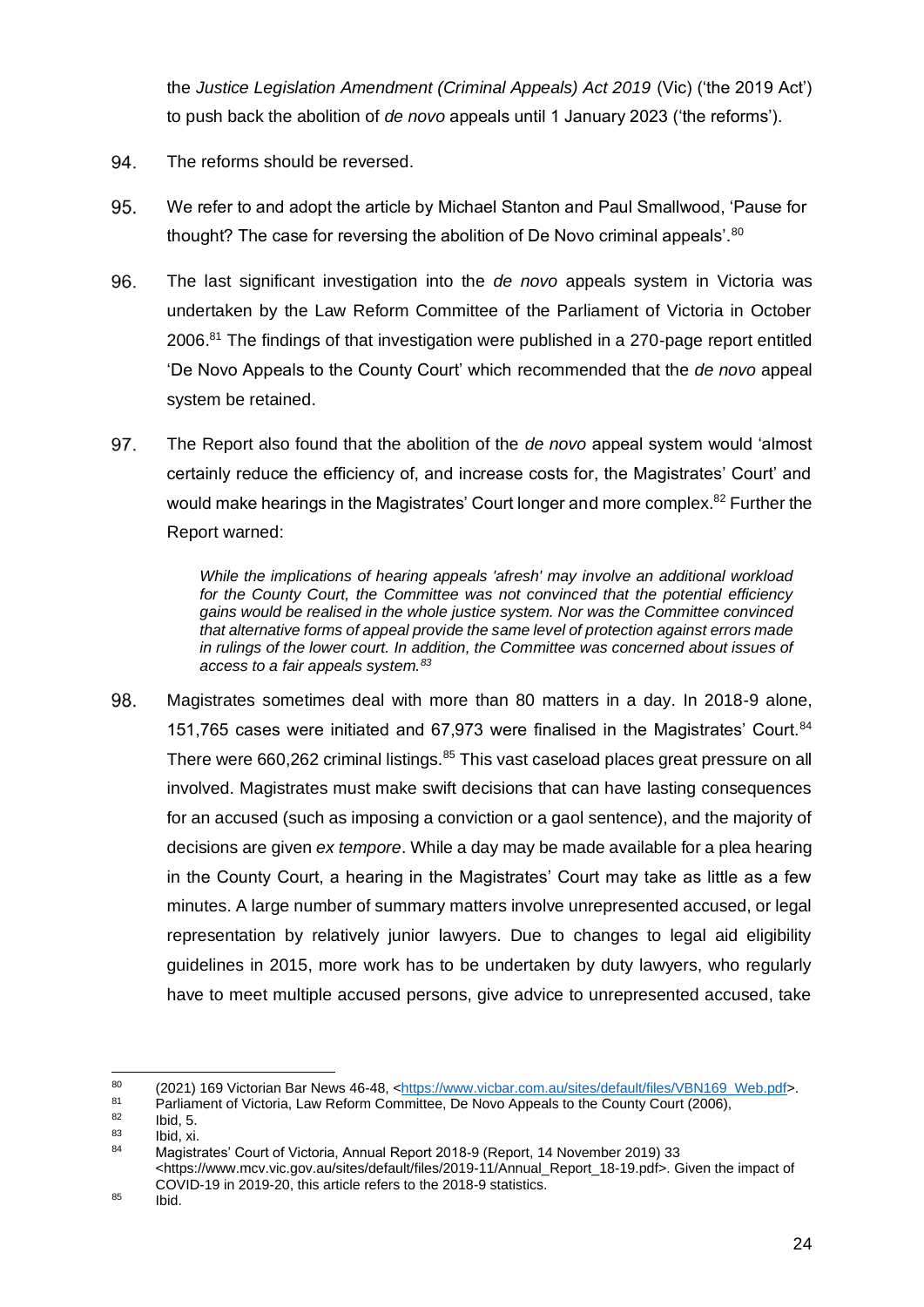instructions, and prepare and present multiple pleas on any given day. The *de novo*  appeal provides a vital safety net.

- 99. Abolishing *de novo* appeals removes a powerful reason for accused persons to resolve matters summarily. That would be unfortunate given the utilitarian benefits that summary resolutions bring, including to the community and to victims. It also imposes a very different model of advocacy upon those who practise in the Magistrates' Court, and a burden on Magistrates that is simply not practicable given the pressures on that Court.
- $100.$ The abolishing of *de novo* appeals will increase the workload of practitioners in the Magistrates' Court, many of whom are funded by Victoria Legal Aid. Hearings, including plea hearings, will require practitioners to gather additional evidence about an accused, including psychiatric and psychological reports, before a plea hearing can be held. This will increase delays, as there are a limited number of expert witnesses available that can complete reports (and that do reports on legal aid rates). These delays will overwhelm an already overworked system and underfunded practitioners. It will also operate more unfairly on accused who are on remand, who will likely spend more time on remand before their plea hearings can be finalised, because extra time will be needed for reports.
- $101.$ As the then Attorney-General remarked when introducing the reforms, the Magistrates' Court handles over 90 per cent of all cases that come before Victorian criminal courts each year, and only a small percentage are appealed.<sup>86</sup> In contrast to the figures from the Magistrates' Court, in 2018-9 there were only 2,498 criminal appeals commenced in the County Court, with 2,273 finalised (with 96% disposed of within 6 months).  $87$ Such appeals have formed a relatively small proportion of the business of the County Court.
- $102.$ The arguments in favour of the abolition of *de novo* appeals are misguided. To the extent it is claimed that *de novo* appeals undermine public confidence in Magistrates<sup>88</sup> or their abolition would result in better decision-making, there is no evidence that is so. Imposing an obligation on Magistrates to give full reasons with one eye on a potential appeal, when the practical constraints of the Court make it almost impossible to do so,

<sup>86</sup> Victoria, *Parliamentary Debates*, Legislative Assembly, 17 October 2019, 3687 (The Hon Jill Hennessy, Attorney-General, Minister for Workplace Safety).

<sup>87</sup> County Court of Victoria, Annual Report 2018-9 (Report, 2019) 7

<sup>&</sup>lt;https://www.countycourt.vic.gov.au/files/documents/2019-10/ccv-annual-report-2018-19.pdf>. <sup>88</sup> Victoria, *Parliamentary Debates*, Legislative Assembly, 17 October 2019, 3687 (The Hon Jill Hennessy,

Attorney-General, Minister for Workplace Safety).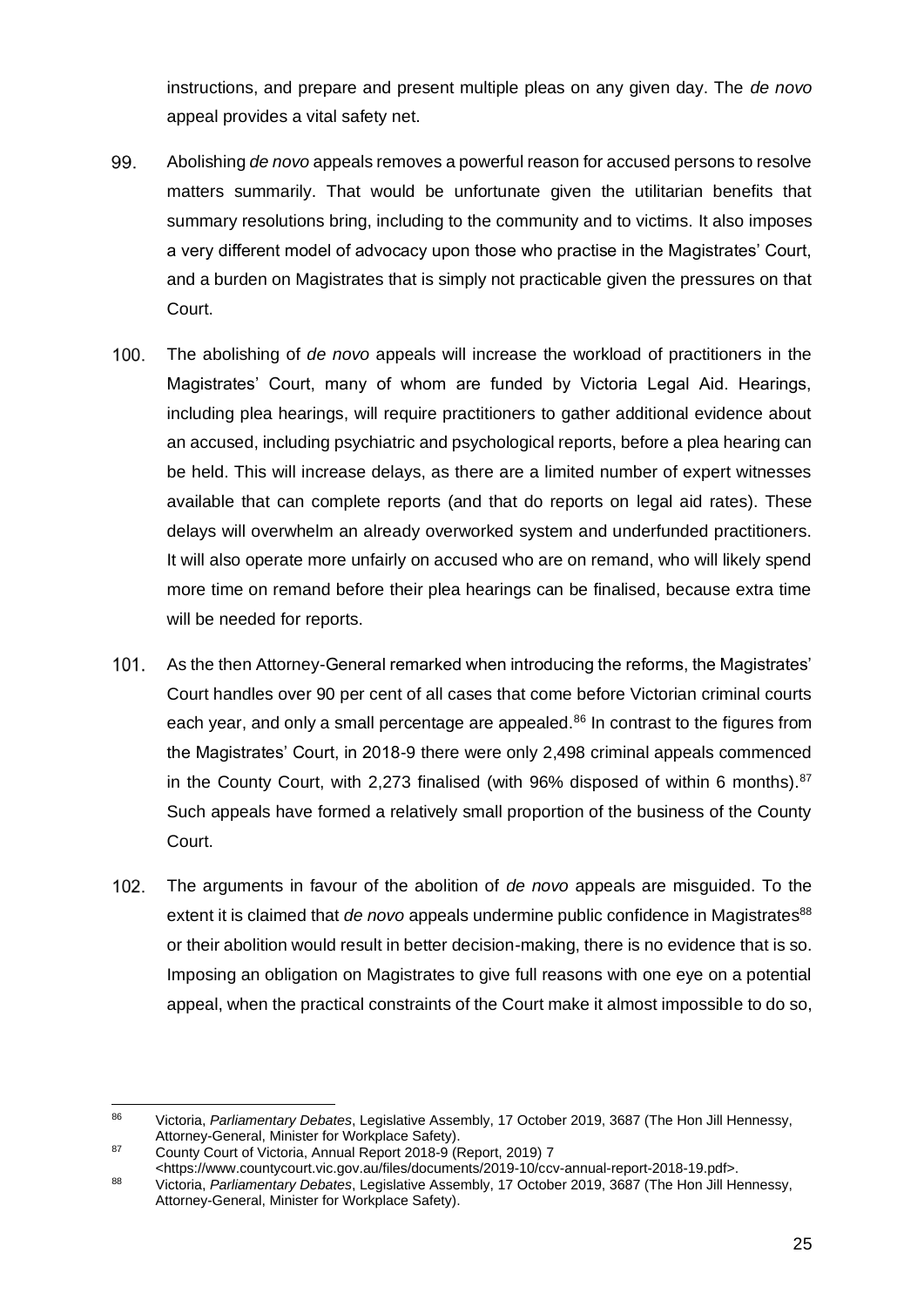is simply unfair. Magistrates already face vast pressure operating at the coalface of the criminal justice system.

- 103. To the extent it is claimed that *de novo* appeals can traumatise complainants by them having to give evidence a second time, $89$  in almost all circumstances that only applies to conviction appeals, which are a small part of the County Court's appeal workload. It is already the case that pre-recorded evidence is admissible in many cases.<sup>90</sup> Any inappropriate cross-examination would be stopped (and is routinely stopped) by judges hearing the appeal.<sup>91</sup> There are significant protections in relation to how witnesses may give their evidence.<sup>92</sup> It is certainly, at its highest, not an argument for the abolition of *de novo* sentence appeals.
- $104.$ It also wrong to suggest that *de novo* appeals, when conducted properly, are inefficient. Such appeals, in the vast majority of matters, are more efficient than having to obtain material, prepare and present legal submissions, and then have a judge review and resolve issues in dispute in an appellate jurisdiction bound in part by the way the matter proceeded before the Magistrates' Court.
- $105.$ In 2006, the Law Reform Committee concluded:

Victoria's system of *de novo* appeal is both comparatively efficient — when seen in the wider context of its place within the criminal justice system — and comparatively fair. In the Committee's view, Victoria's system of *de novo* appeal achieves a remarkable synthesis of justice and value for money.<sup>93</sup>

106. Liberty Victoria agrees with those observations.

## **IX. PRISON AND BEYOND**

## **Rehabilitation in Prison**

- $107<sub>1</sub>$ Imprisonment can have a devastating impact on a person's life. As the Victorian Ombudsman Deborah Glass said in 2018: 'prison is not a therapeutic environment'.<sup>94</sup>
- 108. Those who are remanded or sentenced not only lose their liberty, but also face the loss of their jobs, family, reputation and sometimes their life.
- 109. We repeat our submission to the Victorian Ombudsman's 2014 Investigation into the Rehabilitation and Reintegration of Prisoners in Victoria:

 $\frac{89}{90}$  Ibid.

<sup>90</sup> *Criminal Procedure Act 2009* (Vic) pt 8.2 div 5.

<sup>91</sup> *Evidence Act 2008* (Vic) s 41.

<sup>92</sup> *Criminal Procedure Act 2009* (Vic) s 360.

<sup>93</sup> Parliament of Victoria, Law Reform Committee, De Novo Appeals to the County Court (2006), xvii.<br>94 Victorian Ombudamen, illustration into the imprisonment of a women found unfit to stand trial.

<sup>94</sup> Victorian Ombudsman, 'Investigation into the imprisonment of a woman found unfit to stand trial' (16 October 2018), 16.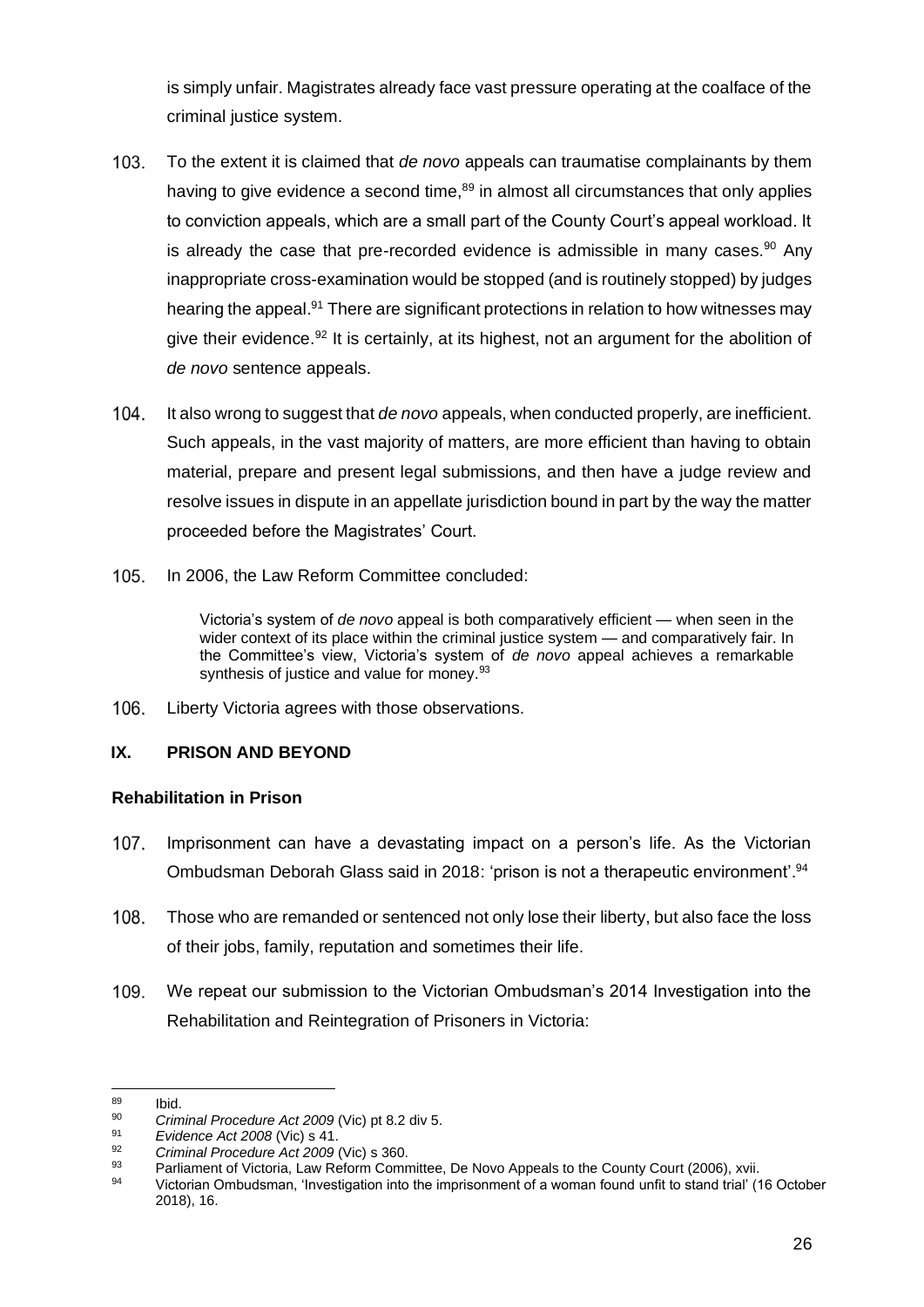*It is vital that resourcing for rehabilitation and reintegration services increases proportionately to the prison population. If an offender could potentially benefit from transition services, offence-specific rehabilitation programs or educational opportunities, any failure to provide those services is an indictment on the system. Additionally, regard must be had to the particular characteristics of vulnerable prisoners, notably women and Aboriginal and Torres Strait Islander prisoners.*<sup>95</sup>

- 110. Many prisoners face mistreatment, including being subject to harmful, unnecessary and degrading practices like routine strip searching and solitary confinement. These practices must cease.
- $111.$ In *Minogue v Thompson*<sup>96</sup> Justice Richards found that some of the routine stripsearching and drug testing of the plaintiff constituted breaches of his human rights under the *Charter*. 97

## *Solitary Confinement*

- 112. Liberty Victoria has previously expressed its concerns about the use of solitary confinement in prisons. $98$  This is all the more relevant given the impacts of the COVID-19 pandemic.
- $113.$ Security regimes in prisons, such as solitary confinement, have a significant adverse effect on the rehabilitation and reintegration of prisoners. Where prisoners are placed in solitary confinement, or 'lockdown', they are unable to participate in rehabilitation programs. This means that the rehabilitative element of their incarceration is delayed or deferred and further, may adversely impact prospects for such prisoners being granted supervision on parole.
- 114. Research into heightened security conditions and prolonged isolation shows that:

*Inmates in isolation, whether for the purpose of protective custody or punishment, suffer from numerous psychological and physical symptoms, such as perceptual changes, affective disturbances (notably depression), difficulties in thinking, concentration and memory problems, and problems with impulse control…*<sup>99</sup>

[YLLR\\_Submission\\_Ombudsman\\_PrisonConsultation20141231.pdf>](https://libertyvictoria.org.au/sites/default/files/LibertyVictoria-YLLR_Submission_Ombudsman_PrisonConsultation20141231.pdf) [99].

<sup>95</sup> Liberty Victoria, Submission to the Victorian Ombudsman's Investigation into the Rehabilitation and Reintegration of Prisoners in Victoria (Web Page, 31 December 2014) [<https://libertyvictoria.org.au/sites/default/files/LibertyVictoria-](https://libertyvictoria.org.au/sites/default/files/LibertyVictoria-YLLR_Submission_Ombudsman_PrisonConsultation20141231.pdf)

 $^{96}$   $\frac{[2021] \text{ VSC } 56}{[2021] \text{ VSC } 56}$ 

 $^{97}$  Ibid [146].

Liberty Victoria, Submission to the Victorian Ombudsman's Investigation into the Rehabilitation and Reintegration of Prisoners in Victoria (Web Page, 31 December 2014) [<https://libertyvictoria.org.au/sites/default/files/LibertyVictoria-](https://libertyvictoria.org.au/sites/default/files/LibertyVictoria-YLLR_Submission_Ombudsman_PrisonConsultation20141231.pdf)[YLLR\\_Submission\\_Ombudsman\\_PrisonConsultation20141231.pdf>](https://libertyvictoria.org.au/sites/default/files/LibertyVictoria-YLLR_Submission_Ombudsman_PrisonConsultation20141231.pdf).

<sup>99</sup> Jesenia Pizarro and Vanja M K Stenius, 'Supermax Prisons: Their Rise, Current Practices and Effect on Inmates' (2004) 84 The Prison Journal 248, 256. See also Sharon Shalev, 'Solitary Confinement and Supermax Prisons: A Human Rights and Ethical Analysis' (2011) 11 Journal of Forensic Psychology Practice 151.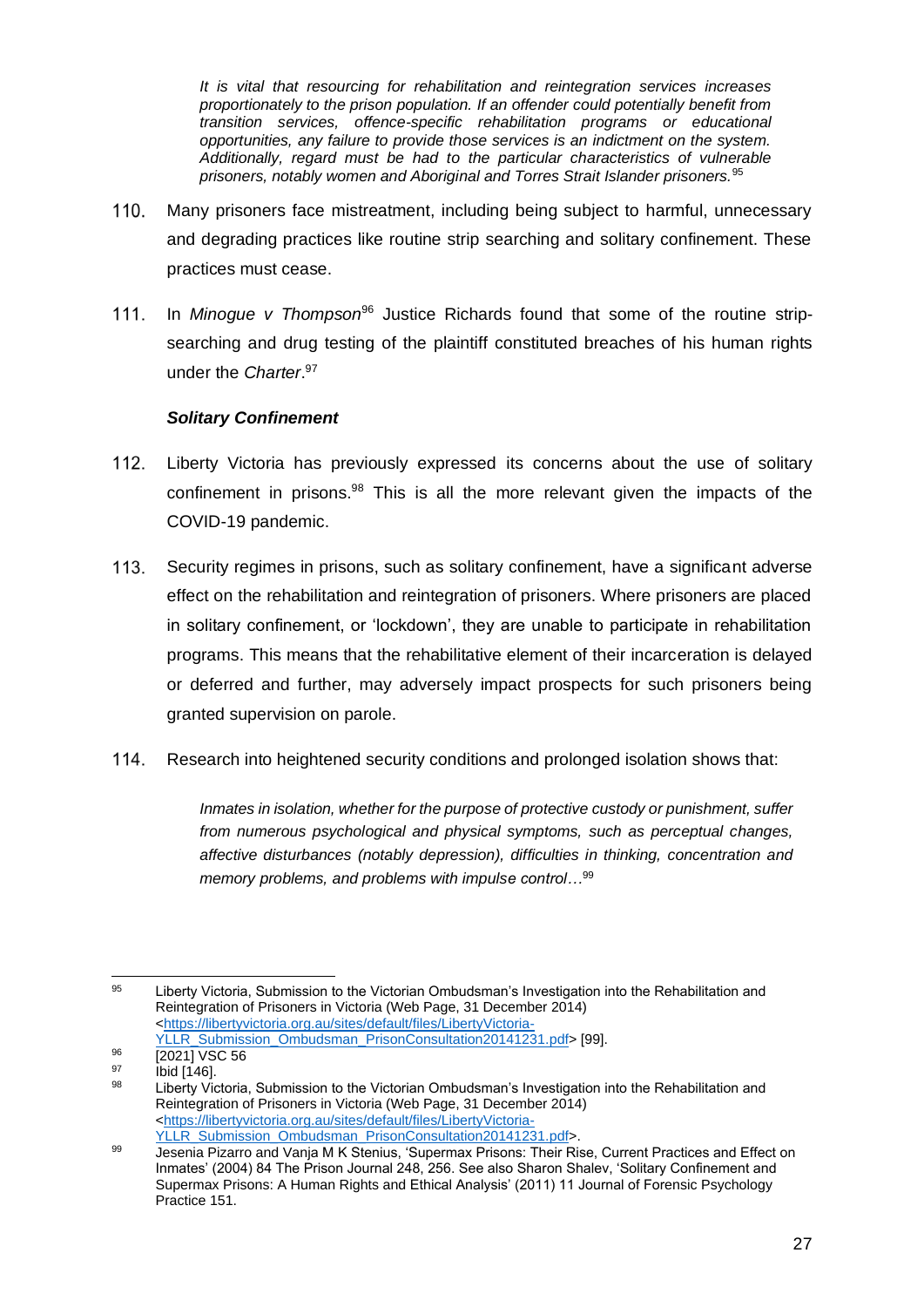115. The use of solitary confinement should be abolished in all but the most exceptional cases. It should never be used for children.

## *Responsible Decarceration During the COVID-19 Pandemic*

- $116.$ Liberty Victoria has also advocated for the responsible decarceration of Victorian Prisons during the COVID-19 pandemic given the vulnerability of Victorian prisoners in a closed environment with a high proportion of pre-existing serious health conditions.<sup>100</sup> We have called for responsible decarceration for:
	- (1) Elderly or immunosuppressed prisoners;
	- (2) Prisoners serving sentence for non-violent offending;
	- (3) Female prisoners eligible for release especially prisoners who are pregnant;
	- (4) Young people who have access to accommodation and supports in the community;
	- (5) Aboriginal and Torres Strait Islander people;
	- (6) Prisoners who are soon to be or are eligible for parole; and
	- (7) People on remand who are unlikely to serve more than 6 months in custody.
- $117.$ The recent outbreaks of COVID-19 in Victoria's prisons only supports this approach. Prisoners in Victorian prisons during COVID-19 have very limited access to visits from family and friends, education and rehabilitative courses. If proper access to rehabilitation cannot be achieved in Victorian prisons, then a different approach is required for prisoners who do not pose an immediate significant risk to the safety of the community.

## *Controlled Access to the Internet*

- $118.$ Liberty Victoria also strongly supports controlled, restricted access to the internet for Victorian prisoners.<sup>101</sup>
- 119. Victorian prisoners are not permitted to access the internet during their incarceration. This imposes a dual limitation on those wanting to undertake distance education while in prison. First, information on what programs are available, and their content, is far

<sup>100</sup> Liberty Victoria (Web Page, 29 March 2020) [<https://libertyvictoria.org.au/content/liberty-victoria-supports](https://libertyvictoria.org.au/content/liberty-victoria-supports-calls-humane-decarceration-during-covid-19-pandemic-you-cannot)[calls-humane-decarceration-during-covid-19-pandemic-you-cannot>](https://libertyvictoria.org.au/content/liberty-victoria-supports-calls-humane-decarceration-during-covid-19-pandemic-you-cannot).

<sup>101</sup> Liberty Victoria, Submission to the Victorian Ombudsman's Investigation into the Rehabilitation and Reintegration of Prisoners in Victoria (Web Page, 31 December 2014) [<https://libertyvictoria.org.au/sites/default/files/LibertyVictoria-](https://libertyvictoria.org.au/sites/default/files/LibertyVictoria-YLLR_Submission_Ombudsman_PrisonConsultation20141231.pdf)[YLLR\\_Submission\\_Ombudsman\\_PrisonConsultation20141231.pdf>](https://libertyvictoria.org.au/sites/default/files/LibertyVictoria-YLLR_Submission_Ombudsman_PrisonConsultation20141231.pdf).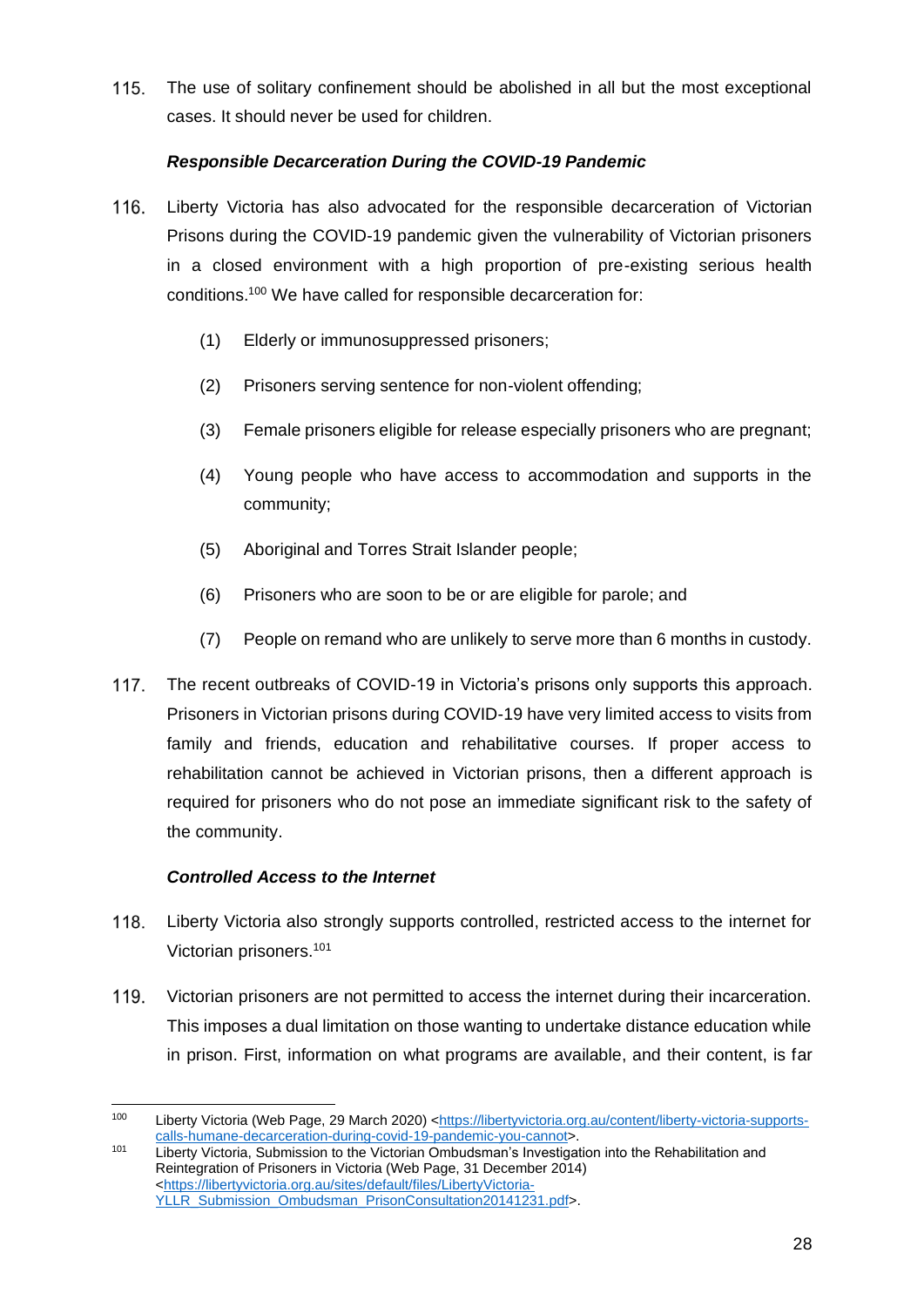more difficult to access offline. Secondly, meaningful participation in such education opportunities is made more difficult, if not altogether impossible.<sup>102</sup>

- 120. Liberty Victoria notes that the Corrections Guidelines provide that prisoners' education shall enable them to develop appropriate skills for use in employment upon release. In a rapidly changing world, online learning is a mechanism which allows students to 'develop important skills which better equip them for the modern workplace' than offline vocational training. It is not an understatement to observe that, in the modern digital world, online skills are increasingly necessary to meaningfully participate in society.
- $121.$ Liberty Victoria is concerned that preventing prisoners from developing this important aspect of literacy will have ramifications for their further education and employment prospects post-release. Although there are understandable security concerns, Liberty Victoria submits that this could be addressed by monitoring and controlling internet usage of prisoners. The ACT human rights-compliant Maconochie Centre is a successful example of best practice in this area. This approach involves blocking all access to the internet but then 'white-listing' certain suitable websites to allow prisoner access.

#### *Preventing Corruption in Prisons and Ensuring Adequate Oversight of Prisons*

- 122. Societies that give emphasis to rehabilitation while taking crime seriously have lower crime rates. Societies that degrade and humiliate criminals tend to have higher crime rates.<sup>103</sup>
- $123.$ In recent years, Victoria's anti-corruption watchdog – the Independent Broad-based Anti-Corruption Commission ('IBAC') – in its special report on corrections uncovered serious and systemic wrongdoing in Victoria's private and public prisons.<sup>104</sup>
- $124.$ The Victorian Ombudsman found that disciplinary hearings in Victorian prisons are still carried out 'in the dark' with insufficient scrutiny, oversight or transparency.<sup>105</sup> These disciplinary hearings can have serious consequences for prisoners, including removal of access to phones, restrictions on out of cell time and withdrawal of contact with family.

*In one case, a prisoner said he was told he would not be taken off the methadone program if he pleaded guilty – a decision he came to regret after* 

<sup>102</sup> Lisa Harrison, 'Prisoners and Their Access to the Internet in Pursuit of Education' (2014) 39 Alternative Law Journal 159–61.

<sup>103</sup> Braithwaite J, 'Shame and criminal justice' *Canadian Journal of Criminology* (July 2000) 42, 3.

<sup>104</sup> Independent Broad-based Anti-corruption commission, 'Special report on corrections' (June 2021).

<sup>105</sup> Victorian Ombudsman, 'Investigation into good practice when conducting prison disciplinary hearings' (6 July 2021).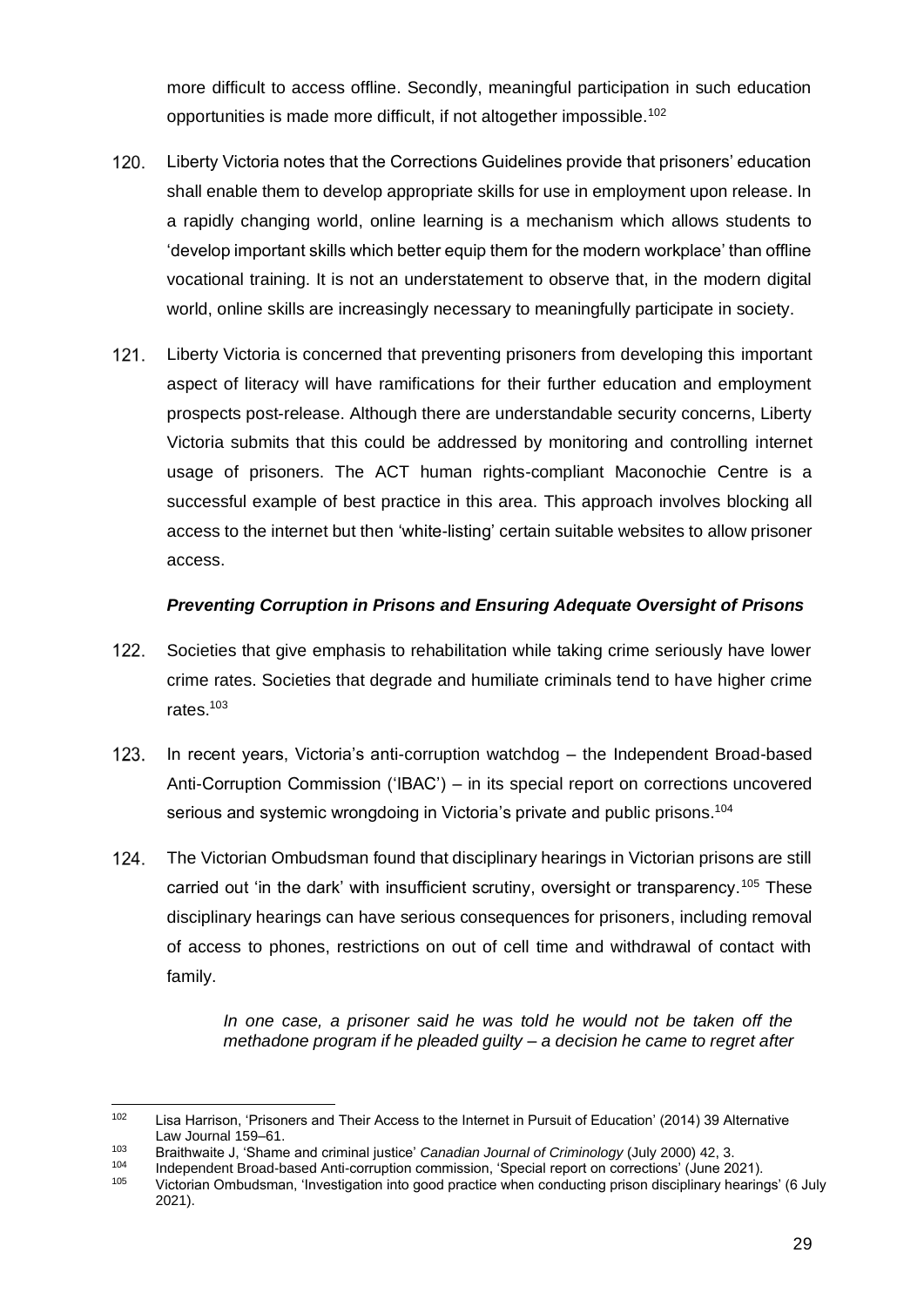*the hearing officer denied making such a deal and he was removed from the program.*<sup>106</sup>

- $125.$ Steps should be taken to ensure that disciplinary processes in prison are fair, independent, with clear written reasons provided and that prisoners have access to mechanisms for review of these decisions.
- 126. Preventing corruption and increasing oversight and transparency within Victorian prisons is essential to achieving rehabilitation of offenders, reducing recidivism and the criminogenic effect of incarceration, and keeping *all* Victorians safe.
- $127.$ We urge the Inquiry to consider the Ombudsman's inquiry into the disciplinary hearings and IBAC's report into corrections, as well as the recommendations made by both of those reports.

## *Support on Release*

- 128. Almost every imprisoned person will be released. Every year thousands leave the prison system and re-enter the community. They face a lack of institutional support, stigmatisation and barriers to employment, untreated mental health issues, and challenges in finding affordable housing.
- 129. Those who find stable housing after release from prison are less likely to reoffend.<sup>107</sup>
- $130.$ We refer to and adopt the Young Liberty for Law Reform Fact Sheet, 'What Happens After Prison?'.<sup>108</sup>
- 131. Prison is not therapeutic. Incarceration exacerbates trauma and the issues that lead people to offend. Victoria spends billions of dollars on the prison system, more should be done to address the factors that lead people to crime, and to improve the measures that can help people reintegrate into the community after their release. We hope this submission has drawn attention to the myriad ways in which this can happen.

## **X. CHARACTER REFUSAL AND CANCELLATION**

132. Liberty Victoria recognises that the many of the issues of character refusal and visa cancellations are the province of the Commonwealth. However, if the Victorian criminal justice system is made fairer and addresses the underlying criminogenic facts in order to reduce re-offending, then this will also have a significant impact on people who are at risk of having their visa cancelled. Further, giving individuals the opportunity to

 $106$  Ibid 25, 6.

<sup>107</sup> Willis M, 'Supported housing for prisoners returning to the community: A review of the literature' (2018) Australian Institute of Criminology Research Report 07.

<sup>108</sup> Young Liberty for Law Reform Fact Sheet, 'What Happens After Prison?' (Web Page) [<https://libertyvictoria.org.au/sites/default/files/YLLR-after-prison-fact-sheet.pdf>](https://libertyvictoria.org.au/sites/default/files/YLLR-after-prison-fact-sheet.pdf).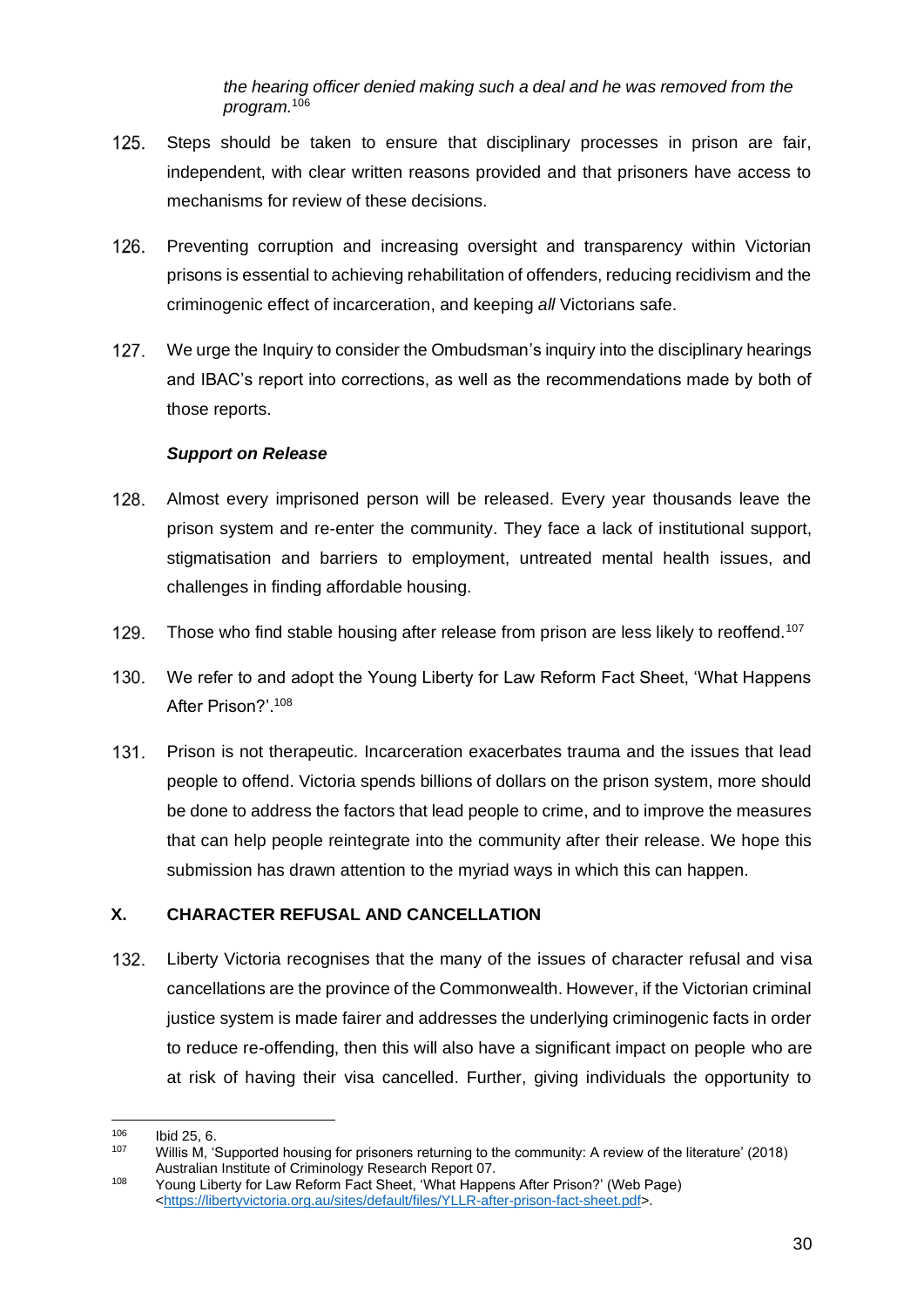participate in rehabilitation programs, irrespective of their visa status, will mean that a person can demonstrate that rehabilitation to the relevant Minister when the Minister is considering exercising their discretion.

- 133. It is in that context that Liberty Victoria sets out the issues and concerns in respect of character refusals and visa cancellations. Liberty Victoria includes recommendations which the Victorian Parliament or Government can implement to address some of these issues.
- 134. Any person who is not an Australian citizen, regardless of the tenure of their residence in Australia, can have their temporary or permanent visa cancelled or refused on character grounds under s 501 of the *Migration Act 1958* (Cth) ('*Migration Act*').
- 135. Visa cancellation and refusal on character grounds directly affects sentencing, remand, and prison populations (including by reason of its effects on bail and parole), and recidivism. Accordingly, while these issue concerns Commonwealth legislation, it has a direct impact in Victoria. Although it has wide-ranging effects for many people, it is little understood within the justice system, affecting the integrity of outcomes, and exacerbating existing problems within the justice system.

## *The Character Test*

- 136. There are considerable misunderstandings in the community regarding the operation of s 501 of the *Migration Act*. This section will provide an overview of the operation of the law.
- 137. The current law envisages numerous circumstances where a person will fail the character test. That failure can be objective, or a matter of discretion.
- 138. It is not necessary for a person to have been sentenced to over twelve months' imprisonment for them to face visa cancellation. However, if they do receive such a sentence, their visa will be mandatorily cancelled.<sup>109</sup> Rather, *any* failure of the character test can lead to visa refusal or cancellation: there is no minimum standard whatsoever, and even the existence of charges against a person can suffice.
- 139. If a person's visa is cancelled (or refused and they do not hold a separate protection visa), they no longer have lawful status in Australia and must be held in immigration detention and removed from Australia under, respectively, ss 189 and 198 of the *Migration Act*.

 $109$  s 501(3A).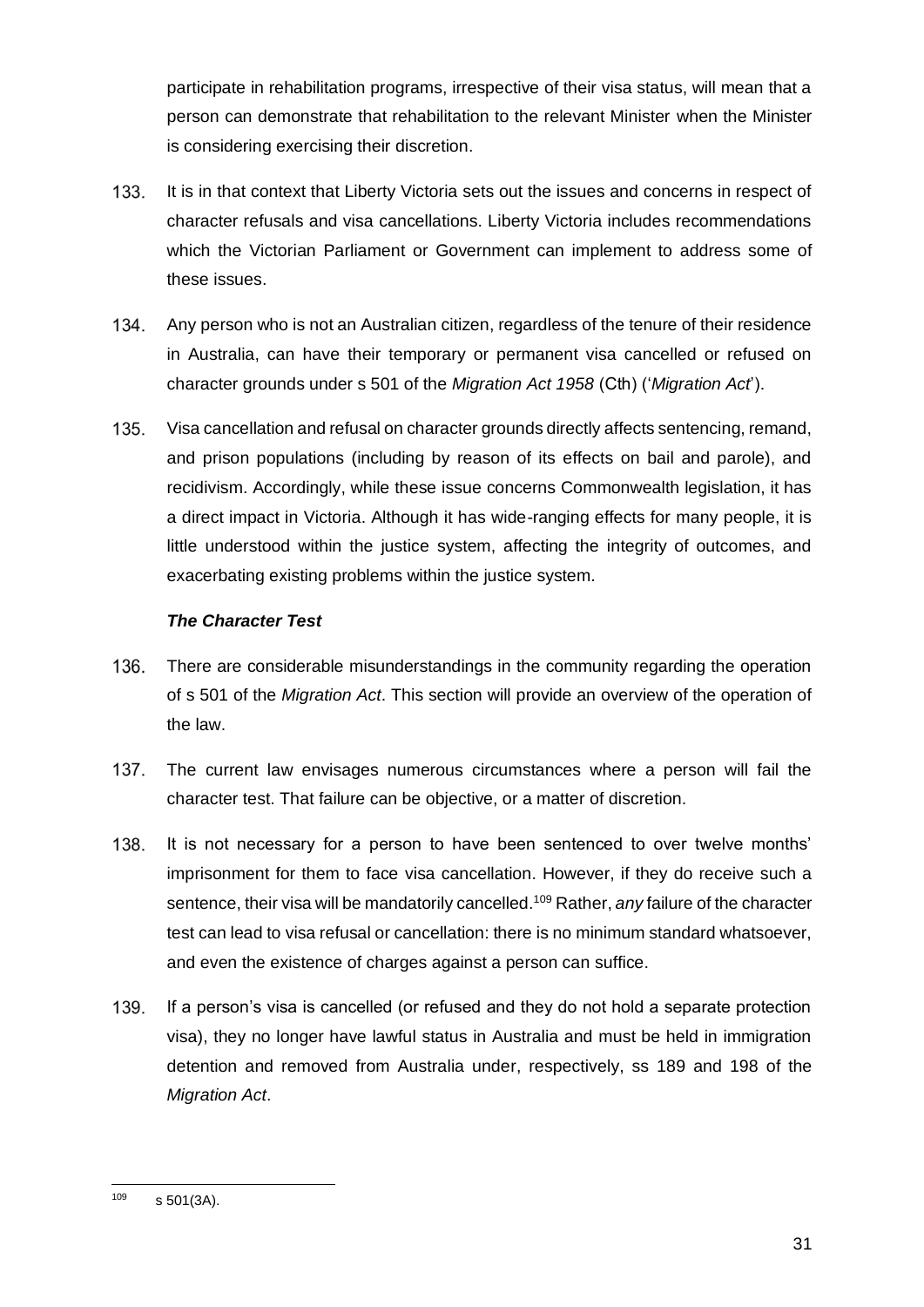- 140. There are also the human consequences: permanent separation of families, permanent separation of children from their parents, disruption of communities, detention in remote locations, mental anguish, and removal to a country a person has no connection with other than birth. These outcomes may breach Australia's international obligations, including under the Refugees Convention, the Convention Against Torture, the International Covenant on Civil and Political Rights, and the Convention on the Rights of the Child.
- $141.$ Many people facing visa cancellation or refusal experience severe disadvantage. This is often a result of incarceration (where they may not have access to communication), mental illness or disability, socioeconomic disadvantage, lack of social and familial supports as a result of prolonged immigration detention, and poor English language proficiency.
- $142.$ Many people whose visas are cancelled came to Australia as children; many do not realise they are not citizens until they receive correspondence from the Department of Home Affairs. As was observed by Chief Justice Allsop, cancellation is 'potentially lifedestroying'.<sup>110</sup>
- $143.$ At present, a person will *necessarily* fail the character test (non-exhaustively) if:
	- (a) They have, over any interval, been sentenced to a total of twelve months' imprisonment or more,<sup>111</sup> including where sentences were suspended or concurrent,<sup>112</sup> regardless of whether they have spent any time in prison, and regardless of whether the sentence was to periodic detention, a residential program or criminal custody.<sup>113</sup>
	- (b) They have:
		- (i) been acquitted of an offence on the grounds of unsoundness of mind, or
		- (ii) a court considered them not fit to plead,
		- (iii) and, as a result, they have been detained in a facility or institution.<sup>114</sup>
	- (c) They committed an offence relating to immigration detention, including escape from immigration detention.<sup>115</sup>

<sup>110</sup> *Hands v Minister for Immigration and Border Protection* [2018] FCAFC 225 at [45].

<sup>&</sup>lt;sup>111</sup> ss 501(6)(a) and 501(7)(b).<br><sup>112</sup> 5 501(7A)

 $^{112}$  s 501(7A).

 $^{113}$  s 501(9).<br> $^{114}$  ss 501(6)

<sup>&</sup>lt;sup>114</sup> ss 501(6)(a) and 501(7)(f).<br><sup>115</sup> ss 501(6)(aa) and (ab)

ss  $501(6)$ (aa) and (ab).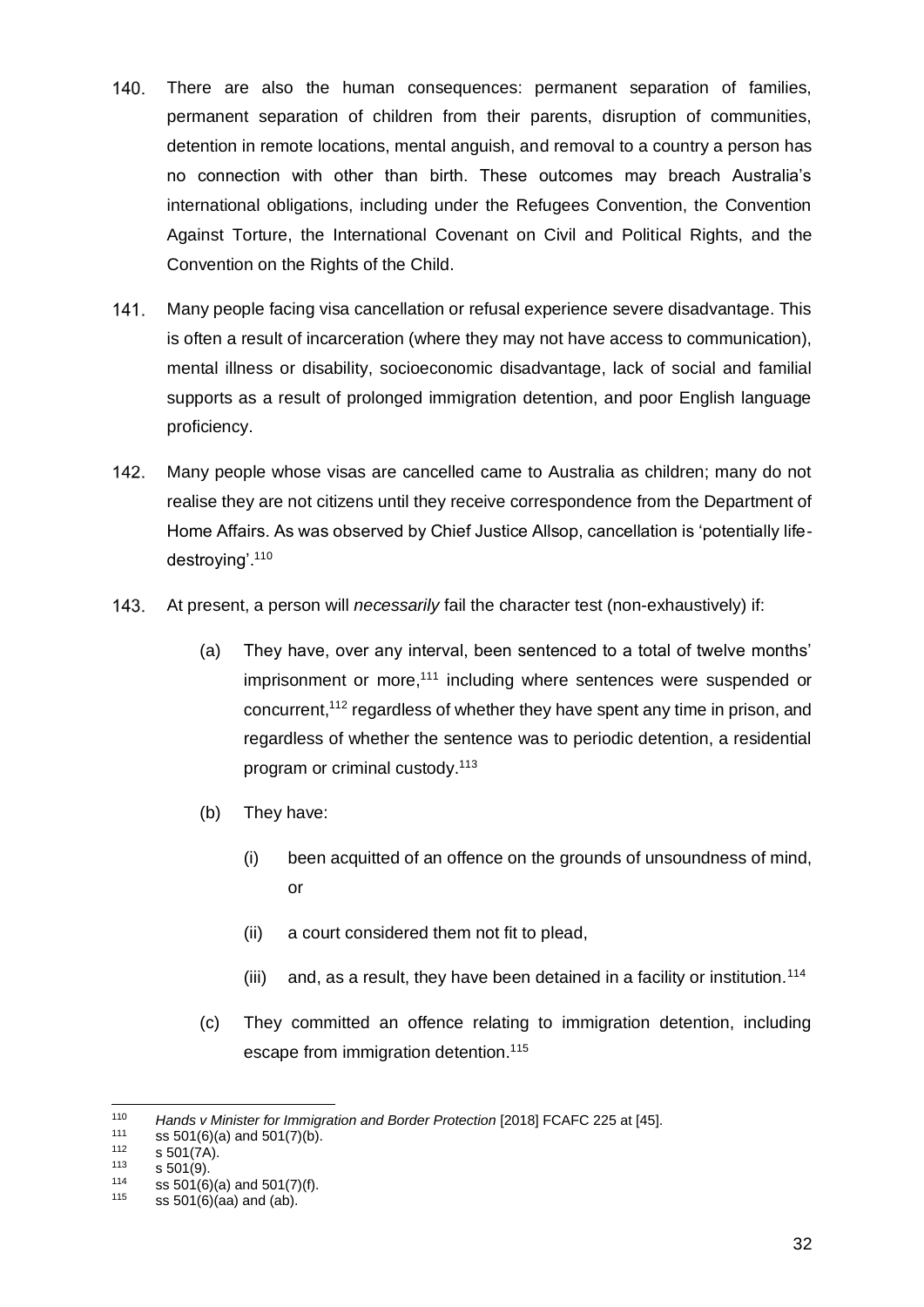- (d) A court, Australian or foreign, has convicted or found them guilty of one or more sexually based offence involving a child.<sup>116</sup>
- (e) They have been charged with or indicted for crimes of serious international concern.<sup>117</sup>
- (f) ASIO have assessed them as, directly or indirectly, a risk to security.<sup>118</sup>
- (g) There is an INTERPOL notice relating to the person, from which it is reasonable to infer the person would be a risk to the community.<sup>119</sup>
- A person also fails the character test if a decision-maker, using *discretion*, assesses 144. that:
	- (a) Having regard to any past and present criminal or general conduct, they are not of good character.<sup>120</sup>
	- (b) There is a risk that, in Australia, they would:
		- (i) Engage in criminal conduct;
		- (ii) Harass, molest, intimidate, or stalk another person;
		- (iii) Vilify a segment of the community;
		- (iv) Incite discord;
		- (v) Represent a danger to the community or a segment of the community in any way.<sup>121</sup>
	- (c) The Minister has a reasonable suspicion that:
		- (i) they are or have been associated with a group, organisation, or person who the Minister reasonably suspects has been or is involved in criminal conduct,<sup>122</sup> or
		- (ii) they have been or are involved in serious international offending, including people smuggling, regardless of whether there has been a conviction.<sup>123</sup>

 $116$  s 501(6)(e).<br>117 e 501(6)(f)

 $^{117}$  s 501(6)(f).<br> $^{118}$  e 501(6)(x)

 $^{118}$  s 501(6)(g).<br> $^{119}$  s 501(6)(b)

 $^{119}$  s 501(6)(h).<br> $^{120}$  s 501(6)(c)

 $^{120}$  s 501(6)(c).<br> $^{121}$  s 501(6)(d)  $^{121}$  s 501(6)(d).<br> $^{122}$  s 501(6)(b)

 $^{122}$  s 501(6)(b).<br> $^{123}$  s 501(6)(ba)

 $s$  501(6)(ba).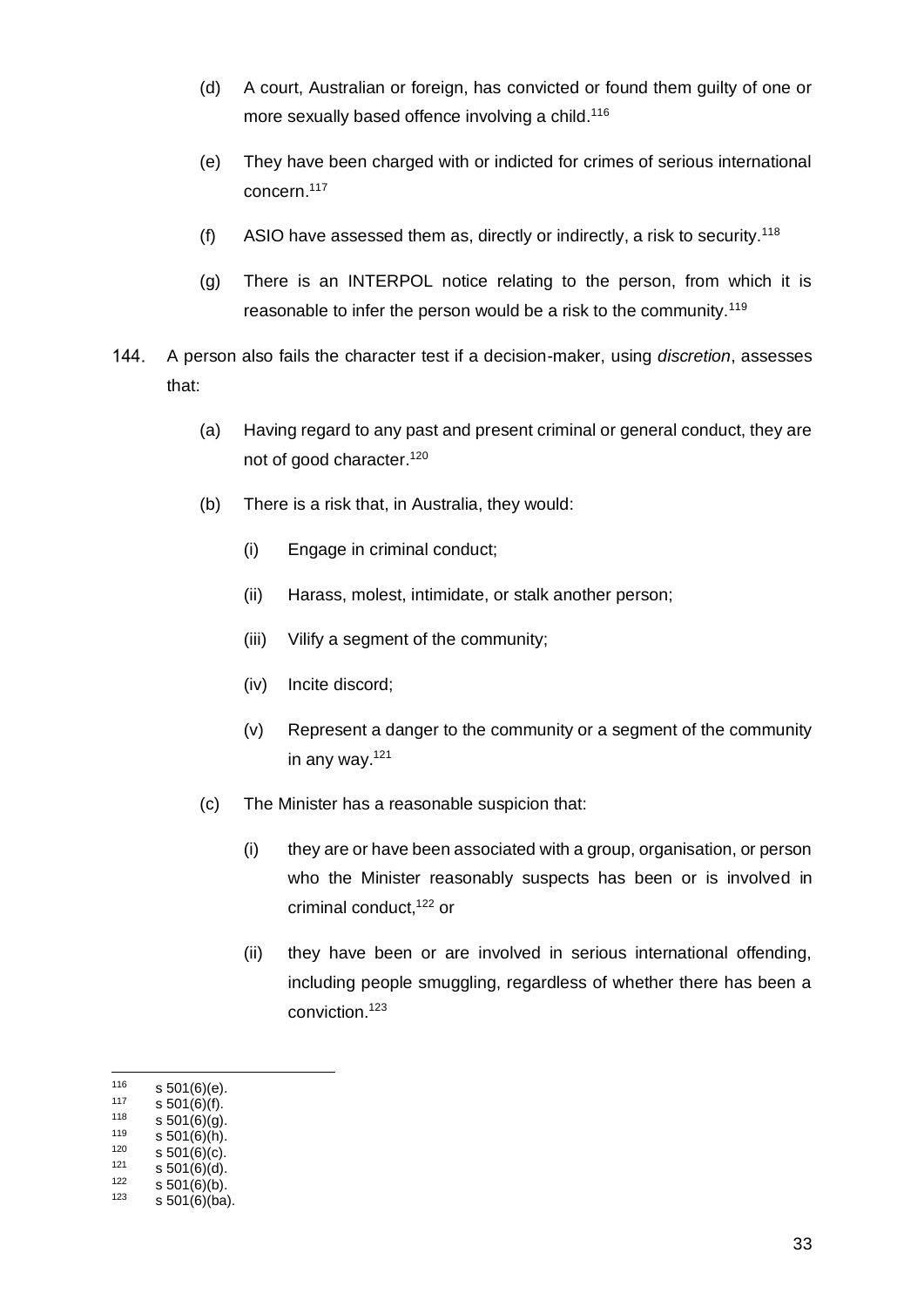- $145.$ Generally, cancellation or refusal processes are constrained by Ministerial Direction no. 90, made pursuant to s 499 of the Act. It sets out mandatory considerations for decision-makers. Whilst it does not bind the Minister acting personally, the Minister's personal decisions follow the structure of the Direction as a general rule.
- 146. If a person's visa is cancelled mandatorily, they can seek revocation but must do so within a strictly non-extendable period of 28 days.<sup>124</sup> If they fail to meet this deadline the cancellation decision stands, and no merits review is available of that decision. To challenge the decision, the appropriate jurisdiction is the High Court of Australia.
- 147. If a person's visa is liable for cancellation on a discretion, they will generally be given the opportunity for comment prior to cancellation, usually 28 days, but in specific cases 7 days. $125$
- 148. If the Minister makes a personal decision regarding cancellation, the affected person will not have access to merits review. The only avenue of appeal is on the basis of jurisdictional error in the Federal Court of Australia,<sup>126</sup> which can be costly, and which is technically complex and difficult to access. That application must be filed in the Court within 35 days.<sup>127</sup>
- 149. If a delegate of the Minister makes a decision regarding cancellation, it is generally reviewable by the Administrative Appeals Tribunal.<sup>128</sup> Where a person is eligible to apply to the Administrative Appeals Tribunal for merits review of a character related decision, that review application must be made within a strictly non-extendable short period. This must generally be done within 9 days of notification.<sup>129</sup> Over 60% of people appearing before the Tribunal do so unrepresented;<sup>130</sup> in contrast, the Minister is represented by either the Australian Government Solicitor's office (often a senior executive lawyer) or by senior employees of a panel firm, and often with counsel briefed.
- 150. A decision of the Administrative Appeals Tribunal can be appealed within 35 days on the basis of jurisdictional error to the Federal Court of Australia,<sup>131</sup> facing the same challenges as set out above.

<sup>131</sup> s 477A.

<sup>124</sup> s 501CA, reg 2.52 of the *Migration Regulations 1994* (Cth).

 $^{125}$  reg 2.52.

 $126$  s 476A.

 $^{127}$  s 477A.<br> $^{128}$  s 500(1)

 $\frac{128}{129}$  s 500(1),

 $^{129}$  s 500(6B).

See Parliamentary Inquiry Written Question on Notice No. 6, Migration and Citizenship Legislation Amendment (Strengthening Information Provisions) Bill 2020, 2 March 2021.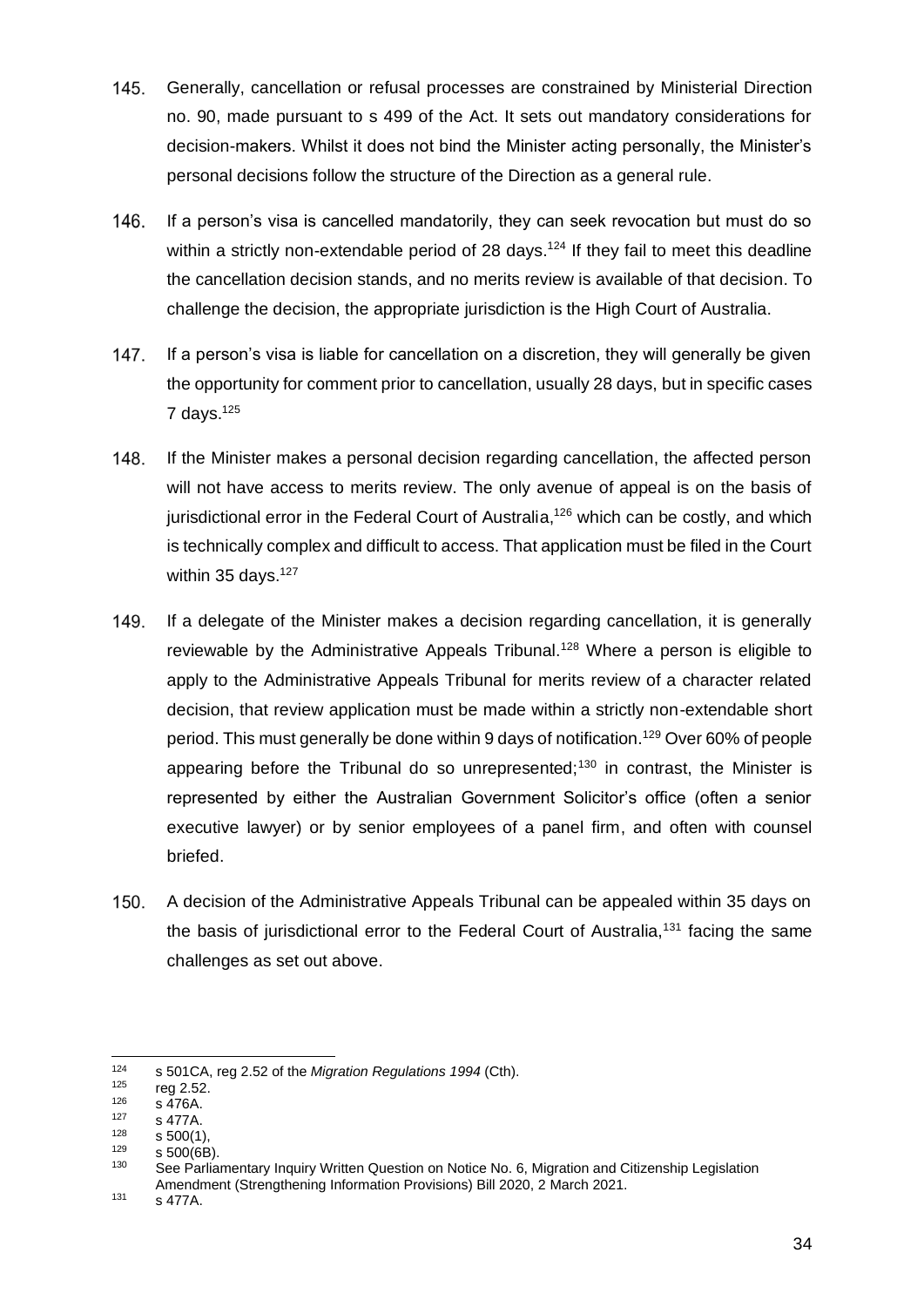- 151. The Minister also has a suite of personal powers allowing him or her to effectively overturn decisions made by other decision-makers, including the Tribunal and delegates.<sup>132</sup>
- 152. Many people affected by cancellation or refusal do not or are unable to seek review of the decision, including because of the complexity of doing so. Between 2013 and 2020, the Tribunal has determined 998 cases, but there have been over 4,784 mandatory cancellations (not including discretionary cancellations or refusals) since 2013.<sup>133</sup> That is an astounding and troubling gap.
- 153. Not only is the process often inaccessible, but it also generally involves prolonged administrative detention. The Commonwealth Ombudsman has observed that 'requests for revocation are generally processed by the date the revocation applicant entered immigration detention and not the date a client requested revocation', 134 and often cancellations are not put into effect until toward the end of a custodial sentence, meaning that affected non-citizens are likely to spend substantial time in immigration detention after their release from criminal custody.
- 154. Material released by the Department of Home Affairs under the *Freedom of Information Act 1982* (Cth) indicates that, as at 1 August 2021, the average processing time for a s 501 visa cancellation revocation request was 317 days.<sup>135</sup>
- There is also the very real prospect of removal from Australia. Over 2,500 people have  $155.$ been removed from Australia following a s 501 cancellation since 2012, including to countries such as South Sudan, Eritrea, and Afghanistan.<sup>136</sup>
- 156. A person is only protected from removal if there is a current finding by the Australian government that they are owed protection.<sup>137</sup> If they do not apply for a protection visa, are barred from doing so, or are unable to substantiate their claims, including because of a lack of representation, and they may be subjected to persecution on return, they are nonetheless able to be removed.
- If a person is not able to be removed due to a protection finding, they face indefinite detention.<sup>138</sup> A number of people in Australia's immigration detention system have been detained for close to a decade.

<sup>132</sup> See, for example, ss 501A and 501BA.<br>133 EA10(12/01125

 $133$  FA19/12/01125.

<sup>134</sup> Commonwealth Ombudsman, 'Report – The Administration of s 501 of the Migration Act 1958', December 2016, at 4.30.

 $^{135}$  FA 20/11/01048.

 $^{136}$  FA19/12/01189.

 $^{137}$  s 197C.<br> $^{138}$  s 197C.

s 197C.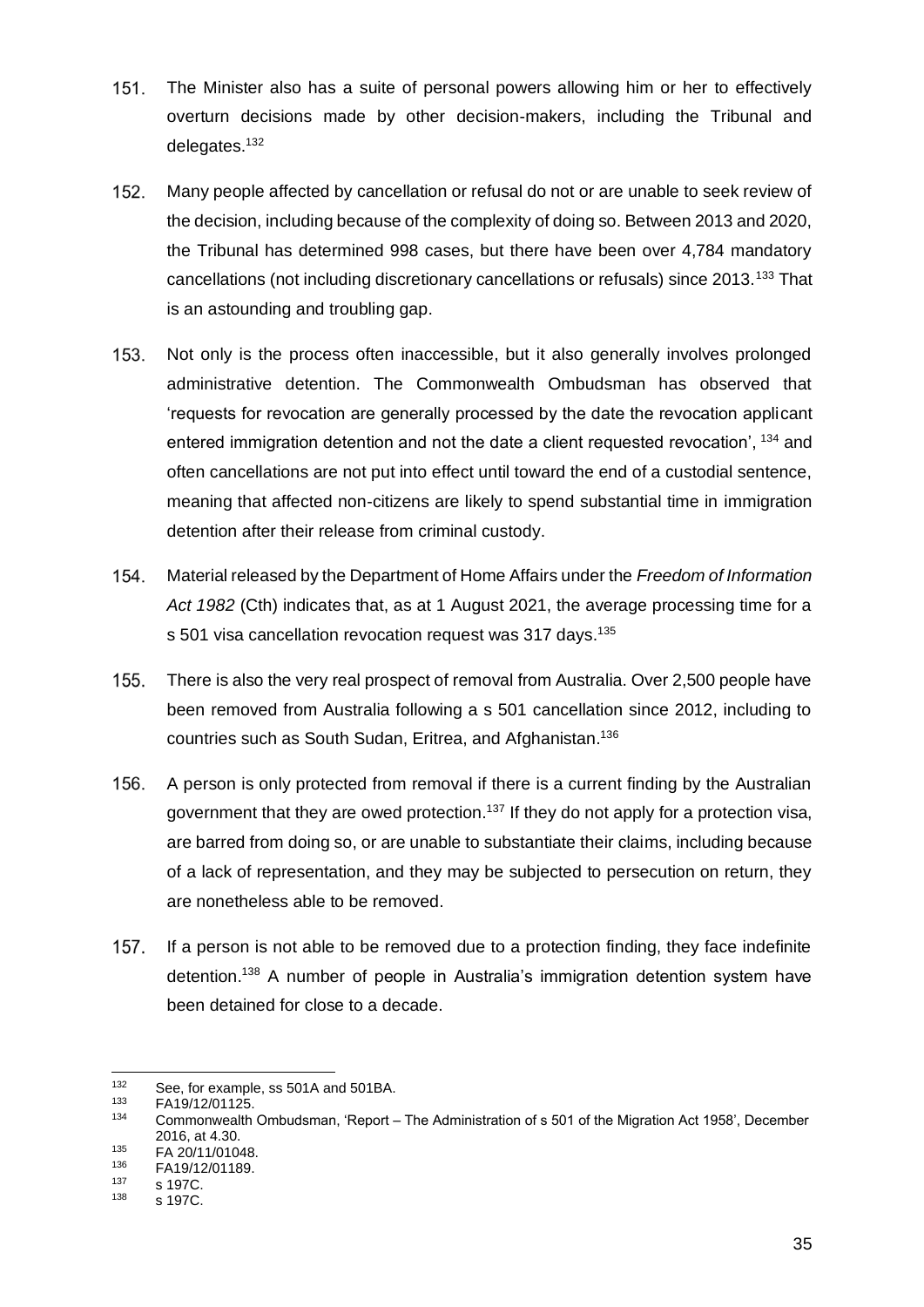- 158. There is little to no government-funded representation available for people facing visa cancellation. Liberty Victoria does not consider any person should be without legal representation for such processes. Considering in particular that persons facing criminal proceedings have representation available, persons facing such catastrophic consequences as those set out above ought to have support.
- 159. In order to address these issues, Liberty Victoria recommends that the Victorian Government lobby the Federal Government for government-funded representation to be made available for people facing visa cancellation and refusal on character grounds at the primary stage and at the Administrative Appeals Tribunal.
- 160. Liberty Victoria also recommends that all people in criminal custody receiving visa cancellation or refusal notices be given access to urgent government-funded legal advice and support.

#### *Sentencing*

- 161. Anecdotally, a significant number of people are sentenced without their non-citizen status being known or taken into account. This reflects the significant lack of understanding of the law in the legal community and in the broader community. It means that the courts often do not have the opportunity to sentence in a way that takes into account all relevant considerations.
- 162. The prospect of deportation is relevant to sentencing. It is likely to increase the burden of imprisonment (including by restricting access to parole and rehabilitative programs) and the fact that the accused will lose the opportunity to settle in Australia is a significant punishing consequence in itself.<sup>139</sup> Indeed, for refugees, the prospect of indefinite administrative detention is a significant punishing consequence.
- 163. Even where a person's visa status is known and taken into consideration, error or inaccuracy may occur. As one example, if a person receives a four-month sentence on each of three charges, ordered to be served concurrently, they will nonetheless face mandatory visa cancellation, which is often not appreciated by decision-makers. If a person has a prior twelve-month sentence in their criminal history and they receive a 12-day sentence, they will nonetheless face mandatory visa cancellation. Similarly, the actual consequences of visa cancellation for a particular person may not be appreciated during sentencing: that is, the statistical likelihood of their deportation or indefinite detention (ascertainable having regard to statistics from the Department and

<sup>139</sup> *Guden v the Queen* [2010] VSCA 196; (2010) 28 VR 288; *Matamata v The Queen* [2021] VSCA 253.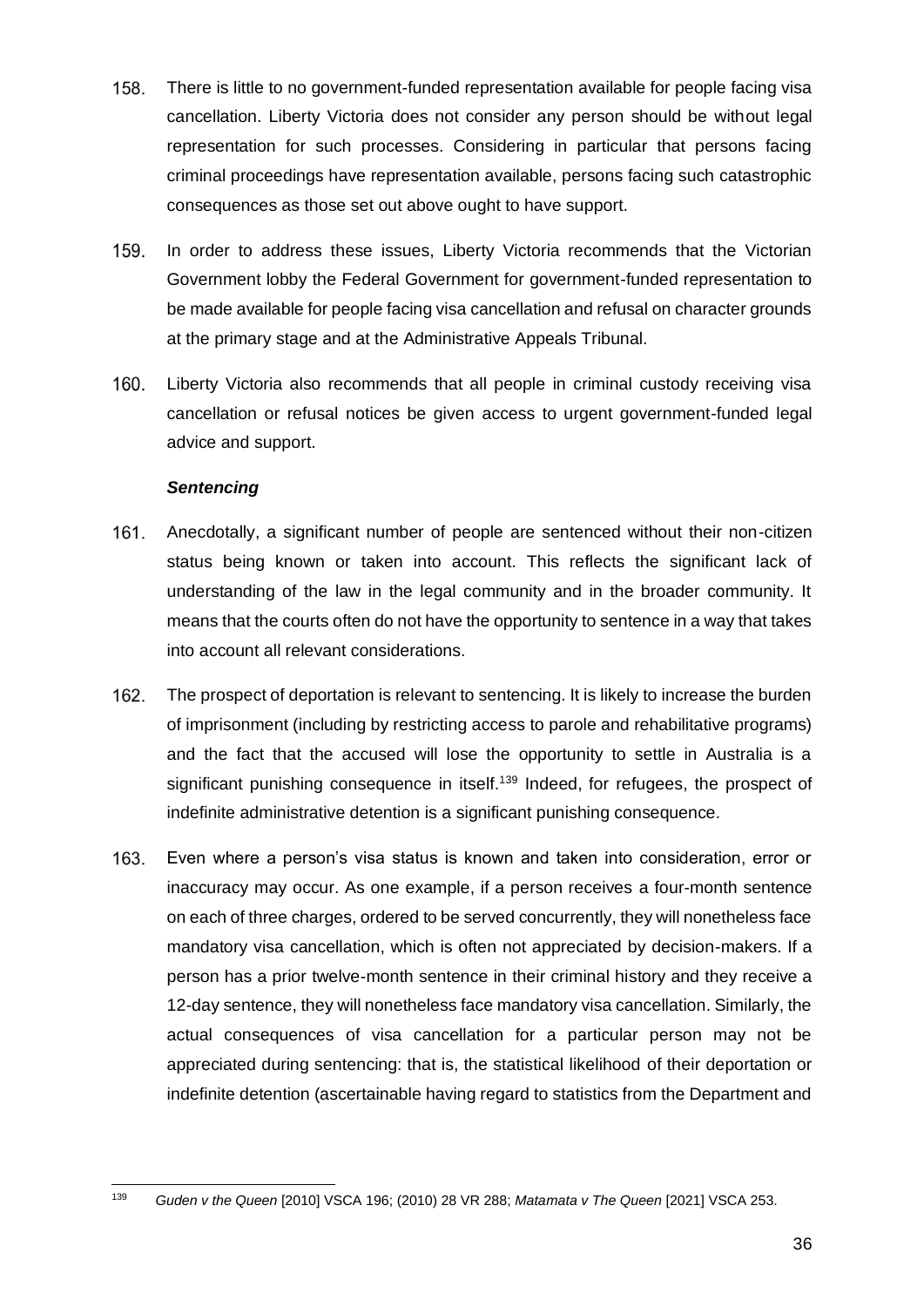from legal circumstances), and the weight on them of protracted immigration detention including because of mental health.

- 164. In this context, Liberty Victoria recommends that an onus be imposed on prosecutors requiring that, if a person is not a citizen, that status be made known to the court.
- 165. Liberty Victoria recommends comprehensive training be made available for practitioners and judicial officers regarding sentencing of non-citizens.

### *Bail, parole, and rehabilitative programs*

- 166. If a person successfully applies for bail after a visa cancellation, they will be taken to immigration detention. That detention does not count towards pre-sentence detention.
- 167. If a person successfully applies for bail, their visa may subsequently be cancelled and they may then be detained in immigration detention, notwithstanding the findings that led to the granting of bail.
- 168. People in criminal custody whose visas have been cancelled are often denied access to rehabilitative programs and opportunities, including moving to less secure facilities. In our experience, the failure to undertake such rehabilitative programs can often be relied upon by a Minister and their delegates as a reason to deny the person a visa to live in the community.<sup>140</sup> Additional information about access to pre-release and rehabilitative programs for non-citizens ought to be sought as part of this Inquiry.
- 169. Parole is rarely granted to people whose visas have been cancelled. Additional information about these arrangements, including policies, ought to be sought as part of this Inquiry*.* Non-citizens should not lack access to parole (or at least, to a parole determination) on account of their visa status, including because it affects the assessment of the nature and seriousness of their offending in any merits review of their visa cancellation.
- 170. This is particularly troubling in the youth justice jurisdiction.
- $171.$ In some cases where parole is granted, the Minister deems the criminal custody facility to be a place of immigration detention,<sup>141</sup> with the effect being that the person whose visa was cancelled remains in criminal custody despite being paroled.
- 172. This thwarts the rationale of a particular sentence and of sentencing principles more broadly, as well as contributing to prison population.

<sup>&</sup>lt;sup>140</sup> Ministerial Direction No. 90, made pursuant to s 499.<br><sup>141</sup> s 5 definition of immigration detention at (b)(y)

s 5, definition of immigration detention at  $(b)(v)$ .